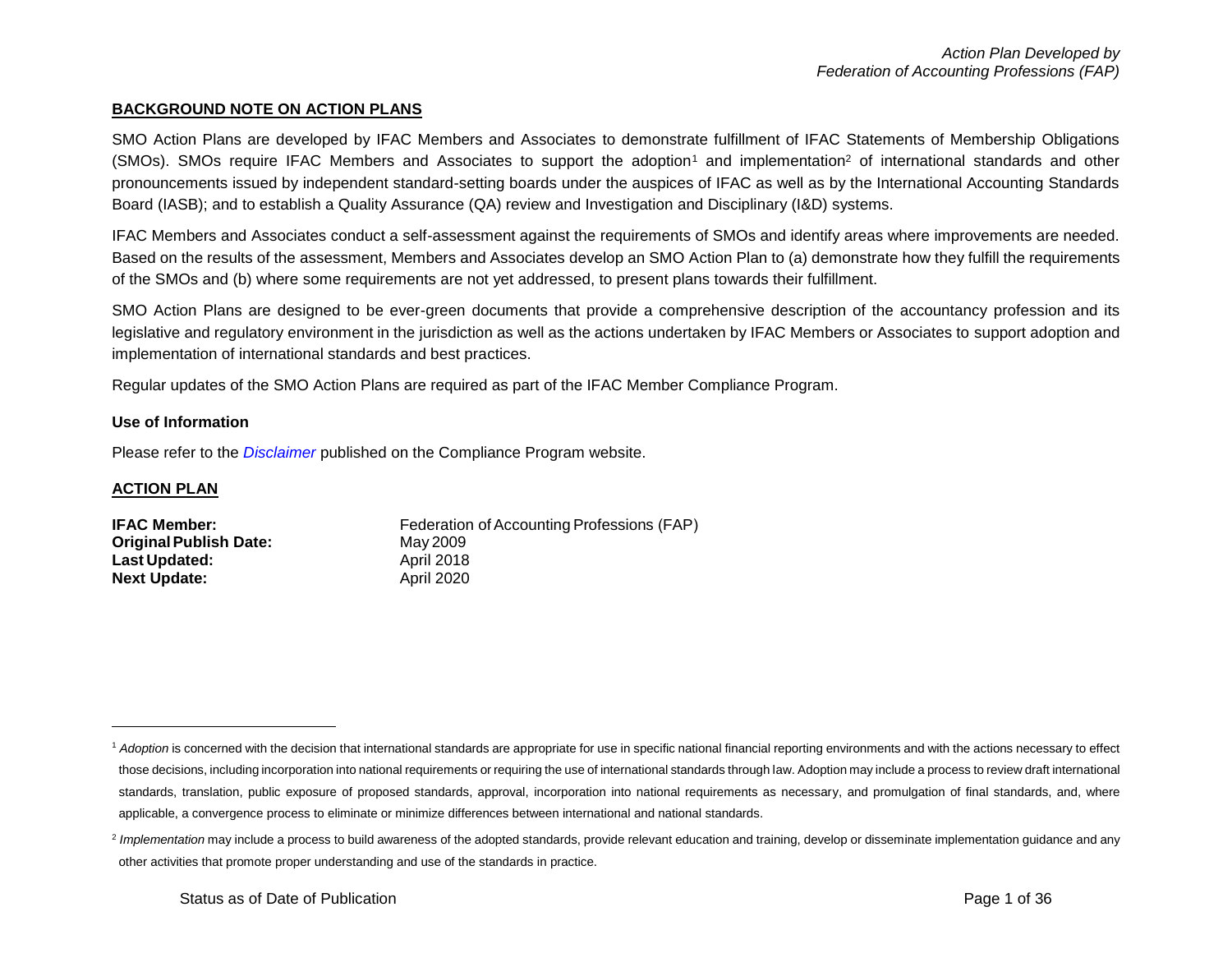#### **GLOSSARY**

| <b>APSC</b>   | <b>Accounting Profession Supervision Committee</b>                |
|---------------|-------------------------------------------------------------------|
| <b>ASC</b>    | <b>Accounting Standards Committee</b>                             |
| <b>BOT</b>    | Bank of Thailand                                                  |
| <b>CGD</b>    | <b>Comptroller General's Department</b>                           |
| <b>CPA</b>    | <b>Certified Public Accountant</b>                                |
| <b>CPD</b>    | <b>Continuing Professional Development</b>                        |
| <b>DBD</b>    | Department of Business Development                                |
| <b>DSQCRA</b> | Development and Supervision on Quality Control Review of Auditors |
| <b>FAP</b>    | The Federation of Accounting Professions                          |
| I&D           | Investigation and Discipline                                      |
| <b>IAASB</b>  | International Auditing and Assurance Standards Board              |
| <b>IAO</b>    | Independent Audit Oversight                                       |
| <b>IES</b>    | <b>International Education Standards</b>                          |
| <b>IESBA</b>  | International Ethics Standards Board for Accountants              |
| <b>IFAC</b>   | International Federation of Accountants                           |
| <b>IFRS</b>   | <b>International Financial Reporting Standards</b>                |
| <b>IPSAS</b>  | <b>International Public Sector Accounting Standards</b>           |
| <b>ISA</b>    | <b>International Auditing Standards</b>                           |
| <b>ISQC</b>   | International Standards on Quality Control                        |
| <b>NPAE</b>   | Non-Publicly Accountable Entities                                 |
| <b>OAG</b>    | Office of the Auditor General                                     |
| <b>OIC</b>    | Office of Insurance Commission                                    |
| <b>PAE</b>    | <b>Publicly Accountable Entities</b>                              |
| QA            | <b>Quality Assurance</b>                                          |
| QAC           | <b>Quality Assurance Committee</b>                                |
| <b>RD</b>     | <b>Revenue Department</b>                                         |
| <b>SEC</b>    | Securities and Exchange Commission                                |
| <b>SMP</b>    | <b>Small and Medium Practices</b>                                 |
| <b>TAS</b>    | Thai Accounting Standard                                          |
| <b>TASSC</b>  | Thai Accounting Standards-Setting Committee                       |
| <b>TFRS</b>   | Thai Financial Reporting Standard                                 |
| TSA           | Thai Standard on Auditing                                         |
| TSQC          | Thai Standard on Quality Control                                  |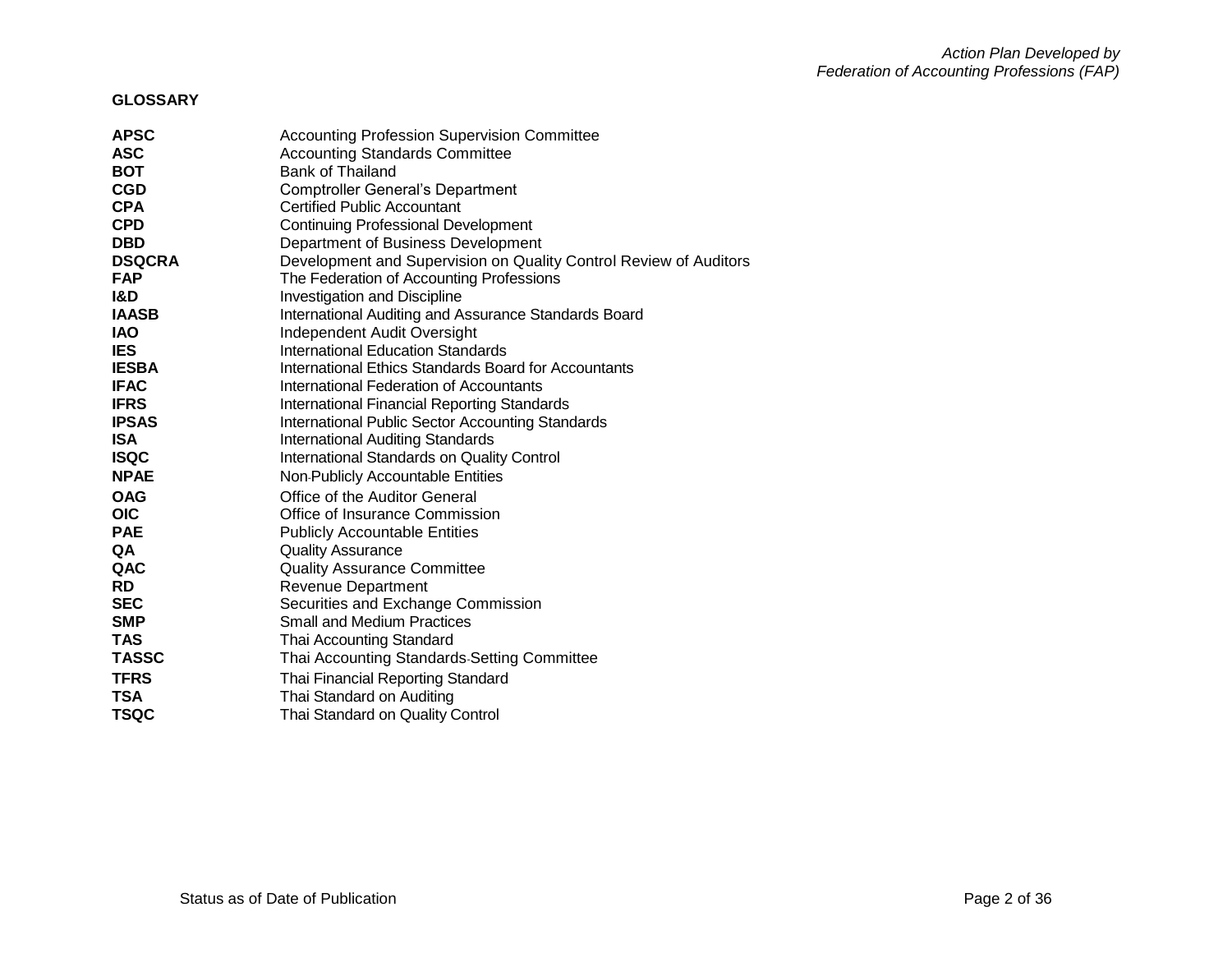#### *General Background:*

The Accounting Professions Act B.E. 2547 (2004) was put in force in October 23, 2004 instituting the Federation of Accounting Professions (FAP).

FAPhas been under the Royal Patronage of His Majesty the King since September 6, 2005. FAP's Authorities and Duties are as follows:

- Promoting education, training and research with respect to accounting professions;
- Promoting the unity and the integrity of its members and to arrange welfare and assistance among the members;
- Setting accounting standards, auditing standards and other standards relating to accounting professions;
- Prescribing Code of Accounting Profession Ethics;
- Registering accounting professionals, issuing, suspending or revoking licenses of accounting practitioners;
- Certifying accounting degrees or certificates of educational institutions as credentials in applying for FAP membership;
- Certifying knowledge and expertise in accounting professions;
- Certifying professional training courses and continuing professional education in all areas of accounting professions;
- Regulating the conduct and practices of members and registrants so that they comply with the Code of Accounting Profession Ethics.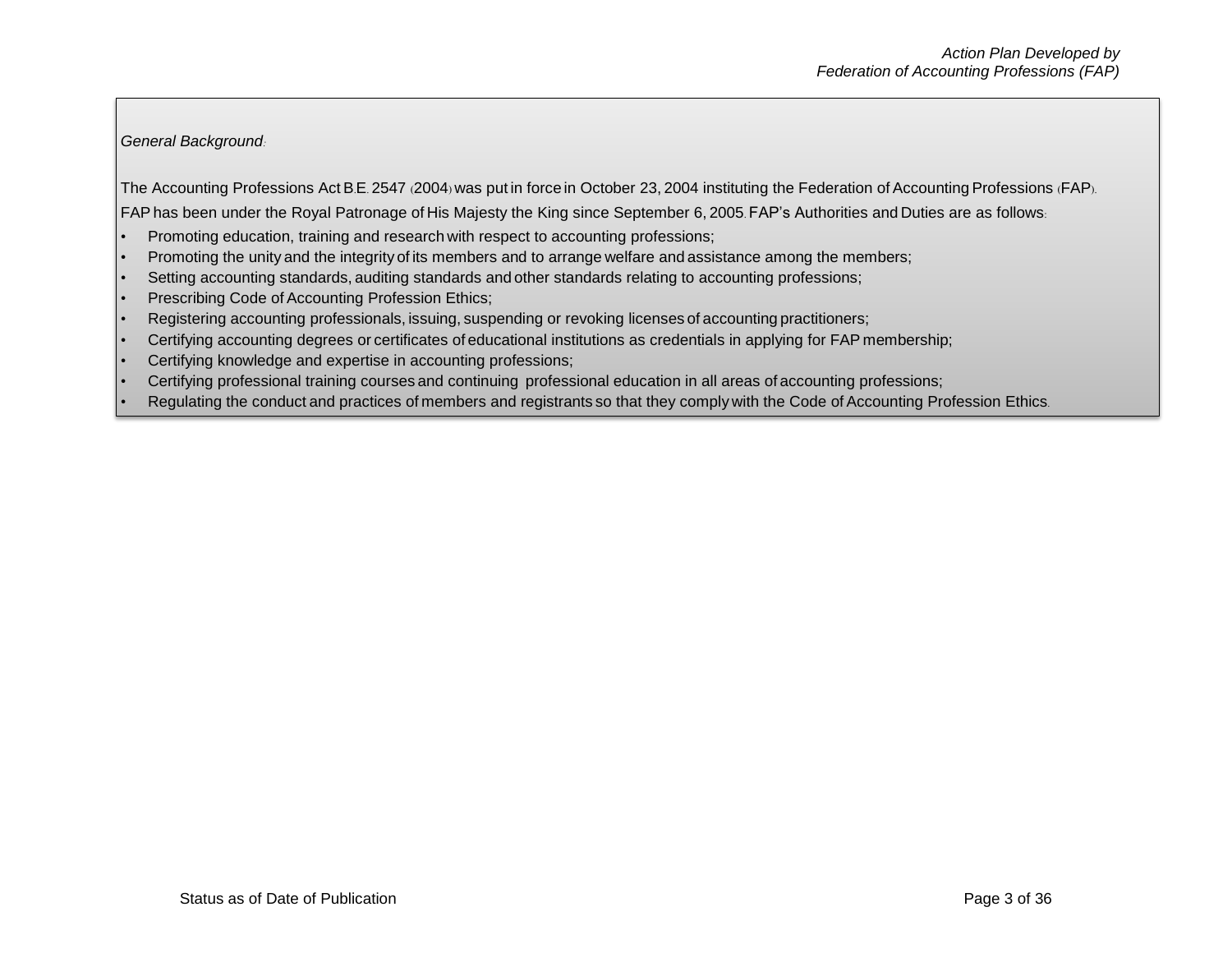## **Action Plan Subject:** SMO 1 and Quality Assurance (QA) **Action Plan Objective:** Enhancing the Quality Control System and Establishing a Quality Assurance Program

| <b>Nc</b> | <b>Date</b><br><b>Start</b> | Actions | Completion | .<br><b>Responsibility</b> | 'esource |
|-----------|-----------------------------|---------|------------|----------------------------|----------|
|           |                             |         | Date       |                            |          |

#### *Background:*

The Subcommittee of Development and Supervision on Quality Control Review of Auditors (DSQCRA) was appointed in February 2012 by the Chairman of the Auditing Profession Committee and approved by the Board of FAP to educate auditors and practicing firms in quality control systems, implement a quality assurance review system, monitor the QA team and report the results of inspections to FAP Board. A full-time QA team has been formed within FAP in May 2012 and operating under the supervision of DSQCRA.

Since TSQC1 (a direct translation of International Standard on Quality Control 1 - ISQC1) was promulgated in 2011, DSQCRA has been focusing on educating practices on quality control systems. The education and development activities include trainings, workshops, review of the existing implementation of quality control systems in audit firms and provision of guidelines for improvement, as well as development of quality control guidance for SMPs and sole practitioners. Practitioners were categorized into 3 groups being (i) firms that audit listed companies, (ii) small and medium firms that audit non-listed companies and (iii) sole practitioners so that the activities can be planned to suit their specific needs. "TSQC1 review" of the audit firms on a voluntary basis was conducted end of 2014 to provide comment in order to improve the quality control systems of the reviewed firms.

However, DSQCRA had completed its 3-year term in June 2014. The establishment of a new independent Audit Quality Oversight Subcommittee(AQOS) was completed in March 2016 with a more focus on QA monitoring activities. DSQCRA focuses on educating whereas AQOS focuses on QA monitoring. AQOS comprises 5 experienced and independent committee. This subcommittee supervises QA team in audit quality assurance activities including developing a standard QA monitoring guideline and coordinate with other parties in order to strengthening the audit quality. AQOS had completed its 3-year term in June 2017. The establishment of new Subcommittee is in the process.

QA monitoring mechanism covers all audits of entities established under the Accounting Act B.E. 2543 (2000), which are mainly limited companies. In July 2013, a committee was appointed by the Accounting Profession Supervision Committee (APSC) - established under the Accounting Profession Act B.E. 2547 (2004) to oversee accounting professions in Thailand, to review the existing laws and regulations as well as structure and fundings in setting up an independent audit oversight organization in Thailand. The result of the study was reported to APSC in October 2014. It was agreed in principal that an independent organization should be set up in Thailand, however, further study on how to structure this organization is to be done e.g. whether or how to amend the existing law. There has been no further study on this subject. Therefore, FAP works in collaboration with SEC in order to avoid duplication of works as SEC has been performing a QA review of listed auditors and audit firms.The QA system is being developed to meet the SMO1 requirements

**Establish an Independent QA Review System**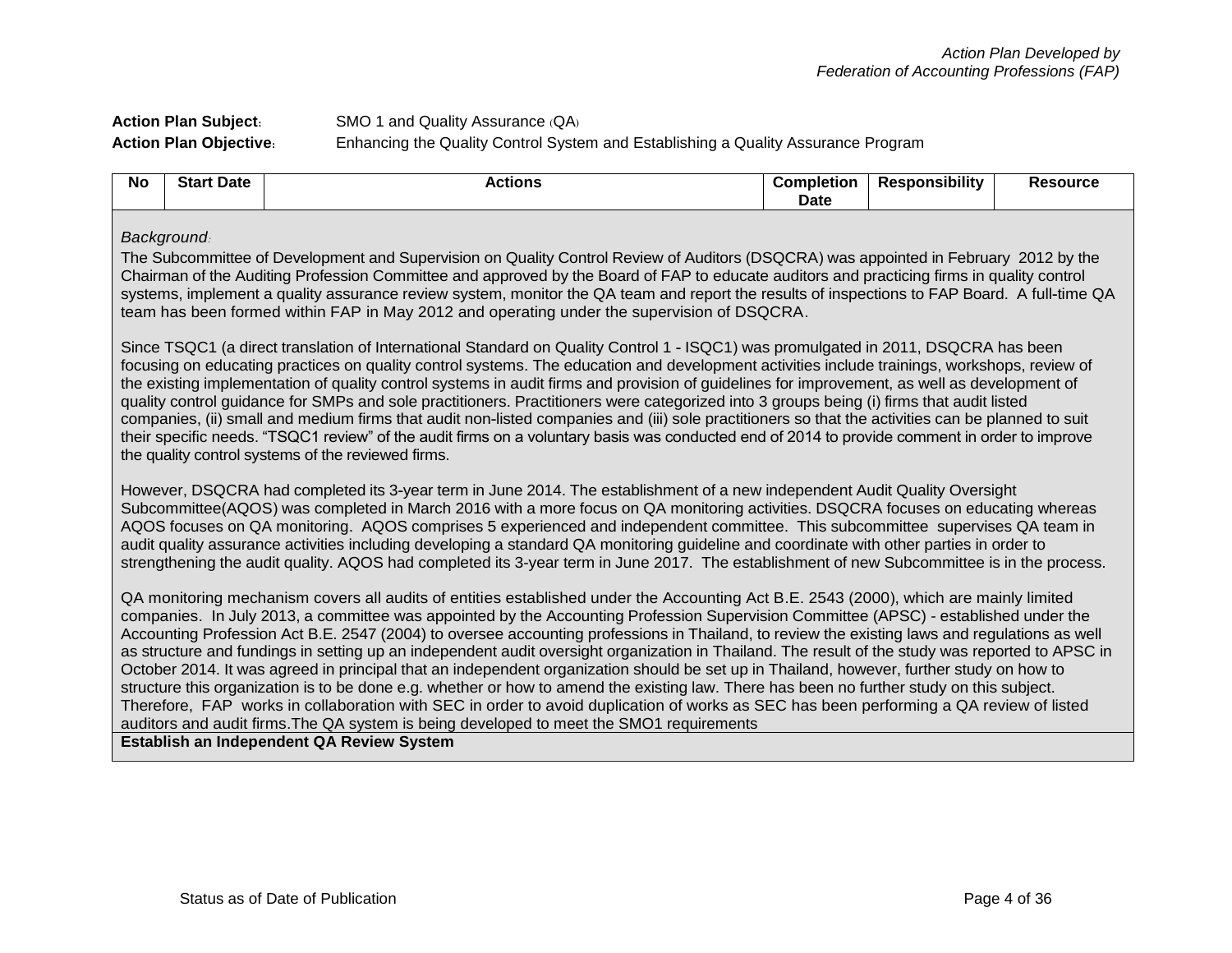| <b>No</b>      | <b>Start Date</b>  | <b>Actions</b>                                                                                                                                                                                                                                                              | <b>Completion</b><br><b>Date</b>                                                                                  | <b>Responsibility</b>                                | <b>Resource</b>  |
|----------------|--------------------|-----------------------------------------------------------------------------------------------------------------------------------------------------------------------------------------------------------------------------------------------------------------------------|-------------------------------------------------------------------------------------------------------------------|------------------------------------------------------|------------------|
| $\mathbf{1}$ . | June 2012          | Develop the inspection plan and the QA review work program to<br>meet SMO1 requirements as well as Practise Manual for<br>inspection team.                                                                                                                                  | Ongoing                                                                                                           | Initially<br>DSQCRA and<br>now AQOS                  | FAP staff        |
|                |                    | <b>Educating and developing Practitioners</b>                                                                                                                                                                                                                               |                                                                                                                   |                                                      |                  |
| 2.             | Since June<br>2012 | Conduct trainings and workshops on a regular basis regarding<br>TSQC 1 and practical issues. To date, more than 29 sessions<br>had been conducted covering over 2,500 practitioners.                                                                                        | Ongoing                                                                                                           | Initially<br><b>DSQCRA</b> and<br>now FAP QA<br>team | FAP staff        |
| 3.             | Ongoing            | Provide updated information relating to audit quality issues via<br>FAP website and Newsletter.                                                                                                                                                                             | Ongoing                                                                                                           | Initialy<br><b>DSQCRA</b> and<br>now AQOS            | FAP staff        |
| 4.             | 2014               | Conduct "TSQC1 clinic" allowing practitioners to ask question<br>relating to TSQC1.                                                                                                                                                                                         | Ongoing                                                                                                           | Initially<br><b>DSQCRA</b> and<br>now FAP QA<br>team | FAP staff        |
| 5.             | November<br>2014   | Launch a capacity building project with SEC to improve quality<br>and increase the number of listed auditors. The project includes<br>training and coaching participants (auditors) and their firms to be<br>qualified and ready for filing with SEC to be listed auditors. | End of 2017<br>$(4$ training<br>classes<br>completed<br>to date,<br>covering<br>118 auditors<br>from 62<br>firms) | The Auditing<br>Profession<br>Committee              | $FAP$ staff      |
| 6.             | 2015               | MOU was signed with 7 audit firms (11 auditors) to carry on the<br>2 <sup>nd</sup> phase (coaching) of the listed auditor capacity building project.                                                                                                                        | Ongoing<br>(will end in<br>2017)                                                                                  | FAP QA team                                          | <b>FAP</b> staff |
|                |                    | Review of the FAP's Compliance Information                                                                                                                                                                                                                                  |                                                                                                                   |                                                      |                  |
| 7.             | Ongoing            | Ongoing reporting of result and updating of action plan to the<br>International Federation of Accountants (IFAC) Compliance staff.                                                                                                                                          | Ongoing                                                                                                           | <b>AQOS</b>                                          | FAP staff        |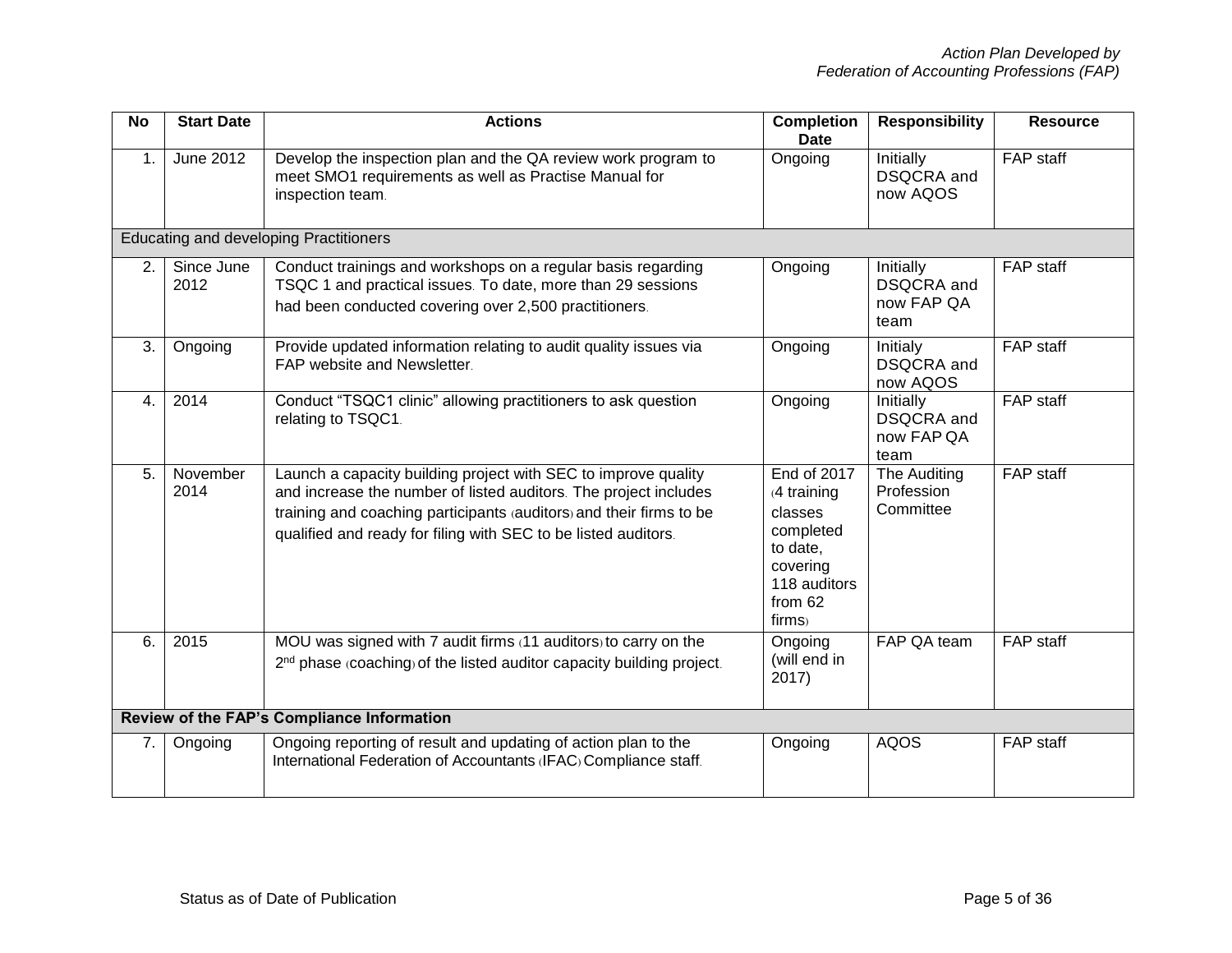This table is provided to review the QA system against the requirements of SMO 1 (this refers to only system applied by FAP on firms providing audit services

|                                                                                                                                                                                                     | <b>Requirements</b>                                                                                                                                                            | Y | N | <b>Partially</b> | <b>Comments</b>                                                      |
|-----------------------------------------------------------------------------------------------------------------------------------------------------------------------------------------------------|--------------------------------------------------------------------------------------------------------------------------------------------------------------------------------|---|---|------------------|----------------------------------------------------------------------|
| 1.                                                                                                                                                                                                  | Scope of the system<br>At a minimum, mandatory QA reviews are<br>required for all audits of financial statements.                                                              |   |   | P                | Only foraudits of companies registered with Ministry of<br>Commerce. |
| Quality Control Standards and Other Quality<br><b>Control Guidance</b><br>Firms are required to implement a system of<br>2.<br>quality control in accordance with the quality<br>control standards. |                                                                                                                                                                                | Y |   |                  |                                                                      |
| 3.                                                                                                                                                                                                  | Most up to date versions of ISQC 1 and other<br>relevant ISAs are adopted as the quality control<br>standards.                                                                 | Y |   |                  |                                                                      |
| 4.                                                                                                                                                                                                  | Member Body assists firms in understanding the<br>objectives of quality control and in implementing<br>and maintaining appropriate systems of quality<br>control.              | Y |   |                  |                                                                      |
| 5.                                                                                                                                                                                                  | <b>Review cycle</b><br>A cycle-based, risk-based, or a mixed approach<br>for selecting firms for QA review is used.                                                            |   |   | P                | Only risk-based applied                                              |
| 6.                                                                                                                                                                                                  | For cycle-based approach, quality control<br>reviews are required to take place at least every<br>six years (and every three years for audits of<br>public interest entities). |   |   |                  | N/A                                                                  |
| <b>QA Review Team</b><br>Independence of the QA Team is assessed and<br>7.<br>documented.                                                                                                           |                                                                                                                                                                                | Y |   |                  |                                                                      |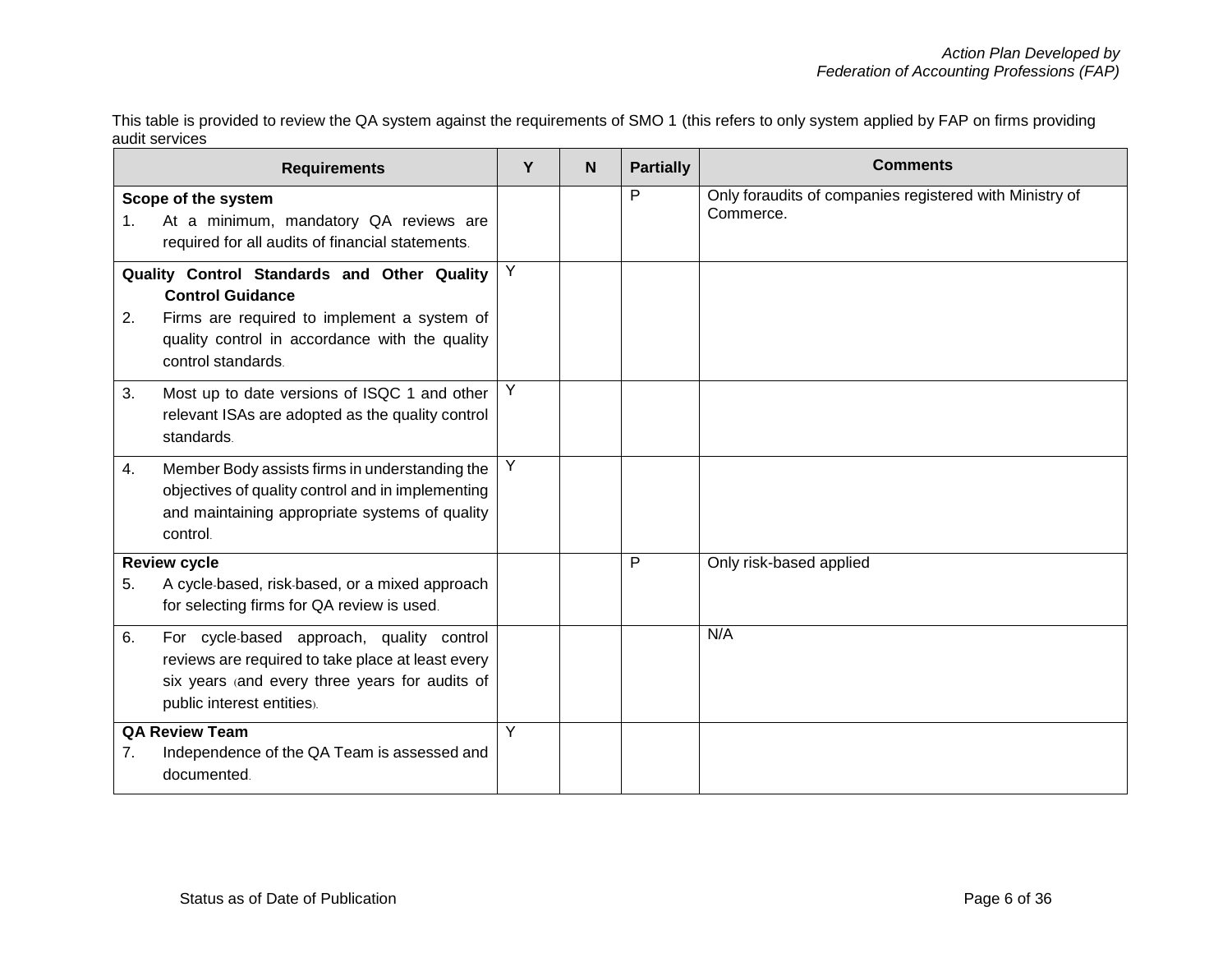| 8.                                                                                           | QA Team possesses appropriate levels of<br>expertise.                                                                                                                                                        |   |   | P | More human resources needed                                                                   |
|----------------------------------------------------------------------------------------------|--------------------------------------------------------------------------------------------------------------------------------------------------------------------------------------------------------------|---|---|---|-----------------------------------------------------------------------------------------------|
|                                                                                              | <b>Reporting</b>                                                                                                                                                                                             | Y |   |   |                                                                                               |
| Documentation of evidence supporting the<br>9.<br>quality control review report is required. |                                                                                                                                                                                                              |   |   |   |                                                                                               |
| 10.                                                                                          | A written report is issued upon conclusion of the<br>QA review and provided to the firm/partner<br>reviewed.                                                                                                 | Y |   |   |                                                                                               |
| 11.                                                                                          | <b>Corrective and disciplinary actions</b><br>Reviewed firms/partners are required to make<br>timely adjustments to meet recommendations<br>from the review report.                                          |   | N |   | Will be included in the updated system.                                                       |
| 12.                                                                                          | QA review system is linked to the Investigation<br>and Discipline system.                                                                                                                                    |   |   | P | Only those with major audit failure will be sent to Ethic<br>Board for further investigation. |
| 13.                                                                                          | <b>Consideration of Public Oversight</b><br>body responsible for QA reviews<br>The<br>cooperates with its oversight body and shares<br>information on the functioning of the QA review<br>system, as needed. |   | N |   | Will be included in the updated system.                                                       |
| Regular<br>14.                                                                               | review<br>implementation<br>of<br>and<br>effectiveness<br>Regular reviews of implementation<br>and<br>effectiveness of the system are performed.                                                             |   | N |   | Will be included in the updated system.                                                       |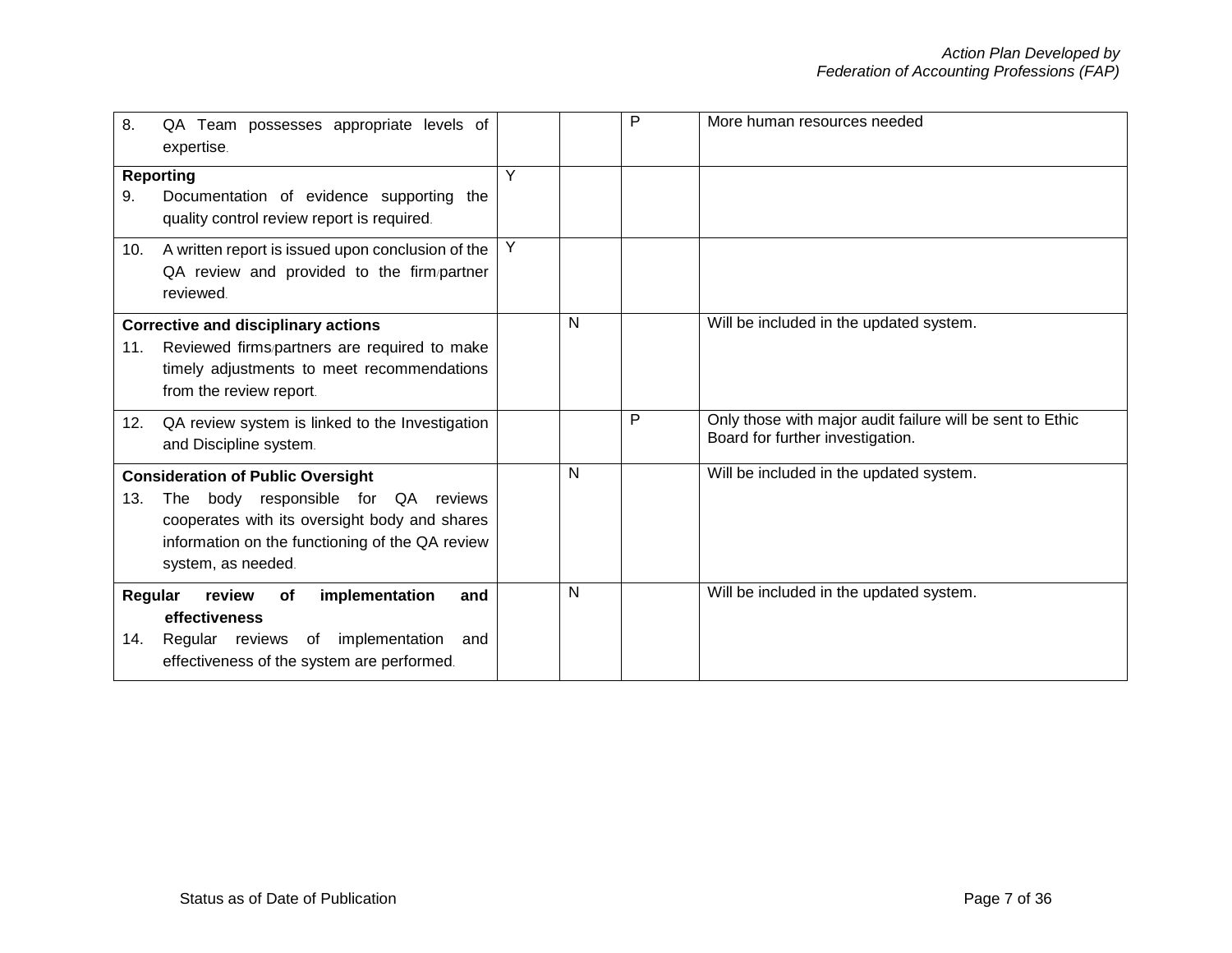## Action Plan Subject: SMO 2 and International Education Standards (IES) **Action Plan Objective:** Continue to incorporate all IES Requirements into the FAP Education Requirements

| #  | <b>Start Date</b>                                                                                                                                                                                                                                                                                                                                                                                                                                   | <b>Actions</b>                                                                                                                                                                                                                                                                                                                                                                                                                       | <b>Completion</b><br><b>Date</b> | <b>Responsibility</b>                                      | <b>Resource</b> |  |  |
|----|-----------------------------------------------------------------------------------------------------------------------------------------------------------------------------------------------------------------------------------------------------------------------------------------------------------------------------------------------------------------------------------------------------------------------------------------------------|--------------------------------------------------------------------------------------------------------------------------------------------------------------------------------------------------------------------------------------------------------------------------------------------------------------------------------------------------------------------------------------------------------------------------------------|----------------------------------|------------------------------------------------------------|-----------------|--|--|
|    | <b>Background</b>                                                                                                                                                                                                                                                                                                                                                                                                                                   |                                                                                                                                                                                                                                                                                                                                                                                                                                      |                                  |                                                            |                 |  |  |
|    | The FAP Board has set up the education and technology committee to work on SMO 2. In addition, for the final assessment, the FAP has<br>appointed a sub-committee on Certified Public Accountant (CPA) qualification to be responsible for the whole process of the CPA examinations.                                                                                                                                                               |                                                                                                                                                                                                                                                                                                                                                                                                                                      |                                  |                                                            |                 |  |  |
|    | According to the Professional Act, all Certified Public Accountant (CPA) candidates are required to have a Bachelor's degree in accounting or<br>equivalent study from one of the approved Universities; satisfy practical experience requirements; and successfully pass six examination<br>papers. Auditors must be CPAs and are also required to register themselves with the FAP.                                                               |                                                                                                                                                                                                                                                                                                                                                                                                                                      |                                  |                                                            |                 |  |  |
|    | The Act also states that potential certified auditors must file a log of their training, certified by a supervising CPA and a partner of the<br>supervising CPA's audit firm. This certification will then be verified by the FAP sub-committee on CPA qualification. FAP is responsible for<br>establishing monitoring and control system to ensure the effectiveness of the practical experience and aims to improve systems by December<br>2014. |                                                                                                                                                                                                                                                                                                                                                                                                                                      |                                  |                                                            |                 |  |  |
|    |                                                                                                                                                                                                                                                                                                                                                                                                                                                     | Once qualified, FAP members must maintain their membership status by meeting Continuing Profession Development (CPD) requirements. At<br>present, CPAs (Thailand) are required to attain at least 18 CPD hours per year (54 hours per triennium). The requirement is insufficient for<br>professional maintenance. Therefore, the FAP increased the CPD hours requirements to be in line with IES (120 hours per triennium) in 2017. |                                  |                                                            |                 |  |  |
|    |                                                                                                                                                                                                                                                                                                                                                                                                                                                     | Review of Final Assessment Process and Strengthen CPD Requirements                                                                                                                                                                                                                                                                                                                                                                   |                                  |                                                            |                 |  |  |
| 8. | January<br>2009                                                                                                                                                                                                                                                                                                                                                                                                                                     | Increase CPD requirements number of hours) to meet IES 7<br>requirements on verifiable and non-verifiable CPD.                                                                                                                                                                                                                                                                                                                       | Ongoing                          | The Accounting<br>Professional<br>Development<br>Committee | The FAP staff   |  |  |
| 9. | Ongoing                                                                                                                                                                                                                                                                                                                                                                                                                                             | Maintain an ongoing process to monitor new and revised standards<br>and incorporate them into education, examination, and CPD<br>requirements.                                                                                                                                                                                                                                                                                       | Ongoing                          | The Accounting<br>Professional<br>Development<br>Committee | The FAP staff   |  |  |
|    | <b>Maintaining Ongoing Processes</b>                                                                                                                                                                                                                                                                                                                                                                                                                |                                                                                                                                                                                                                                                                                                                                                                                                                                      |                                  |                                                            |                 |  |  |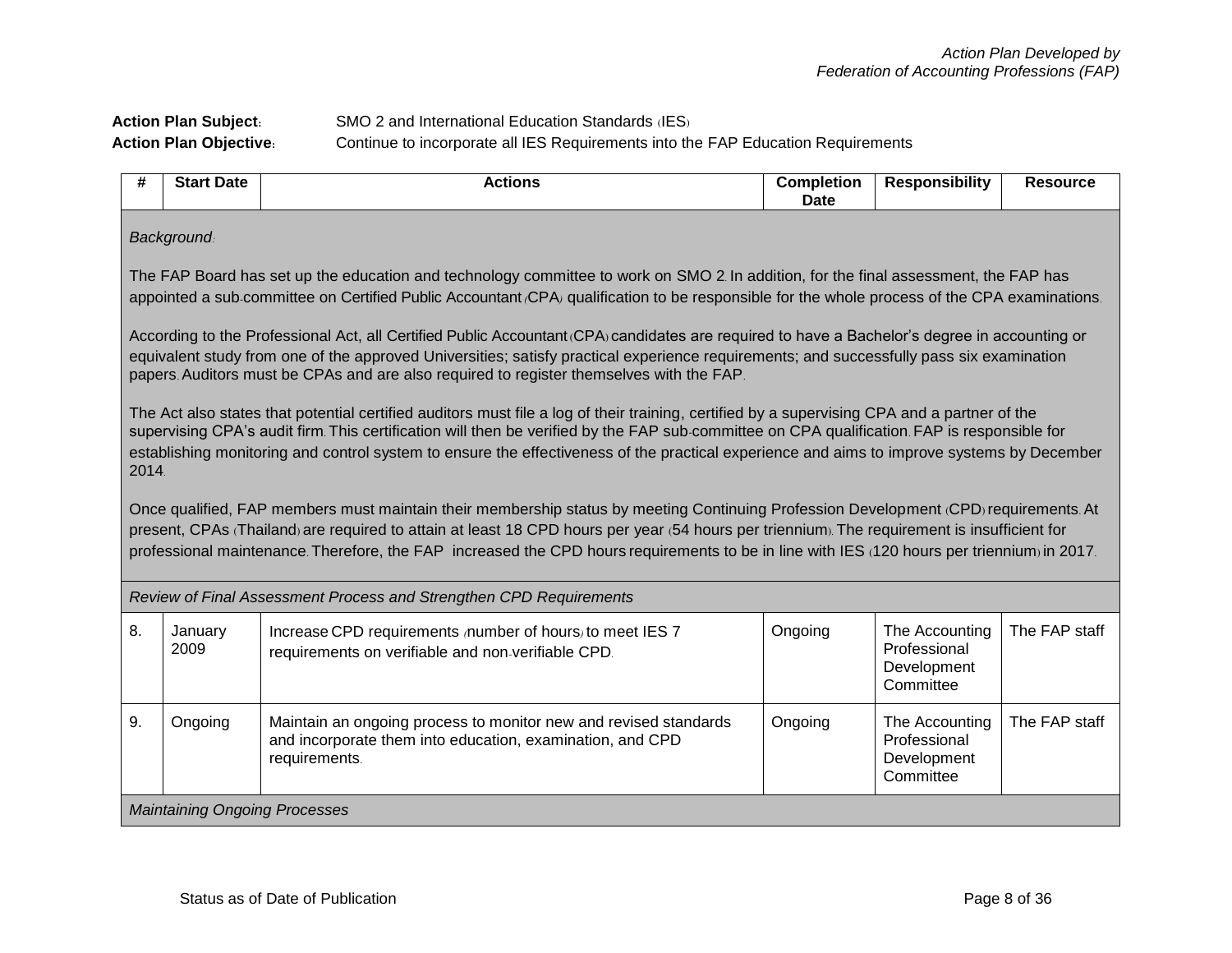| #   | <b>Start Date</b> | <b>Actions</b>                                                                                                                                                                                                              | <b>Completion</b><br><b>Date</b> | <b>Responsibility</b>                                             | <b>Resource</b> |
|-----|-------------------|-----------------------------------------------------------------------------------------------------------------------------------------------------------------------------------------------------------------------------|----------------------------------|-------------------------------------------------------------------|-----------------|
| 10. | August<br>2017    | Plan to consider participating in the international standard-setting<br>process                                                                                                                                             | Ongoing                          | The Accounting<br>Education and<br>Technology<br>Committee        | The FAP staff   |
| 11. | Ongoing           | Communicate with and create awareness amongst members,<br>stakeholders, and the public so that they understand the value of<br>competent professional accountants and up to date regulations related<br>to the professions. | Ongoing                          | The Accounting<br><b>Education and</b><br>Technology<br>Committee | The FAP staff   |
| 12. | October<br>2011   | Continue to use best endeavors to ensure that all IES requirements<br>are incorporated into the FAP education requirements.                                                                                                 | Ongoing                          | The Accounting<br><b>Education and</b><br>Technology<br>Committee | The FAP staff   |
| 13. | August<br>2014    | Establish sub-committee to approve accounting programs<br>(Amendment) 2014                                                                                                                                                  | Completed                        | The Accounting<br><b>Education and</b><br>Technology<br>Committee | The FAP staff   |
| 14. | August<br>2014    | Continue to accredit accounting programs                                                                                                                                                                                    | Ongoing                          | The Accounting<br><b>Education and</b><br>Technology<br>Committee | The FAP staff   |
| 15. | August<br>2014    | Establish the IES translation committee (Amendment) 2014                                                                                                                                                                    | Completed                        | The Accounting<br><b>Education and</b><br>Technology<br>Committee | The FAP staff   |
| 16. | September<br>2014 | Review the revised International Education Standards (IES) 1 (Thai<br>Version) by the Office of the Higher Education Commission, Bureau of<br>International Cooperation Strategy, Ministry of Education, Thailand           | October 2015<br>Completed        | The Accounting<br><b>Education and</b><br>Technology<br>Committee | The FAP staff   |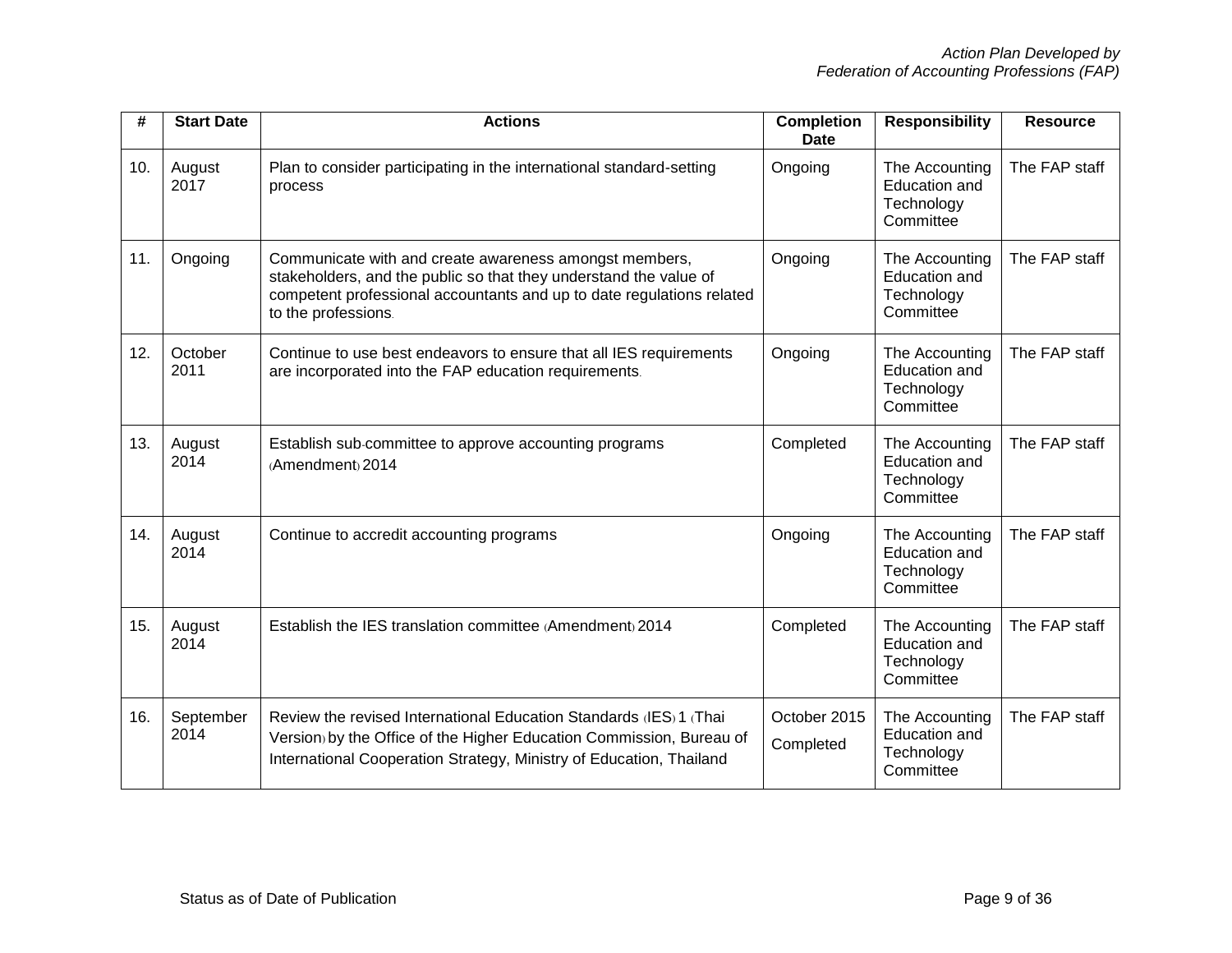| #   | <b>Start Date</b> | <b>Actions</b>                                                                                                                                                                                                | <b>Completion</b><br><b>Date</b> | <b>Responsibility</b>                                             | <b>Resource</b> |
|-----|-------------------|---------------------------------------------------------------------------------------------------------------------------------------------------------------------------------------------------------------|----------------------------------|-------------------------------------------------------------------|-----------------|
| 17. | December<br>2015  | Establish sub-committee to review IES translation                                                                                                                                                             | Completed                        | The Accounting<br>Education and<br>Technology<br>Committee        | The FAP staff   |
| 18. | Ongoing           | Translate the revised International Education Standards (IES):<br>IES 4 and 8                                                                                                                                 | Ongoing                          | The Accounting<br><b>Education and</b><br>Technology<br>Committee | The FAP staff   |
| 19. | Ongoing           | Promulgate IES 1,2, 3, 6 and 7 (revised) on FAP's website                                                                                                                                                     | Completed                        | The Accounting<br><b>Education and</b><br>Technology<br>Committee | The FAP staff   |
| 20. | Ongoing           | Promulgate IES 4, 5, and 7 (revised) on FAP's website                                                                                                                                                         | Tentative<br>Q2/2018             | The Accounting<br>Education and<br>Technology<br>Committee        | The FAP staff   |
| 21. |                   |                                                                                                                                                                                                               |                                  |                                                                   |                 |
|     |                   | Review of FAP's Compliance Information                                                                                                                                                                        |                                  |                                                                   |                 |
| 22. | Ongoing           | Update the action plan for future activities.                                                                                                                                                                 | Ongoing                          | The Accounting<br><b>Education and</b><br>Technology<br>Committee | The FAP staff   |
| 23. | Ongoing           | Perform periodic review of FAP's SMO Action Plan and update FAP's<br>SMO2 section, as necessary. Once the section updated, inform the<br>IFAC Compliance staff in order to republish the updated information. | Ongoing                          | The Accounting<br><b>Education and</b><br>Technology<br>Committee | The FAP staff   |
| 24. | Ongoing           | Notify all universities in Thailand that offer undergraduate degree in<br>Accounting about the new and revised IESs and also post that<br>information on the FAP's website.                                   | Ongoing                          | The Accounting<br><b>Education and</b>                            | The FAP staff   |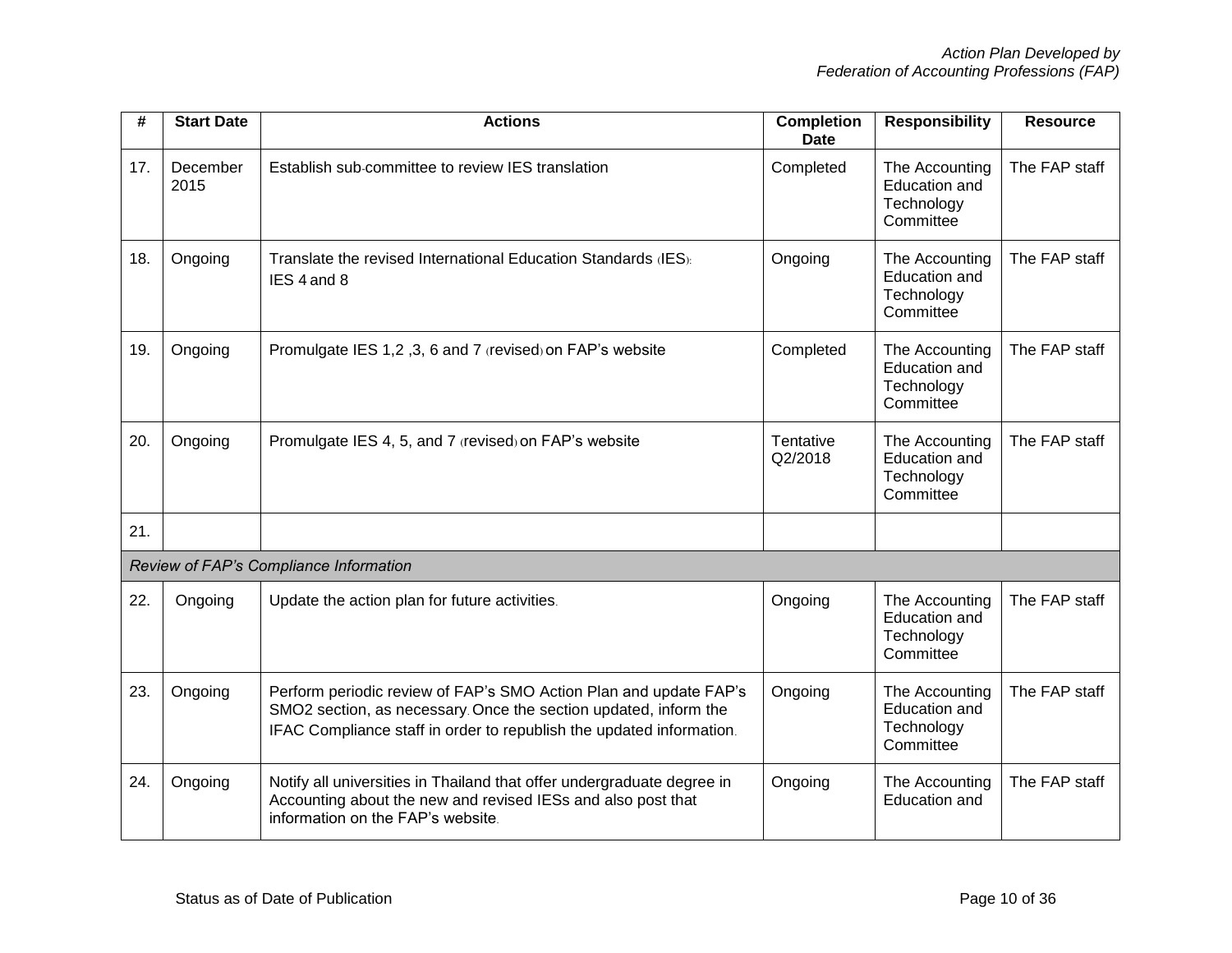| #   | <b>Start Date</b> | <b>Actions</b>                                                                                              | <b>Completion</b><br>Date | <b>Responsibility</b>                                             | <b>Resource</b> |
|-----|-------------------|-------------------------------------------------------------------------------------------------------------|---------------------------|-------------------------------------------------------------------|-----------------|
|     |                   |                                                                                                             |                           | Technology<br>Committee                                           |                 |
| 25. | October<br>2016   | Hold public seminars to disseminate the revised IES and gain<br>comments on the accreditation processes     | December<br>2016          | The Accounting<br><b>Education and</b><br>Technology<br>Committee | The FAP staff   |
| 26. | February<br>2017  | Updated the new accreditation processes for accounting program in<br>line with revised IES 2-4 (Click here) | Completed                 | The Accounting<br>Education and<br>Technology<br>Committee        | The FAP staff   |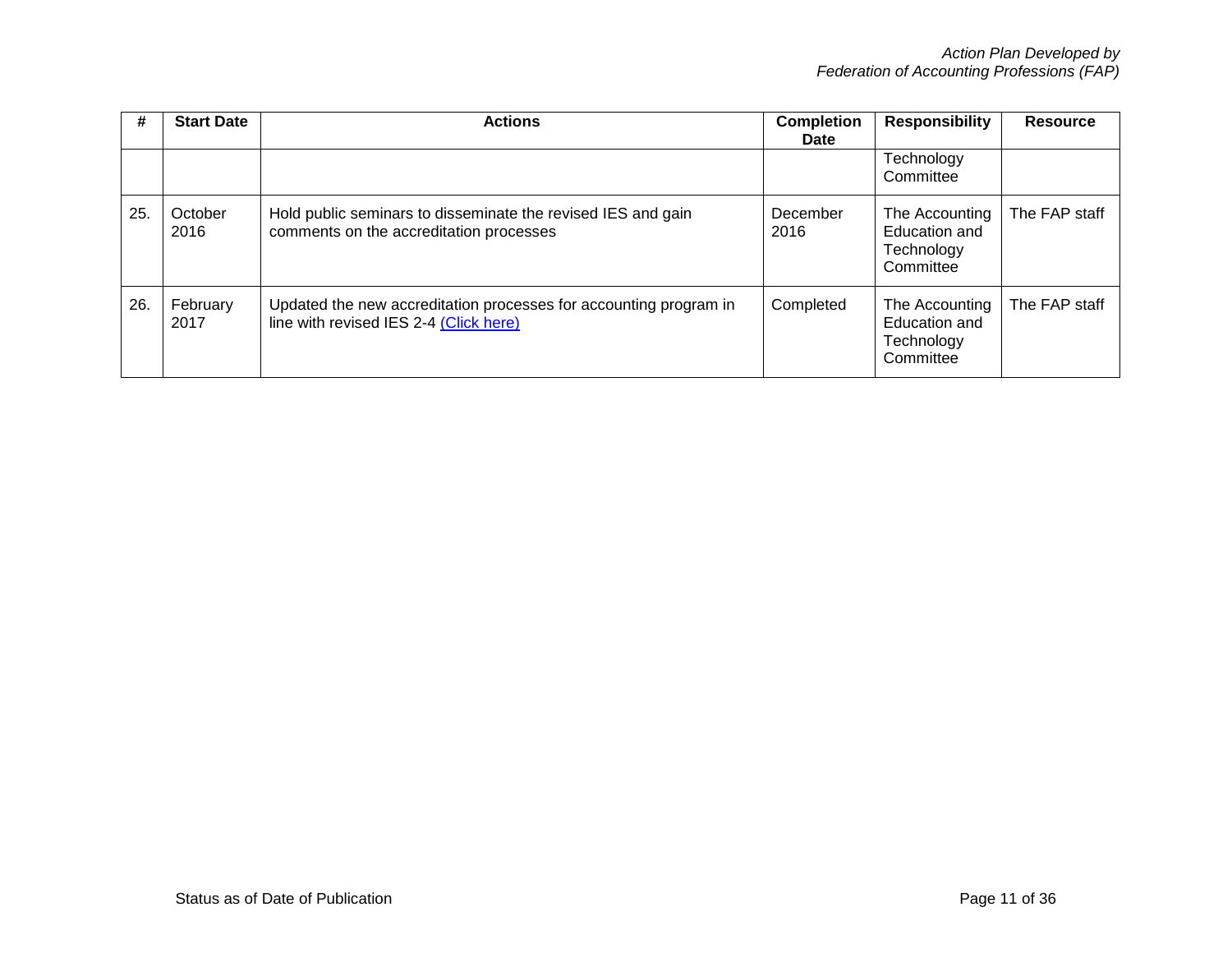## **Action Plan Subject:** SMO 3 - International Standards and Other Pronouncements issued by the IAASB **Action Plan Objective:** Strengthening the Ongoing Convergence Process with IAASB Pronouncement

| #  | <b>Start Date</b>                                                                                                                                                                                                                                                                                                                                                                                                                                                                                                                                                                                                                                                                                                                                                                                                              | <b>Actions</b>                                                                                                                                                                                                                                                                                  | <b>Completion</b><br><b>Date</b> | <b>Responsibility</b>                   | <b>Resource</b>                         |  |  |
|----|--------------------------------------------------------------------------------------------------------------------------------------------------------------------------------------------------------------------------------------------------------------------------------------------------------------------------------------------------------------------------------------------------------------------------------------------------------------------------------------------------------------------------------------------------------------------------------------------------------------------------------------------------------------------------------------------------------------------------------------------------------------------------------------------------------------------------------|-------------------------------------------------------------------------------------------------------------------------------------------------------------------------------------------------------------------------------------------------------------------------------------------------|----------------------------------|-----------------------------------------|-----------------------------------------|--|--|
|    | Background:                                                                                                                                                                                                                                                                                                                                                                                                                                                                                                                                                                                                                                                                                                                                                                                                                    |                                                                                                                                                                                                                                                                                                 |                                  |                                         |                                         |  |  |
|    | In Thailand, all entities established under the Accounting Act B.E. 2543 (2000), which are all limited companies, are required to have their<br>financial statements audited by CPA whose license is granted by the FAP. The CPA performs his/her audit according to Thai Standards on<br>Auditing (TSA) which is a direct translation of ISA.                                                                                                                                                                                                                                                                                                                                                                                                                                                                                 |                                                                                                                                                                                                                                                                                                 |                                  |                                         |                                         |  |  |
|    | FAP has direct responsibility for setting and promoting adoption and implementation of Standards on Auditing in Thailand. All clarity<br>International Standards on Auditing (ISA) issued by the International Auditing and Assurance Standards Board (IAASB) were translated to Thai<br>Standards on Auditing with no modifications. These standards were in effective for audits of financial statements for periods beginning on or<br>after 1 January 2012. All updated pronouncements, issued by the IAASB, would be reviewed and translated into Thai for adoption.<br>The Auditing Profession Committee under FAP has the responsibility for strengthening the ongoing adoption process with IAASB<br>pronouncements, the implementation of publications and provision of training and seminars to the audit practices. |                                                                                                                                                                                                                                                                                                 |                                  |                                         |                                         |  |  |
|    |                                                                                                                                                                                                                                                                                                                                                                                                                                                                                                                                                                                                                                                                                                                                                                                                                                | Ongoing Adoption and Implementation of IAASB Pronouncement                                                                                                                                                                                                                                      |                                  |                                         |                                         |  |  |
| 1. | 2009                                                                                                                                                                                                                                                                                                                                                                                                                                                                                                                                                                                                                                                                                                                                                                                                                           | Work on the revised Thai Standard on Auditing (TSAs) under<br>IAASB Clarity Project. Hence, all amendments according to the<br>Clarity Project have already been adopted.                                                                                                                       | 2011<br>Completed                | The Auditing<br>Profession<br>Committee | The Auditing<br>Profession<br>Committee |  |  |
| 2. | 2010                                                                                                                                                                                                                                                                                                                                                                                                                                                                                                                                                                                                                                                                                                                                                                                                                           | Issue the approved TSAs for public use in FAP website.                                                                                                                                                                                                                                          | Ongoing                          | The Auditing<br>Profession<br>Committee | The Auditing<br>Profession<br>Committee |  |  |
| 3. | September<br>2011                                                                                                                                                                                                                                                                                                                                                                                                                                                                                                                                                                                                                                                                                                                                                                                                              | Publish TSAs book for public use. The completed translation of the<br>Handbook of International Quality Control, Auditing, Review, Other<br>Assurance, and Related Services Pronouncements 2010 translated<br>into Thai and approved by IFAC, are now available for sale in<br>printed version. | February 2013<br>Completed       | The Auditing<br>Profession<br>Committee | The Auditing<br>Profession<br>Committee |  |  |
| 4. | October<br>2011                                                                                                                                                                                                                                                                                                                                                                                                                                                                                                                                                                                                                                                                                                                                                                                                                | Conduct seminars on new or revised TSAs and auditing practical<br>workshops on a regular basis.                                                                                                                                                                                                 | Ongoing                          | The Auditing<br>Profession<br>Committee | The Auditing<br>Profession<br>Committee |  |  |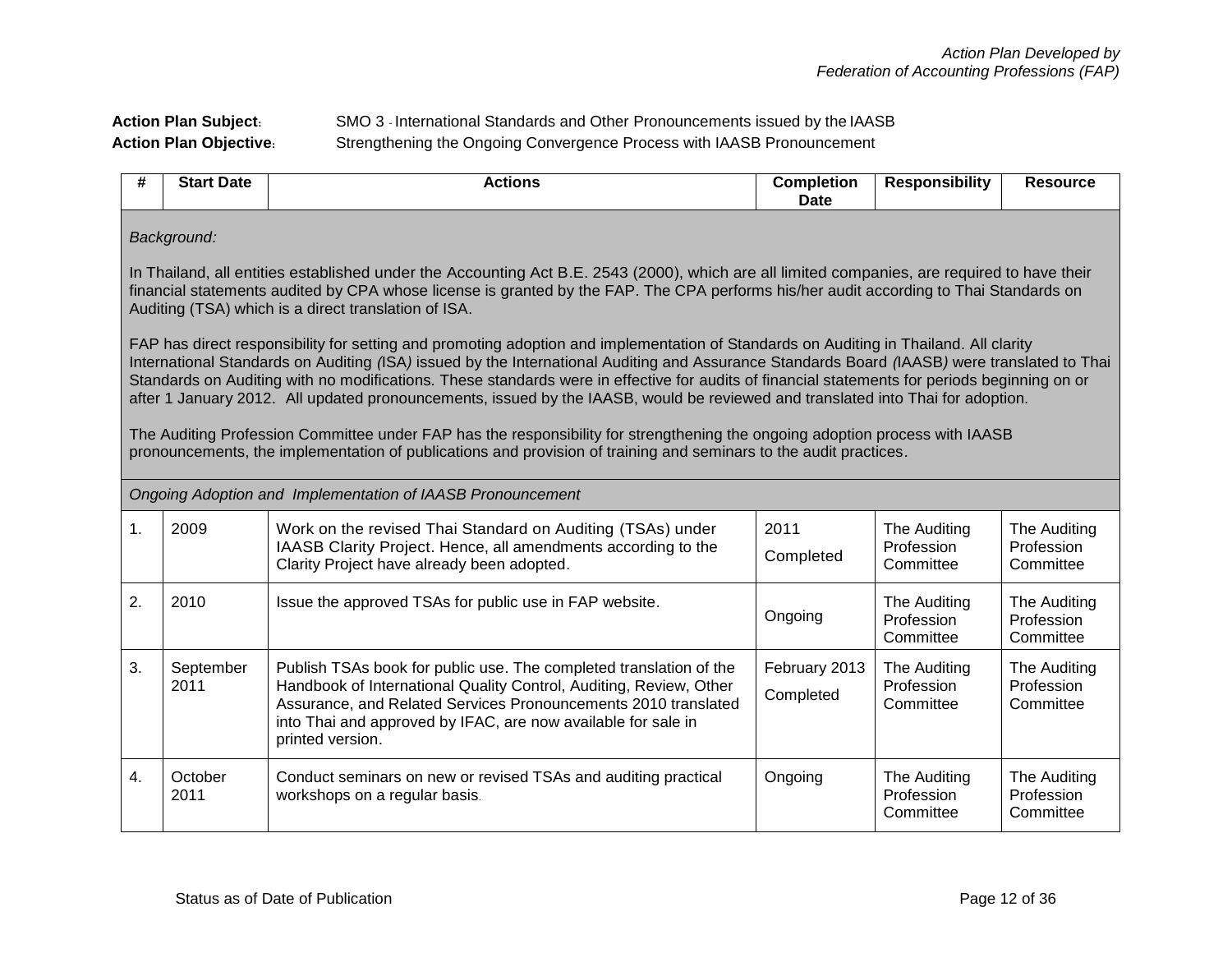| #  | <b>Start Date</b> | <b>Actions</b>                                                                                                                                                                                                                                                                                                                                        | <b>Completion</b><br><b>Date</b> | <b>Responsibility</b>                   | <b>Resource</b>                         |
|----|-------------------|-------------------------------------------------------------------------------------------------------------------------------------------------------------------------------------------------------------------------------------------------------------------------------------------------------------------------------------------------------|----------------------------------|-----------------------------------------|-----------------------------------------|
|    |                   | In the 2013, 2014 and 2015, we have organised several training<br>courses with more than 900, 440 and 880 participants taking part<br>respectively.                                                                                                                                                                                                   |                                  |                                         |                                         |
|    |                   | Year 2016, FAP organised trainings and seminars on the new<br>auditor's report 10 courses, 2 courses collaborating with Bank of<br>Thailand and Office of Insurance Commission.                                                                                                                                                                       |                                  |                                         |                                         |
|    |                   | For the 2017, FAP continuously organised trainings and seminars<br>on the new auditor's report which had done 3 courses on the first<br>half year and will be organised 1 more course on Q4/2017.                                                                                                                                                     |                                  |                                         |                                         |
| 5. | <b>June 2012</b>  | Translation of the following IAASB's standards into Thai;                                                                                                                                                                                                                                                                                             | April 2014                       | The Auditing<br>Profession<br>Committee | The Auditing                            |
|    |                   | 1. ISAE 3420 Assurance Engagements to Report on the<br>Compilation of Pro Forma Financial Information Included in<br>a Prospectus<br>2. ISA 315 (Revised)-Identifying and Assessing the Risks of<br>Material Misstatement through Understanding the Entity and<br>Its Environment<br>ISA 610 (Revised 2013)-Using the Work of Internal Auditors<br>3. | completed                        |                                         | Profession<br>Committee                 |
| 6. | June 2012         | TSAs will be consistently revised according to any amendments<br>made by the IAASB in order to ensure the status of being in<br>conformity with the IAASB pronouncements.                                                                                                                                                                             | Ongoing                          | The Auditing<br>Profession<br>Committee | The Auditing<br>Profession<br>Committee |
| 7. | January<br>2015   | The following IAASB's standards were translated into Thai and<br>promulgated for Thai practitioners<br>1. ISRE 2400 (Revised) Engagements to Review Historical<br>Financial Statements; and<br>2. ISRS 4410 (Revised) Compilation Engagements                                                                                                         | Completed                        | The Auditing<br>Profession<br>Committee | The Auditing<br>Profession<br>Committee |
| 8. | January<br>2015   | The IAASB's standards are in the pipeline of translation into Thai<br>and promulgated for Thai practitioners as follows;<br>1. ISAE 3000 (Revised), Assurance Engagements Other than<br>Audits or Reviews of Historical Financial Information,<br>2. Framework for Assurance Engagements,                                                             | Completed                        | The Auditing<br>Profession<br>Committee | The Auditing<br>Profession<br>Committee |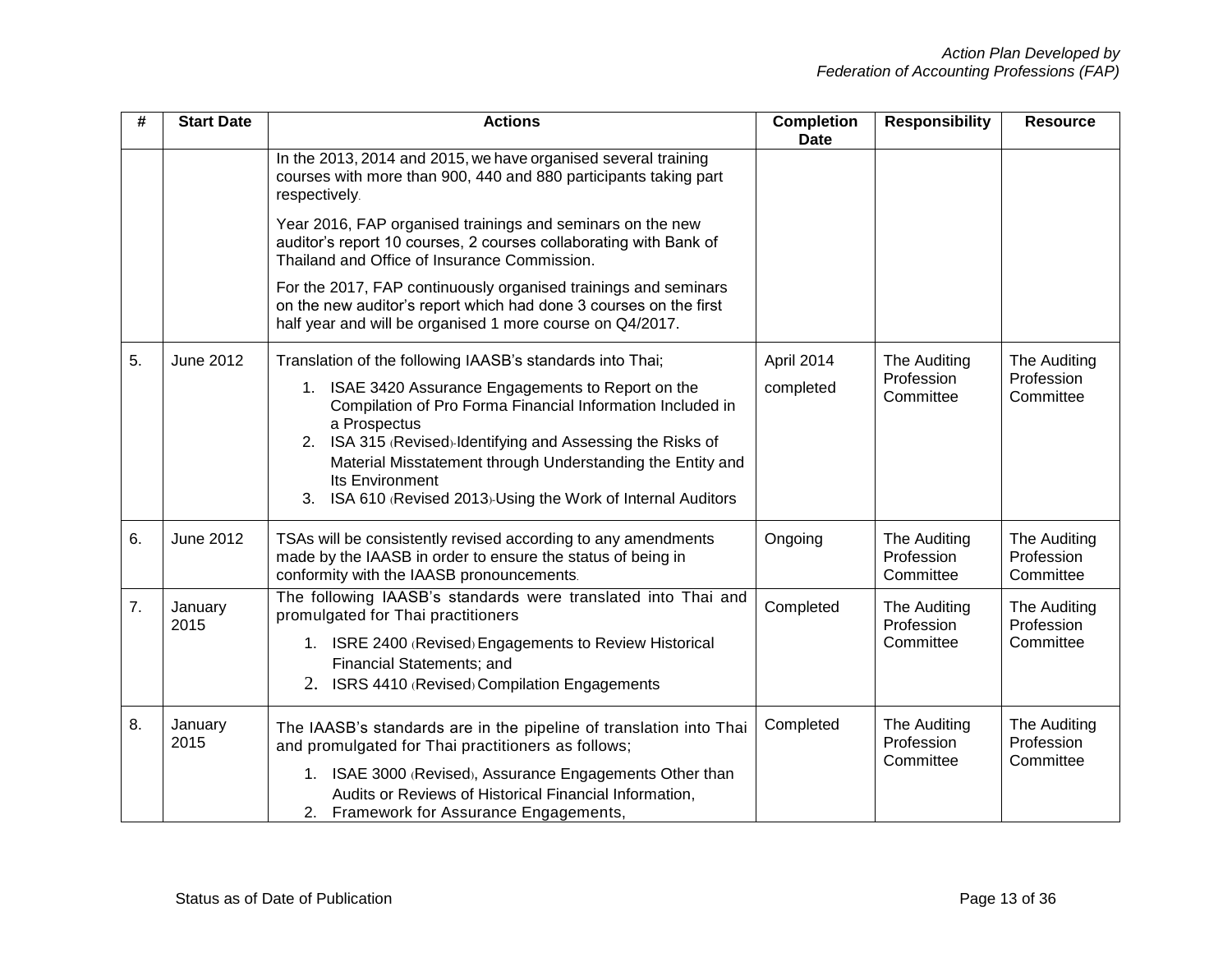| #  | <b>Start Date</b> | <b>Actions</b>                                                                                                                                                                                                                                                                                                                                                                                                                                                                                                                                                                                                                                                                                                                              | <b>Completion</b><br><b>Date</b> | <b>Responsibility</b>                   | <b>Resource</b>                         |
|----|-------------------|---------------------------------------------------------------------------------------------------------------------------------------------------------------------------------------------------------------------------------------------------------------------------------------------------------------------------------------------------------------------------------------------------------------------------------------------------------------------------------------------------------------------------------------------------------------------------------------------------------------------------------------------------------------------------------------------------------------------------------------------|----------------------------------|-----------------------------------------|-----------------------------------------|
|    |                   | 3. ISA 700 (Revised), Forming an Opinion and Reporting on<br><b>Financial Statements;</b><br>4. ISA 701, Communicating Key Audit Matters in the<br>Independent Auditor's Report;<br>5. ISA 705 (Revised), Modifications to the Opinion in the<br>Independent Auditor's Report;<br>6. ISA 706 (Revised), Emphasis of Matter Paragraphs and<br>Other Matter Paragraphs in the Independent Auditor's<br>Report;<br>7. ISA 720 (Revised), The Auditor's Responsibilities Relating to<br>Other Information in Documents Containing or<br>Accompanying Audited Financial Statements and the<br>Auditor's Report Thereon;<br>8. ISA 260 (Revised), Communication with Those Charged<br>with Governance; and<br>9. ISA 570 (Revised), Going Concern |                                  |                                         |                                         |
|    | April 2016        | The IAASB's standards are in the pipeline of translation into Thai<br>and promulgated for Thai practitioners as follows;<br>10. ISA 800 (Revised), Special Consideration - Audits of<br>Financial Statements Prepared in Accordance with<br>Special Purpose Frameworks,<br>11. ISA 805 (Revised), Special Consideration - Audits of<br>Single Financial Statements and Specific Elements,<br>Accounts or Items of a Financial Statement, and<br>12. ISA 810 (Revised), Engagements to Report on Summary<br><b>Financial Statements</b>                                                                                                                                                                                                      | Completed                        | The Auditing<br>Profession<br>Committee | The Auditing<br>Profession<br>Committee |
| 9. | January<br>2016   | The following IAASB's conforming amendments were translated<br>into Thai in accordance with Addressing disclosures in the audit of<br>financial statements project and Auditor Reporting project, and<br>promulgated for Thai practitioners;<br>1. ISA 200, Overall Objectives of the Independent Auditor<br>and the Conduct of an Audit in Accordance with<br>International Standards on Auditing,<br>2. ISA 210, Agreeing the Terms of Audit Engagements,                                                                                                                                                                                                                                                                                 | January 2017<br>completed        | The Auditing<br>Profession<br>Committee | The Auditing<br>Profession<br>Committee |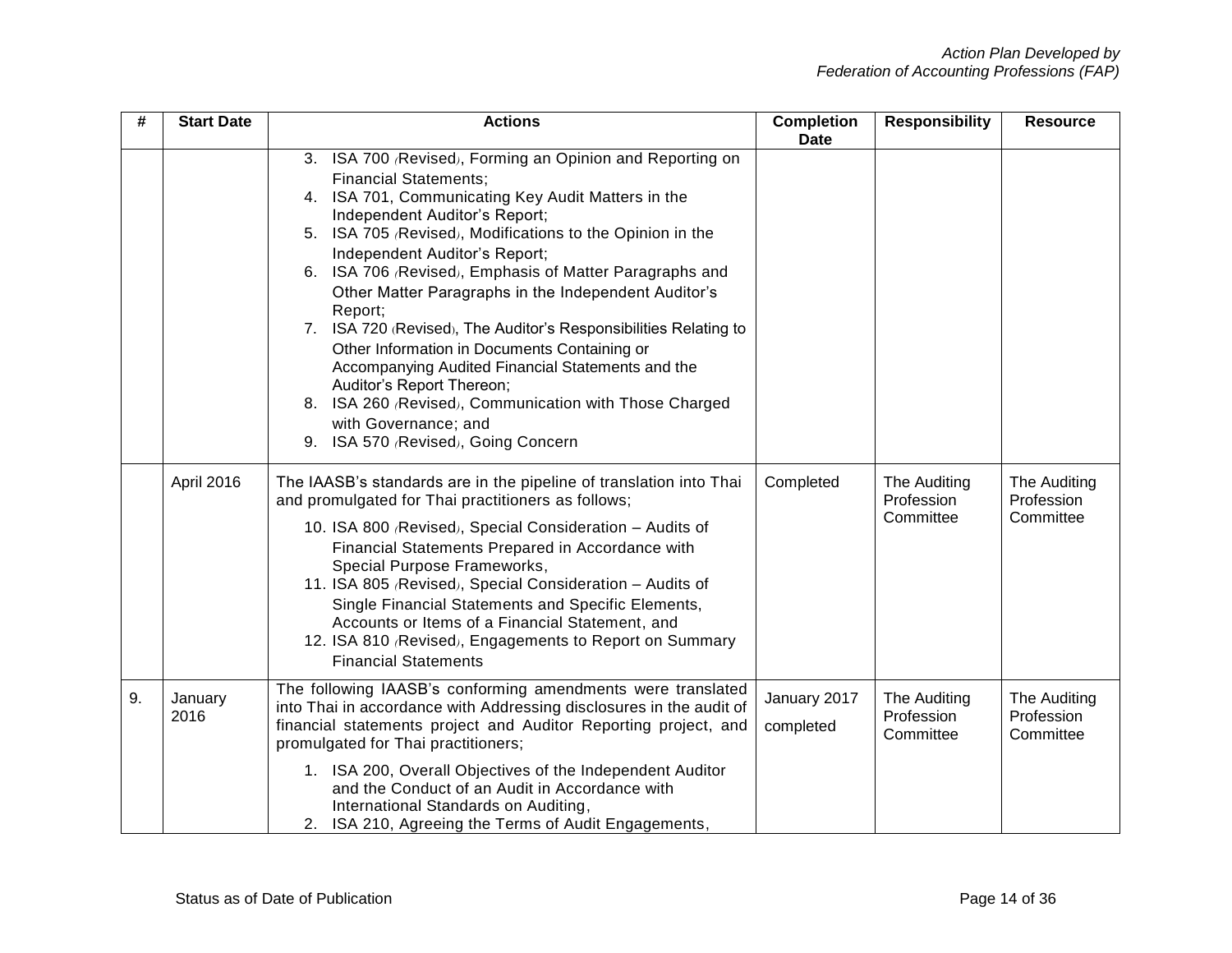| # | <b>Start Date</b> | <b>Actions</b>                                                                                                                                                                                                                                                                                                                                                                                                                                                                                                                                                                                                                                                                                                                                                                                                                                                                                                                                                                                                                                                                                                                                                           | <b>Completion</b><br><b>Date</b> | <b>Responsibility</b>                   | <b>Resource</b>                         |
|---|-------------------|--------------------------------------------------------------------------------------------------------------------------------------------------------------------------------------------------------------------------------------------------------------------------------------------------------------------------------------------------------------------------------------------------------------------------------------------------------------------------------------------------------------------------------------------------------------------------------------------------------------------------------------------------------------------------------------------------------------------------------------------------------------------------------------------------------------------------------------------------------------------------------------------------------------------------------------------------------------------------------------------------------------------------------------------------------------------------------------------------------------------------------------------------------------------------|----------------------------------|-----------------------------------------|-----------------------------------------|
|   |                   | 3. ISA 220, Quality Control for an Audit of Financial<br>Statements,<br>4. ISA 230, Audit Documentation,<br>5. ISA 240, The Auditor's Responsibilities Relating to Fraud<br>in an Audit of Financial Statements,<br>6. ISA 300, Planning an Audit of Financial Statements,<br>7. ISA 315 (Revised), Identifying and Assessing the Risks of<br>Material Misstatement through Understanding the Entity<br>and Its Environment,<br>8. ISA 320, Materiality in Planning and Performing an Audit,<br>9. ISA 330, The Auditor's Responses to Assessed Risks,<br>10. ISA 450, Evaluation of Misstatements Identified during<br>the Audit,<br>11. ISA 500, Audit Evidence,<br>12. ISA 510, Initial Audit Engagements-Opening Balances,<br>13. ISA 540, Auditing Accounting Estimates, Including Fair<br>Value Accounting Estimates, and Related Disclosures,<br>14. ISA 560, Subsequent Events,<br>15. ISA 580, Written Representations,<br>16. ISA 600, Special Considerations-Audits of Group<br>Financial Statements (Including the Work of Component<br>Auditors), and<br>17. ISA 710, Comparative Information-Corresponding Figures<br>and Comparative Financial Statements |                                  |                                         |                                         |
|   | January<br>2016   | The following IAASB's conforming amendments were translated<br>into Thai in accordance with the revision of ISAE 3000 (Revised).<br>Assurance Engagements Other than Audits or Reviews of Historical<br>Financial Information;<br>18. ISAE 3402, Assurance Reports on Controls at a Service<br>Organization, and<br>19. ISAE 3420, Assurance Engagements to Report on the<br>Compilation of Pro Forma Financial Information Included<br>in a Prospectus                                                                                                                                                                                                                                                                                                                                                                                                                                                                                                                                                                                                                                                                                                                  | Tentative on<br>November<br>2017 | The Auditing<br>Profession<br>Committee | The Auditing<br>Profession<br>Committee |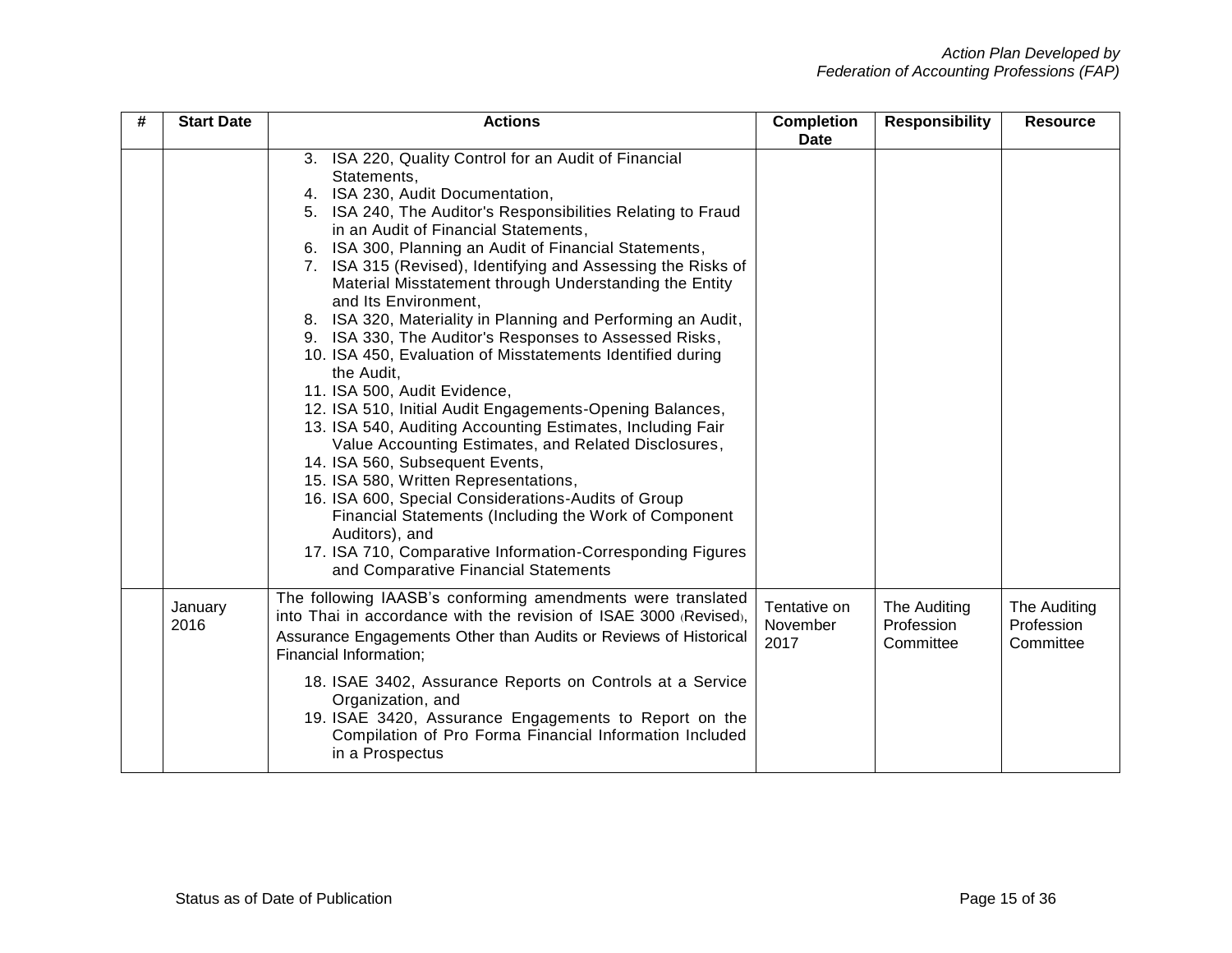| #   | <b>Start Date</b> | <b>Actions</b>                                                                                                                                                                                                                                                                                               | <b>Completion</b><br><b>Date</b> | <b>Responsibility</b>                   | <b>Resource</b>                         |
|-----|-------------------|--------------------------------------------------------------------------------------------------------------------------------------------------------------------------------------------------------------------------------------------------------------------------------------------------------------|----------------------------------|-----------------------------------------|-----------------------------------------|
| 10. | December<br>2016  | The following IAASB's conforming amendments was translated<br>into Thai in accordance with the new requirements addressing<br>NOCLAR in the IESBA Code;<br>1. ISA 250 (Revised), Consideration of Laws and                                                                                                   | Tentative on<br>Q3/2017          | The Auditing<br>Profession<br>Committee | The Auditing<br>Profession<br>Committee |
|     |                   | Regulations in an Audit of Financial Statements                                                                                                                                                                                                                                                              |                                  |                                         |                                         |
| 11. | May 2016          | Publish TSAs book for public use. The completed translation of the<br>Handbook of International Quality Control, Auditing, Review, Other<br>Assurance, and Related Services Pronouncements, 2016-2017<br>Edition translated into Thai, waiting approval for agreement to<br>translate and publish from IFAC. | Tentative on<br>November<br>2017 | The Auditing<br>Profession<br>Committee | The Auditing<br>Profession<br>Committee |
|     |                   | Notify members of all new, proposed, and revised international standards and other pronouncements issued by the IAASB                                                                                                                                                                                        |                                  |                                         |                                         |
| 9.  | 2012              | Ongoing communication of IAASB pronouncements via meetings of<br>The Auditing Profession Committee.                                                                                                                                                                                                          | Ongoing                          | The Auditing<br>Profession<br>Committee | The Auditing<br>Profession<br>Committee |
| 10. | 2012              | Ongoing communication of IAASB pronouncements via FAP's<br>website and FAP's newsletter.                                                                                                                                                                                                                     | Ongoing                          | The Auditing<br>Profession<br>Committee | The Auditing<br>Profession<br>Committee |
|     |                   | Promote the use of IAASB practice notes and other non authoritative material to provide guidance and practical assistance                                                                                                                                                                                    |                                  |                                         |                                         |
| 11. | <b>March 2013</b> | Publish TSAs book for public use. The completed translation of<br>Guide to Using International Standards on Auditing in the Audits of<br>Small and Medium-Sized Entities, Volume 1 - Core Concepts<br>translated into Thai and approved by IFAC, are now available for<br>sale in printed version            | September<br>2013<br>Completed   | The Auditing<br>Profession<br>Committee | The Auditing<br>Profession<br>Committee |
| 12. | <b>June 2012</b>  | The IAASB practice note 1000-Special considerations in Auditing<br>Financial Instruments are translated into Thai and approved by<br>IFAC.                                                                                                                                                                   | November<br>2013<br>Completed    | The Auditing<br>Profession<br>Committee | The Auditing<br>Profession<br>Committee |
| 13. | March 2014        | Publish TSA handbook for SMEs for public use. The completed<br>translation of Guide to Using International Standards on Auditing in<br>the Audits of Small- and Medium-Sized Entities, Volume 2 -                                                                                                            | Tentative on<br>November<br>2017 | The Auditing<br>Profession<br>Committee | The Auditing<br>Profession<br>Committee |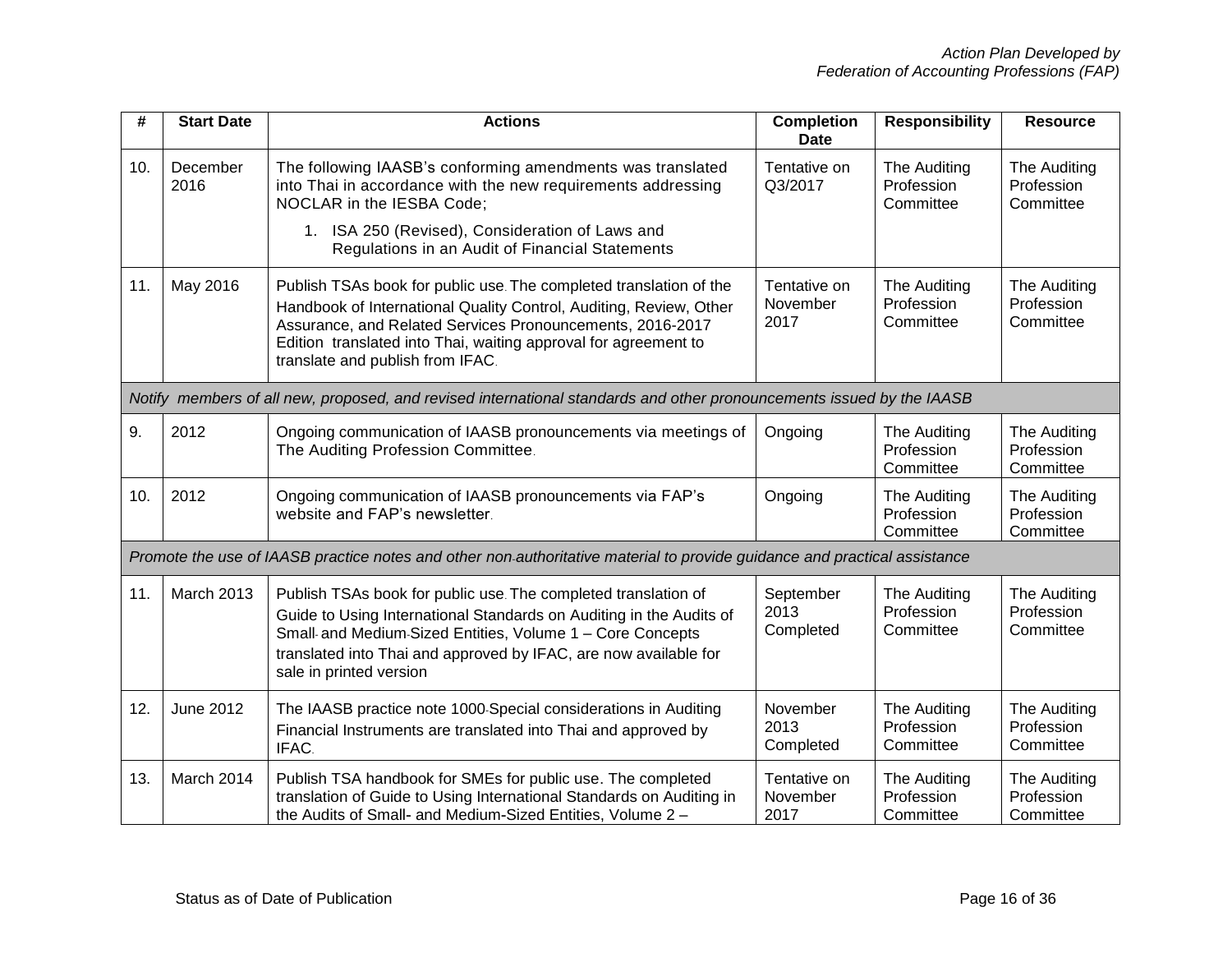| #   | <b>Start Date</b>                      | <b>Actions</b>                                                                                                                                  | <b>Completion</b><br>Date     | <b>Responsibility</b>                   | <b>Resource</b>                         |  |  |
|-----|----------------------------------------|-------------------------------------------------------------------------------------------------------------------------------------------------|-------------------------------|-----------------------------------------|-----------------------------------------|--|--|
|     |                                        | Practice Guidance translated into Thai, waiting approval for<br>agreement to translate and publish from IFAC.                                   |                               |                                         |                                         |  |  |
|     |                                        | Comment on IAASB exposure drafts                                                                                                                |                               |                                         |                                         |  |  |
| 14. | June 2012                              | Comment on Exposure Draft, Improving the Auditor's report                                                                                       | October 2012<br>Completed     | The Auditing<br>Profession<br>Committee | The Auditing<br>Profession<br>Committee |  |  |
| 15. | <b>July 2013</b>                       | Comment on Exposure Draft, Reporting on Audited Financial<br>Statements: Proposed New and Revised International Standards on<br>Auditing (ISAs) | November<br>2013<br>Completed | The Auditing<br>Profession<br>Committee | The Auditing<br>Profession<br>Committee |  |  |
| 16. | Ongoing                                | Continuing effort to comment on related exposure draft issued by<br><b>IAASB</b>                                                                | Ongoing                       | The Auditing<br>Profession<br>Committee | The Auditing<br>Profession<br>Committee |  |  |
|     | Review of FAP's Compliance Information |                                                                                                                                                 |                               |                                         |                                         |  |  |
| 17. | Ongoing                                | Ongoing reporting of result and updating of action plan to the IFAC<br>Compliance staff.                                                        | Ongoing                       | The Auditing<br>Profession<br>Committee | The Auditing<br>Profession<br>Committee |  |  |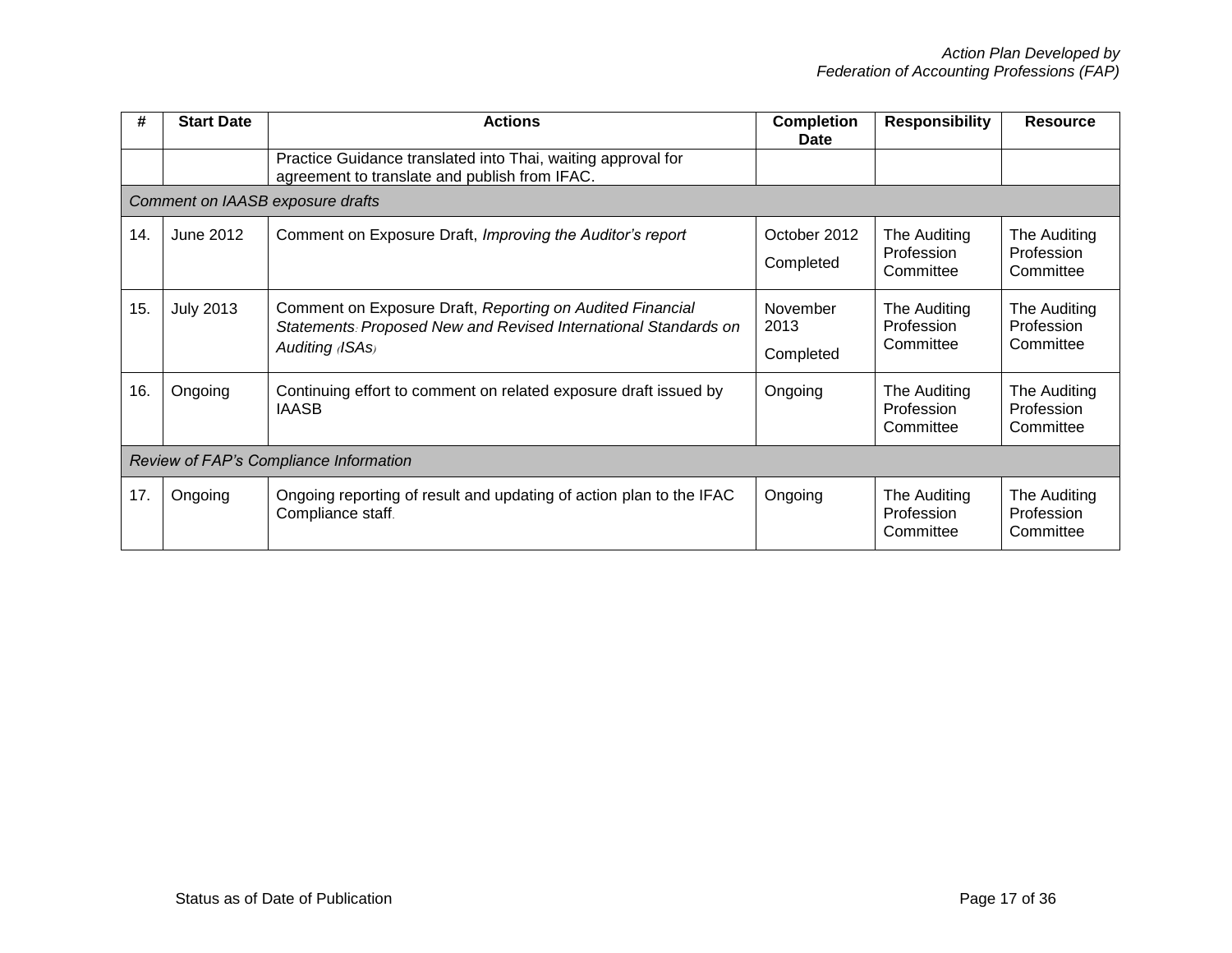## **Action Plan Subject:** SMO 4 and the International Ethics Standards Board for Accountants (IESBA) Code of Ethics **Action Plan Objectives:** Implementation of the FAP Revised Code of Ethics

| #   | <b>Start Date</b>                                                                                                                                                                                                                                                                                                                                                                                                                                                                                                                                                                                                                                                                                                                                                                                                                                                                                                                                                                                    | <b>Actions</b>                                                                                                                                                   | <b>Completion</b><br><b>Date</b> | <b>Responsibility</b>                               | <b>Resource</b> |  |  |
|-----|------------------------------------------------------------------------------------------------------------------------------------------------------------------------------------------------------------------------------------------------------------------------------------------------------------------------------------------------------------------------------------------------------------------------------------------------------------------------------------------------------------------------------------------------------------------------------------------------------------------------------------------------------------------------------------------------------------------------------------------------------------------------------------------------------------------------------------------------------------------------------------------------------------------------------------------------------------------------------------------------------|------------------------------------------------------------------------------------------------------------------------------------------------------------------|----------------------------------|-----------------------------------------------------|-----------------|--|--|
|     | <b>Background:</b>                                                                                                                                                                                                                                                                                                                                                                                                                                                                                                                                                                                                                                                                                                                                                                                                                                                                                                                                                                                   |                                                                                                                                                                  |                                  |                                                     |                 |  |  |
|     | The FAP revised Code of Ethics, which is applicable to all FAP members consisting of all professional accountants in public practice (CPAs) and<br>professional accountants in business, was approved by the General Annual Meeting of FAP members on June 26, 2010, and became effective<br>on Feb 4, 2011 which call FAP Regulations no. 19 Ethics of Professional Accountants Act B.E. 2553 (2010). Subsequent on 2013, the Sub<br>Committee for the Ethics Code Setting issue the Explanatory Guidelines of FAP Regulations no.19 which is in accordance with the International<br>Ethics Standard Board for Accountants (IESBA) Code version (2012).<br>The Sub Committee for the Ethics Code Setting is now preparing the draft FAP Regulations "Ethics of Professional Accountings" and FAP<br>stipulation "Handbook of The Code of Ethics for Professional Accountants" which are in accordance with the International Ethics Standard<br>Board for Accountants (IESBA) Code version (2014). |                                                                                                                                                                  |                                  |                                                     |                 |  |  |
|     |                                                                                                                                                                                                                                                                                                                                                                                                                                                                                                                                                                                                                                                                                                                                                                                                                                                                                                                                                                                                      | Completing the Related Documents Related to Implementation of the Revised Code of Ethics                                                                         |                                  |                                                     |                 |  |  |
| 27. | October<br>2010                                                                                                                                                                                                                                                                                                                                                                                                                                                                                                                                                                                                                                                                                                                                                                                                                                                                                                                                                                                      | Translate the revised Code of Ethics.                                                                                                                            | December 2010<br>Completed       | The Sub Committee<br>for the Ethics Code<br>Setting | The FAP staff   |  |  |
| 28. | November<br>2010                                                                                                                                                                                                                                                                                                                                                                                                                                                                                                                                                                                                                                                                                                                                                                                                                                                                                                                                                                                     | Prepare Draft Explanatory Guidelines to clarify the Code in<br>detail. This will include the concepts for threats and<br>safeguards framework in the guidelines. | November 2011<br>Completed       | The Sub Committee<br>for the Ethics Code<br>Setting | The FAP staff   |  |  |
| 29. | November<br>2011                                                                                                                                                                                                                                                                                                                                                                                                                                                                                                                                                                                                                                                                                                                                                                                                                                                                                                                                                                                     | Hold public seminars to disseminate the revised Code of<br>Ethics and gain comments on the Draft Explanatory<br>Guidelines.                                      | December 2011<br>Completed       | The Sub Committee<br>for the Ethics Code<br>Setting | The FAP staff   |  |  |
| 30. | January<br>2012                                                                                                                                                                                                                                                                                                                                                                                                                                                                                                                                                                                                                                                                                                                                                                                                                                                                                                                                                                                      | Revise the Draft Explanatory Guidelines as necessary based<br>on public seminar comments and other updated issues on<br>Code of Ethics.                          | November 2012<br>Completed       | The Sub Committee<br>for the Ethics Code<br>Setting | The FAP staff   |  |  |
| 31. | December<br>2012                                                                                                                                                                                                                                                                                                                                                                                                                                                                                                                                                                                                                                                                                                                                                                                                                                                                                                                                                                                     | Propose the revised Draft Explanatory Guidelines to the FAP<br>Board for approval and make changes if comments arise.                                            | December 2012<br>Completed       | The Sub Committee<br>for the Ethics Code<br>Setting | The FAP staff   |  |  |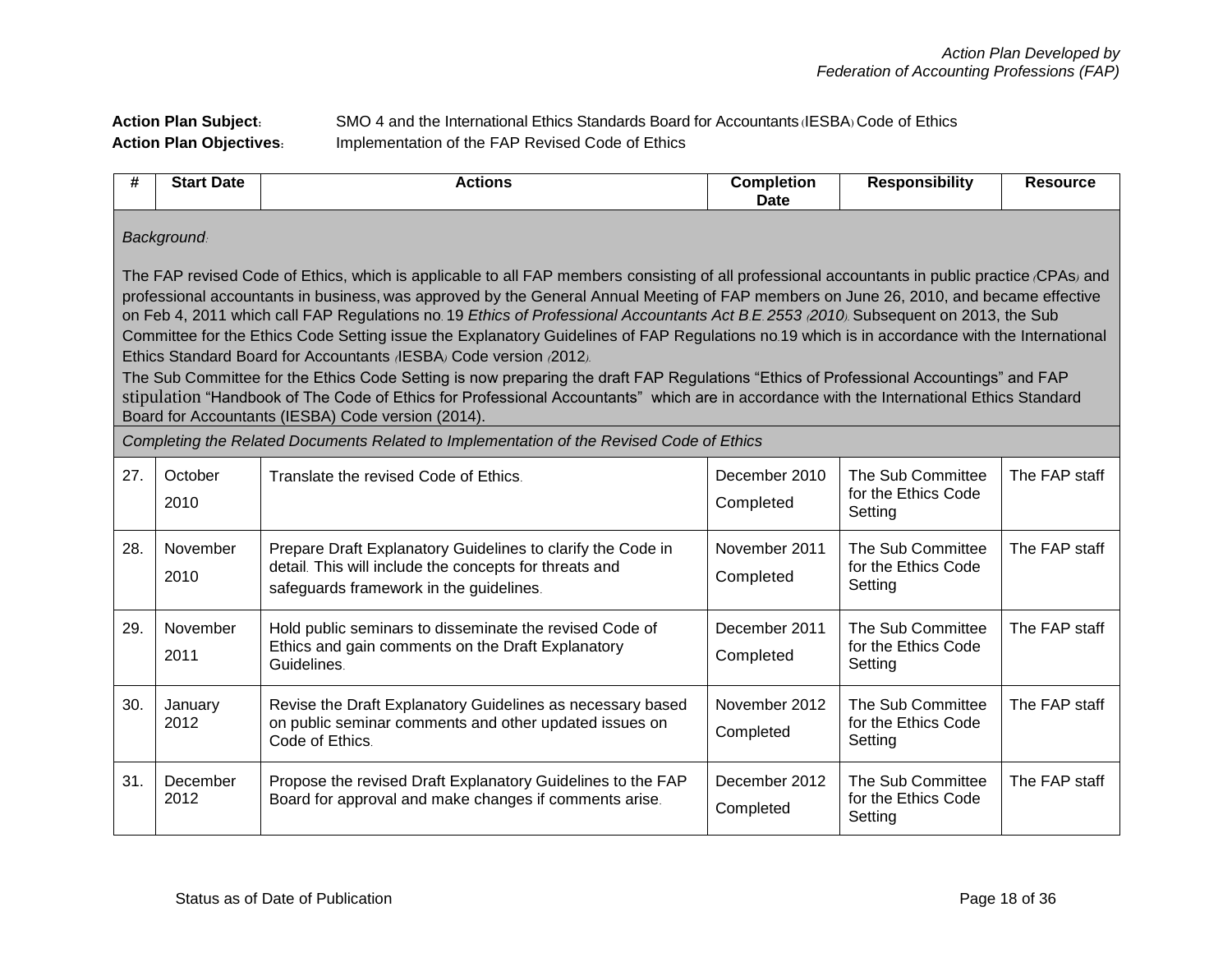| #   | <b>Start Date</b>          | <b>Actions</b>                                                                                                                                                                                                          | <b>Completion</b><br><b>Date</b> | <b>Responsibility</b>                               | <b>Resource</b>                                               |
|-----|----------------------------|-------------------------------------------------------------------------------------------------------------------------------------------------------------------------------------------------------------------------|----------------------------------|-----------------------------------------------------|---------------------------------------------------------------|
| 32. | January<br>2013            | Issue the Final Explanatory Guidelines.                                                                                                                                                                                 | September 2013<br>Completed      | The Sub Committee<br>for the Ethics Code<br>Setting | The FAP staff                                                 |
| 33. | January<br>2013            | Translate the revised of Handbook of Ethics for Professional<br>Accountant 2012 Edition.                                                                                                                                | October 2013<br>Completed        | The Sub Committee<br>for the Ethics Code<br>Setting | The FAP staff                                                 |
| 34. | January<br>2014            | Public seminars across the country to disseminate the Code<br>of Ethics with Explanatory Guidelines to all FAP members.                                                                                                 | <b>July 2014</b><br>Completed    | The Sub Committee<br>for the Ethics Code<br>Setting | The FAP staff                                                 |
| 35. | December<br>2014           | Revise and translate the Handbook of the Code of Ethics for<br>Professional Accountant 2014 Edition                                                                                                                     | December 2016<br>Completed       | The Sub Committee<br>for the Ethics Code<br>Setting | The Sub<br>Committee for<br>the Ethics<br><b>Code Setting</b> |
| 36. | 2017                       | Public seminars across the country to disseminate the Code<br>of Ethics 2014 Edition to all FAP members.                                                                                                                | Ongoing                          | The Sub Committee<br>for the Ethics Code<br>Setting | The Sub<br>Committee for<br>the Ethics<br><b>Code Setting</b> |
|     | <b>Expanding Education</b> |                                                                                                                                                                                                                         |                                  |                                                     |                                                               |
| 37. | December<br>2014           | Prepare the condensed summary of the Handbook of the<br>Code of Ethics for Professional Accountant 2012 Edition to<br>contain significant guidance relating to the Code of Ethics for<br><b>Professional Accountant</b> | March 2016<br>Completed          | The Sub Committee<br>for the Ethics Code<br>Setting | The Sub<br>Committee for<br>the Ethics<br><b>Code Setting</b> |
| 38. | December<br>2014           | Develop the Ethics Education media presentation to be used<br>for public seminar and/or ethics education to promote<br>understanding relating to ethics                                                                 | April 2016<br>Completed          | The Sub Committee<br>for the Ethics Code<br>Setting | The Sub<br>Committee for<br>the Ethics<br><b>Code Setting</b> |
| 39. | December<br>2014           | Conduct public seminars across the country to disseminate<br>the Code of Ethics for Professional Accountant with<br><b>Explanatory Guidelines to FAP members.</b>                                                       | <b>June 2016</b><br>Completed    | The Sub Committee<br>for the Ethics Code<br>Setting | The Sub<br>Committee for                                      |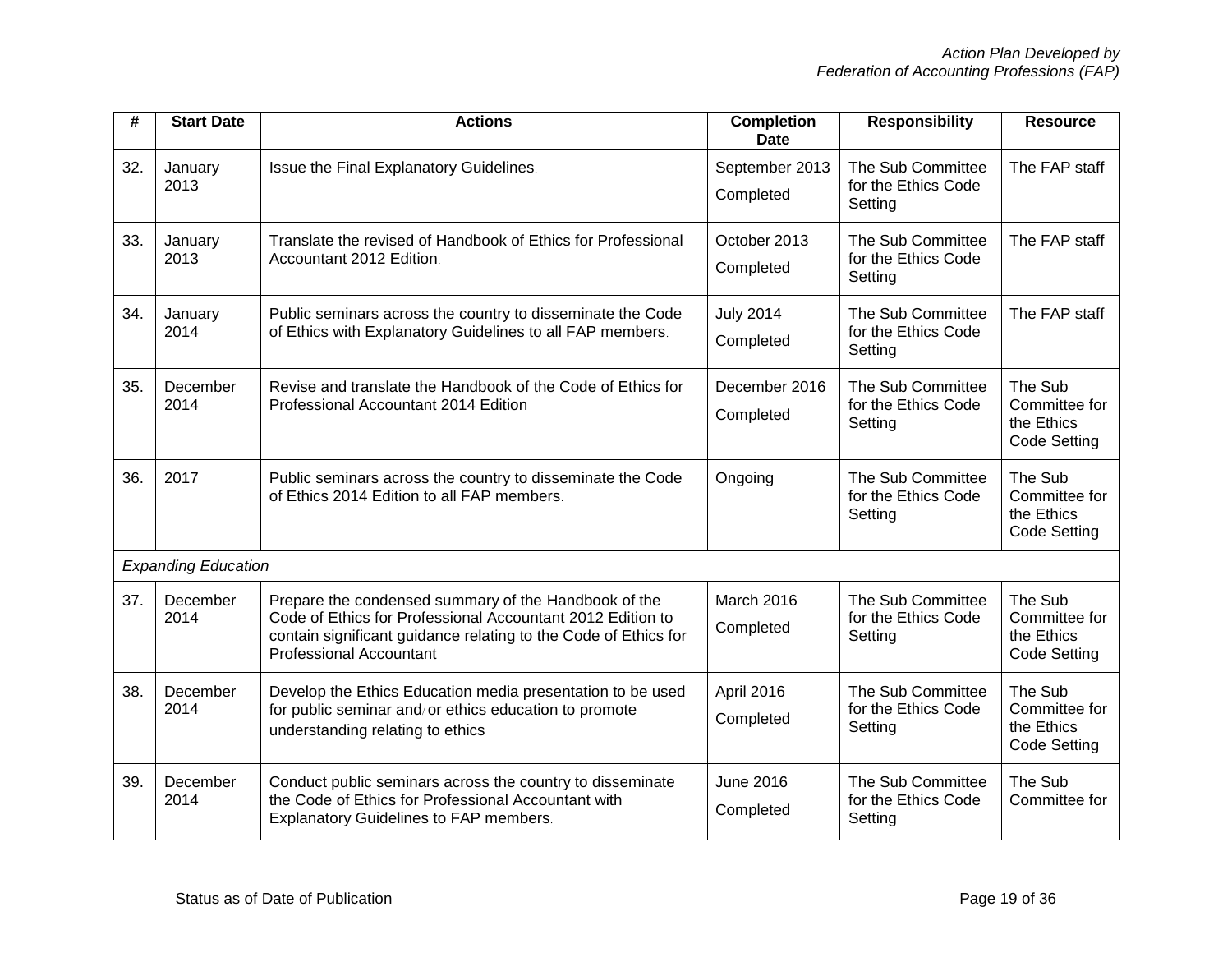| #   | <b>Start Date</b> | <b>Actions</b>                                                                                                                                                                                                                    | <b>Completion</b><br><b>Date</b> | <b>Responsibility</b>                               | <b>Resource</b>                                        |
|-----|-------------------|-----------------------------------------------------------------------------------------------------------------------------------------------------------------------------------------------------------------------------------|----------------------------------|-----------------------------------------------------|--------------------------------------------------------|
|     |                   |                                                                                                                                                                                                                                   |                                  |                                                     | the Ethics<br>Code Setting                             |
| 40. | January<br>2017   | Prepare the condensed summary of the Handbook of the<br>Code of Ethics for Professional Accountant 2014 Edition to<br>contain FAP regulation and stipulation relating to the Code of<br><b>Ethics for Professional Accountant</b> | Ongoing                          | The Sub Committee<br>for the Ethics Code<br>Setting | The Sub<br>Committee for<br>the Ethics<br>Code Setting |
| 41. | April 2017        | Develop the Ethics Education media presentation to be used<br>for public seminar and/ or ethics education to promote<br>understanding relating to ethics                                                                          | Ongoing                          | The Sub Committee<br>for the Ethics Code<br>Setting | The Sub<br>Committee for<br>the Ethics<br>Code Setting |
| 42. | Ongoing           | Conduct public seminars across the country to disseminate<br>the Code of Ethics for Professional Accountant with<br><b>Explanatory Guidelines to FAP members.</b>                                                                 | Ongoing                          | The Sub Committee<br>for the Ethics Code<br>Setting | The Sub<br>Committee for<br>the Ethics<br>Code Setting |
| 43. | Ongoing           | Work with relevant organizations to expand education and<br>continuing program to include Ethics Code requirements in<br>accounting and auditing courses.                                                                         | Ongoing                          | The Sub Committee<br>for the Ethics Code<br>Setting | The Sub<br>Committee for<br>the Ethics<br>Code Setting |
|     |                   | <b>Comment on IESBA Exposure Drafts</b>                                                                                                                                                                                           |                                  |                                                     |                                                        |
| 44. | Ongoing           | Proposed Changes to Part C of the Code Addressing<br>Presentation of Information and Pressure to Breach the<br><b>Fundamental Principles</b>                                                                                      | <b>June 2015</b><br>Completed    | The Sub Committee<br>for the Ethics Code<br>Setting | The Sub<br>Committee for<br>the Ethics<br>Code Setting |
| 45. | Ongoing           | IESBA-Non-Compliance-with-Laws-Regulations-Exposure-Draft                                                                                                                                                                         | <b>July 2016</b><br>Completed    | The Sub Committee<br>for the Ethics Code<br>Setting | The Sub<br>Committee for<br>the Ethics<br>Code Setting |
|     |                   | Review of FAP's Compliance Information                                                                                                                                                                                            |                                  |                                                     |                                                        |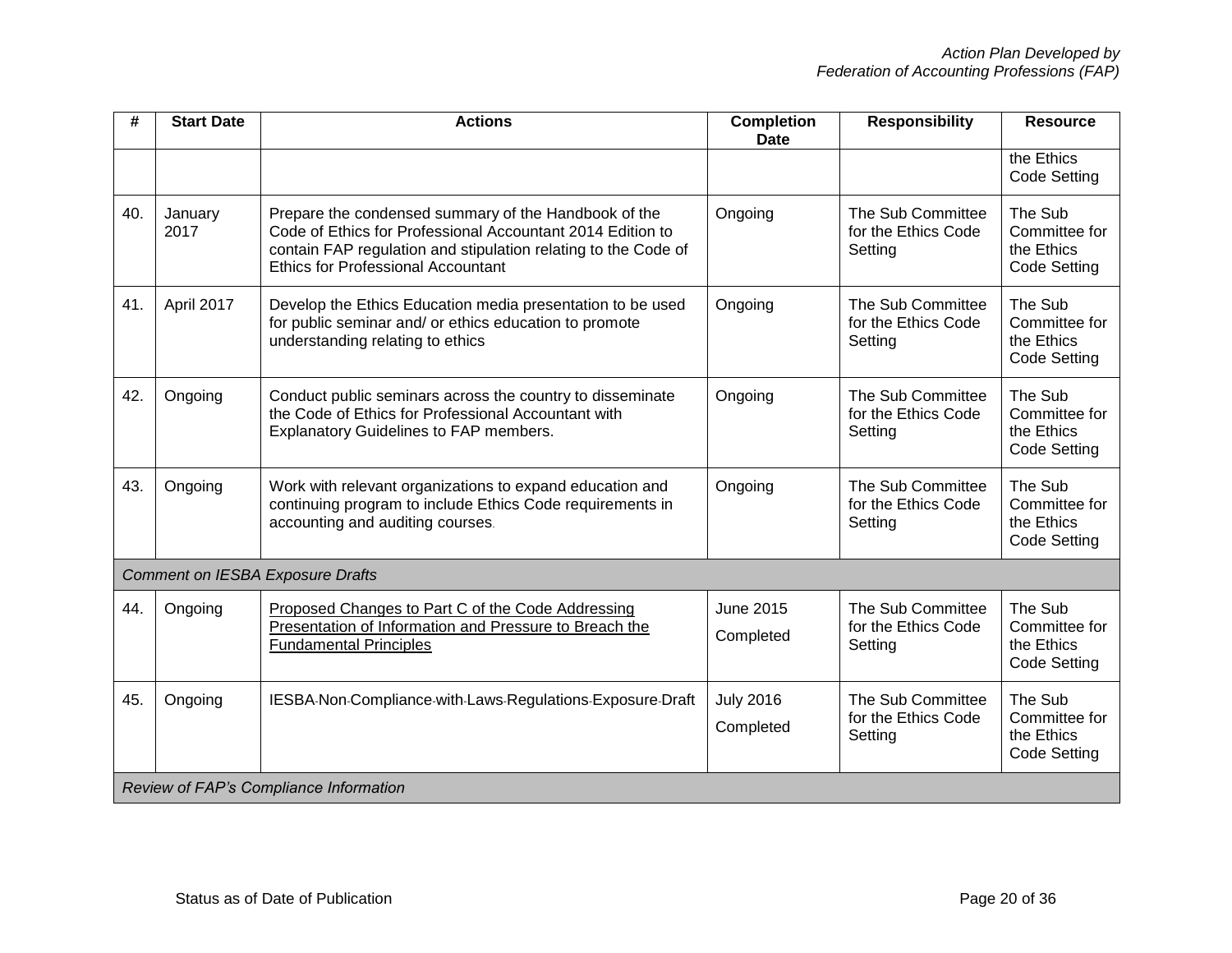|      | <b>Start Date</b> | <b>Actions</b>                                                                                                                                                                    | <b>Completion</b><br><b>Date</b> | <b>Responsibility</b>                               | Resource      |
|------|-------------------|-----------------------------------------------------------------------------------------------------------------------------------------------------------------------------------|----------------------------------|-----------------------------------------------------|---------------|
| -46. | Ongoing           | Keep updating responses periodically to the IFAC's SMO 4 as<br>necessary and inform the IFAC Compliance staff about the<br>updates in order to republish the updated information. | Ongoing                          | The Sub Committee<br>for the Ethics Code<br>Setting | The FAP staff |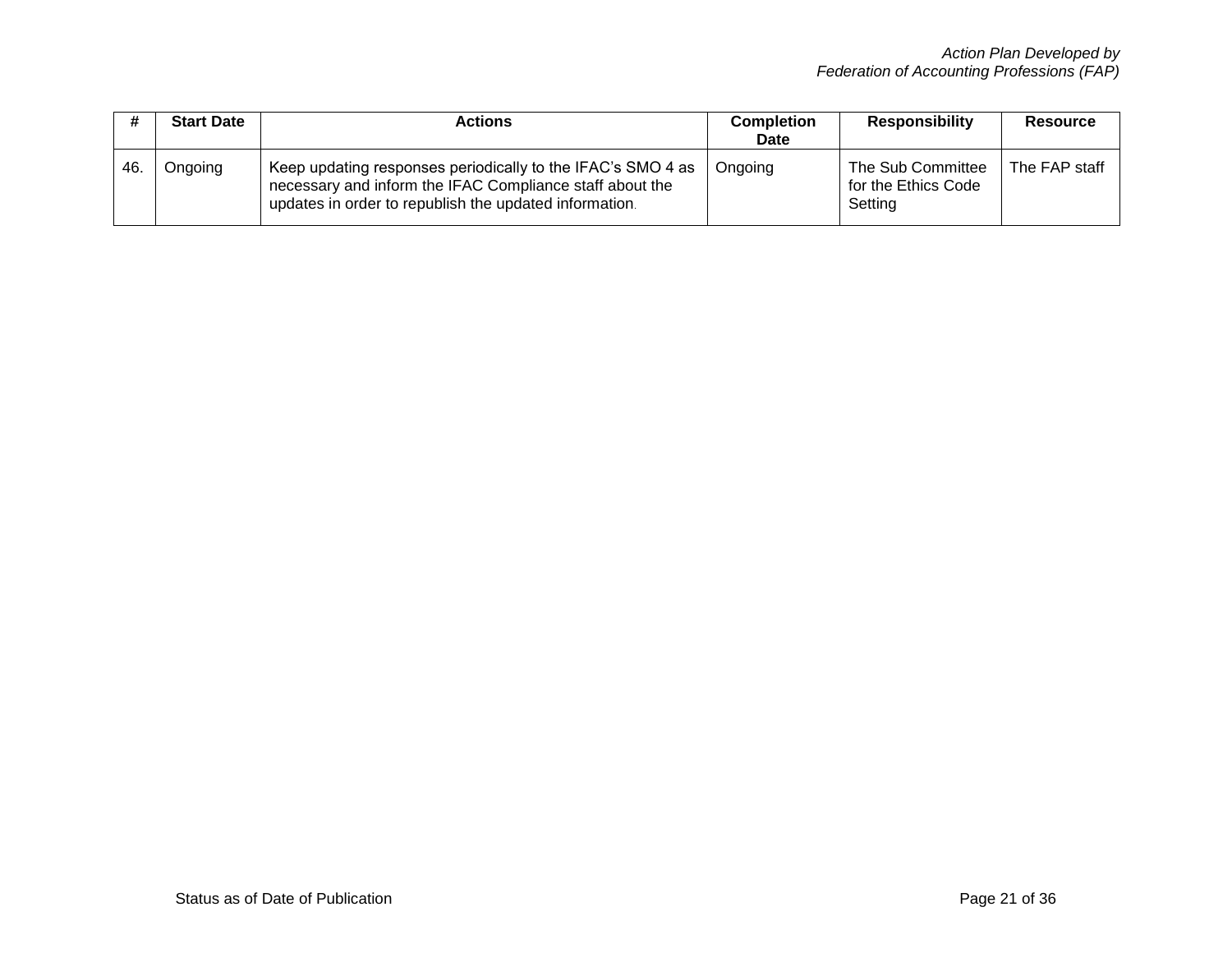# **Action Plan Subject:** SMO 5 and International Public Sector Accounting Standards (IPSASs) **Action Plan Objective:** Use of Best Endeavors to Promote the Adoption and Implementation of IPSASs

#### *Background:*

In the Thai jurisdiction, the Ministry of Finance issued an announcement of Accounting Principles and Policies to define conceptual framework accounting treatment in consistent with accrual basis and any Thai Public Sector Accounting Standards (TPSAS). More specifically, the Ministry regulation of the Ministerial division Comptroller General's Department (CGD) B*.*E*.* 2557 was issued to define that the CGD under Ministry of Finance has responsibility for setting and promoting adoption and implementation of International Public Sector Accounting Standards *(*IPSAS*).*  CGD considers to adopt IPSAS totaling 19 standards which are relevance to Thai Public Sector*.* As of 30 September 2017, CGD has issued Thai Public Sector Accounting Standards *(*TPSAS*)* in 9 standards in compliance with IPSAS prevailing at the time if the standard development taking into consideration their improvements. These standards include TPSAS 1*:* Presentation of Financial Statements *(*effective date 1 October 2014*)*, TPSAS 3*:* Accounting Policies, Changes in Accounting Estimates and Errors *(*effective date 1 October 2014*)*, TPSAS 5*:* Borrowing Costs *(*effective date 1 October 2016*)*, TPSAS 13*:* Leases *(*effective date 1 October 2011*)*, TPSAS 16*:* Investment Property *(*effective date 1 October 2016*)*, TPSAS 17: Property, Plant and Equipment *(*effective date 1 October 2016), TPSAS 31: Intangible Assets (effective date 1 October 2018), TPSAS 14: Events After the Reporting Date (effective date 1 October 2018), and TPSAS 12: Inventories (effective date 1 October 2018). In the period of any TPSAS have not yet announced, Thai Public Sector should apply the requirements in TPSAS dealing with similar and related issues, the definition, recognition and measurement criteria for assets, liabilities, revenues and expenses described in the Accounting Principles and Policies for Government Entities No. 2 (B.E.2546), relevant IPSAS and Thai Financial Reporting Standards (TFRS) as hierarchy basis stipulated in TPSAS 3. Hence, FAP's role is to encourage implementation of IPSAS in Thailand by providing FAP's glossary of terms to CGD as reference for translation of IPSASs into Thai, providing relevant training relating to TFRS, giving advice and making policy recommendations to CGD upon request and on call basis through the representative in CGD accounting standards committee*.*

| Encourage the Use of IPSASs |         |                                                                                                                                                                                                                                                                                                         |         |                                                             |                                                              |  |  |
|-----------------------------|---------|---------------------------------------------------------------------------------------------------------------------------------------------------------------------------------------------------------------------------------------------------------------------------------------------------------|---------|-------------------------------------------------------------|--------------------------------------------------------------|--|--|
| 47                          | Ongoing | Continue to support the implementation of IPSASs through the<br>Comptroller General's Department upon request and on call basis.<br>FAP's role is to encourage implementation of IPSASs in Thailand by<br>providing FAP's glossary of terms to CGD as reference for translation<br>of IPSASs into Thai. | Ongoing | Comptroller<br>General's<br>Department<br>and<br><b>FAP</b> | Accounting<br>Standards<br>Committee<br>and<br>The FAP staff |  |  |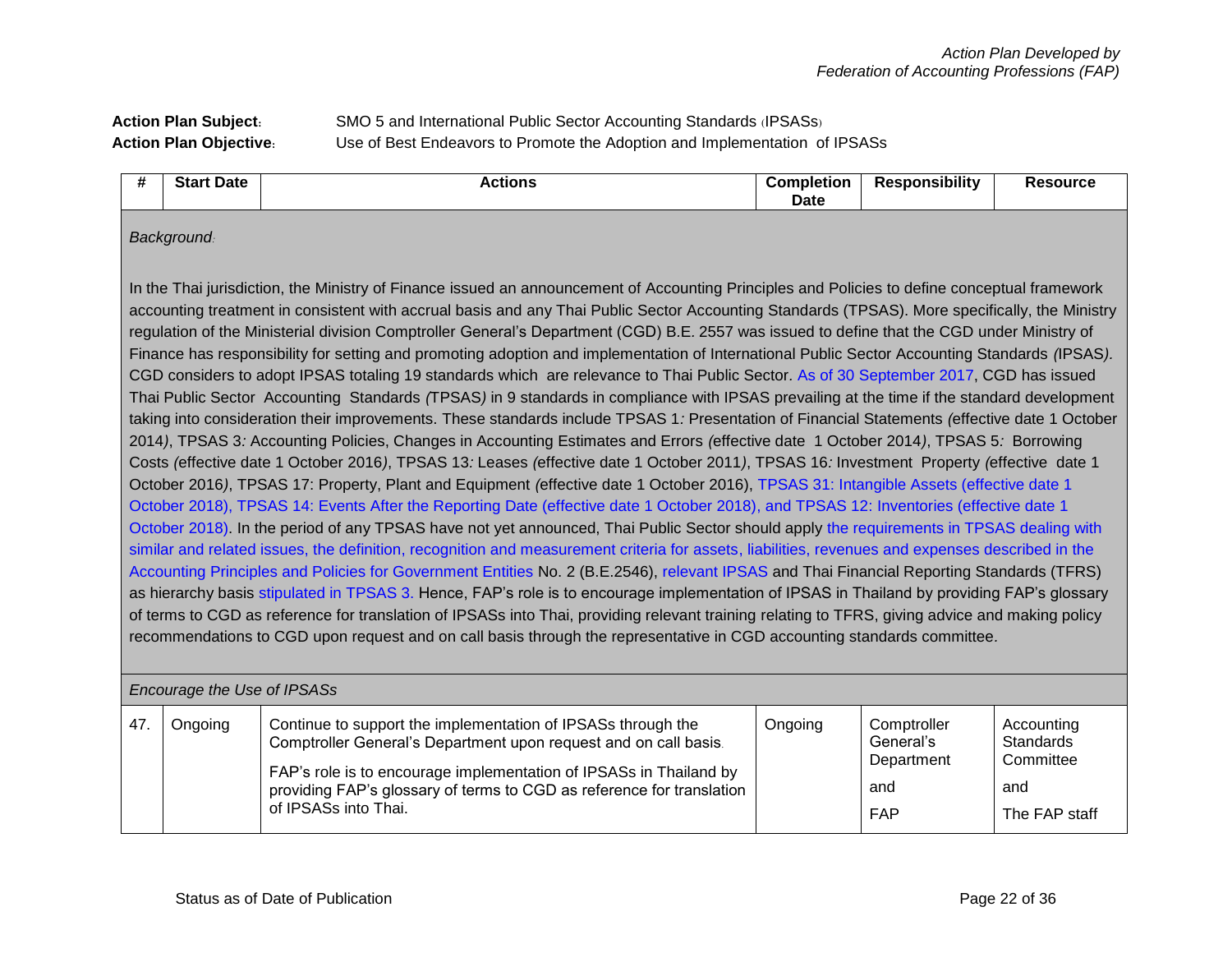| #   | <b>Start Date</b>                    | <b>Actions</b>                                                                                                                                                                                                                                                            | <b>Completion</b><br><b>Date</b> | <b>Responsibility</b>                  | <b>Resource</b>                        |
|-----|--------------------------------------|---------------------------------------------------------------------------------------------------------------------------------------------------------------------------------------------------------------------------------------------------------------------------|----------------------------------|----------------------------------------|----------------------------------------|
|     |                                      | After the launch of each TPSAS but before the standard becomes<br>effective, CGD provides a training session for the standard users to<br>ensure good understanding of the standard.                                                                                      |                                  |                                        |                                        |
|     | <b>Maintaining Ongoing Processes</b> |                                                                                                                                                                                                                                                                           |                                  |                                        |                                        |
| 48. | Ongoing                              | Use best endeavors to identify opportunities to further assist in<br>implementation of IPSASs upon request and on call basis. The FAP<br>will arrange training to CGD's management to understand importance<br>of IFRS and encourage to issue IPSAS according to roadmap. | Ongoing                          | Comptroller<br>General's<br>Department | Comptroller<br>General's<br>Department |
|     |                                      | CGD considers to adopt IPSAS totaling 19 standards which are<br>relevance to Thai Public Sector.                                                                                                                                                                          |                                  |                                        |                                        |
|     |                                      | As of 30 September 2017, CGD has issued TPSASs in 9 standards<br>in compliance with IPSASs prevailing at the time of the standard<br>development taking into consideration their improvements. These<br>standards include                                                 |                                  |                                        |                                        |
|     |                                      | TPSAS 1 : Presentation of Financial Statements (effective date 1<br>October 2014)                                                                                                                                                                                         |                                  |                                        |                                        |
|     |                                      | TPSAS 3: Accounting Policies, Changes in Accounting Estimates<br>and Errors (effective date 1 October 2014)                                                                                                                                                               |                                  |                                        |                                        |
|     |                                      | TPSAS 5: Borrowing Costs (effective date 1 October 2016), TPSAS<br>13 : Leases (effective date 1 October 2011)                                                                                                                                                            |                                  |                                        |                                        |
|     |                                      | TPSAS 16 : Investment Property (effective date 1 October 2016)                                                                                                                                                                                                            |                                  |                                        |                                        |
|     |                                      | TPSAS 17 Property, Plant and Equipment (effective date 1 October<br>2017)                                                                                                                                                                                                 |                                  |                                        |                                        |
|     |                                      | TPSAS 31 Intangible Assets (effective date 1 October 2018)                                                                                                                                                                                                                |                                  |                                        |                                        |
|     |                                      | TPSAS 14 Events After the Reporting Date (effective date 1 October<br>2018)                                                                                                                                                                                               |                                  |                                        |                                        |
|     |                                      | TPSAS 12 Inventories (effective date 1 October 2018).                                                                                                                                                                                                                     |                                  |                                        |                                        |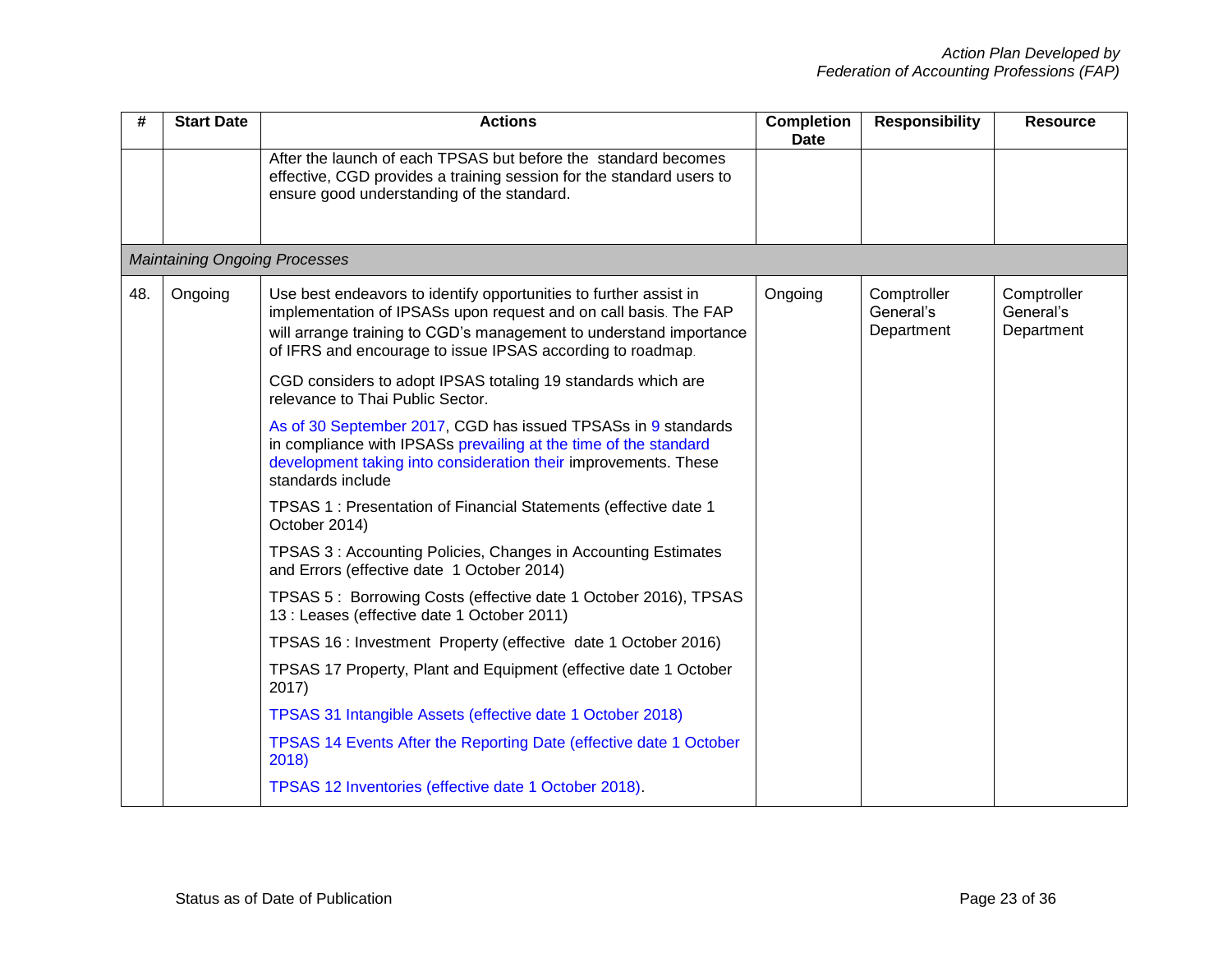| #   | <b>Start Date</b> | <b>Actions</b>                                                                                                                                                                                                                                                                                                                                      | <b>Completion</b><br>Date | <b>Responsibility</b>                             | <b>Resource</b>                                                     |
|-----|-------------------|-----------------------------------------------------------------------------------------------------------------------------------------------------------------------------------------------------------------------------------------------------------------------------------------------------------------------------------------------------|---------------------------|---------------------------------------------------|---------------------------------------------------------------------|
| 49. | June 2015         | IPSAS are in the pipeline of translation and announcement into Thai<br>as follows:<br><b>IPSAS 9 Revenue from Exchange Transactions</b><br>$\bullet$<br>IPSAS 23 Revenue from Non-Exchange Transactions (Taxes<br>$\bullet$<br>and Trasfers) and<br><b>IPSAS 19 Provisions, Contingent Liabilities and Contingent</b><br>$\bullet$<br><b>Assets</b> | Ongoing                   | Comptroller<br>General's<br>Department            | Comptroller<br>General's<br>Department                              |
| 50. | June 2015         | CGD announced TPSAS 12 Inventories, which is effective in year<br>2018                                                                                                                                                                                                                                                                              | Q1/2016                   | Comptroller<br>General's<br>Department            | Comptroller<br>General's<br>Department                              |
|     |                   | Review of FAP's Compliance Information                                                                                                                                                                                                                                                                                                              |                           |                                                   |                                                                     |
| 51. | Ongoing           | Keep updating responses periodically to the IFAC's SMO 5 as<br>necessary and inform the IFAC Compliance staff about the updates<br>in order to republish the updated information.                                                                                                                                                                   | Ongoing                   | Comptroller<br>General's<br>Department<br>and FAP | Accounting<br><b>Standards</b><br>Committee<br>and The FAP<br>staff |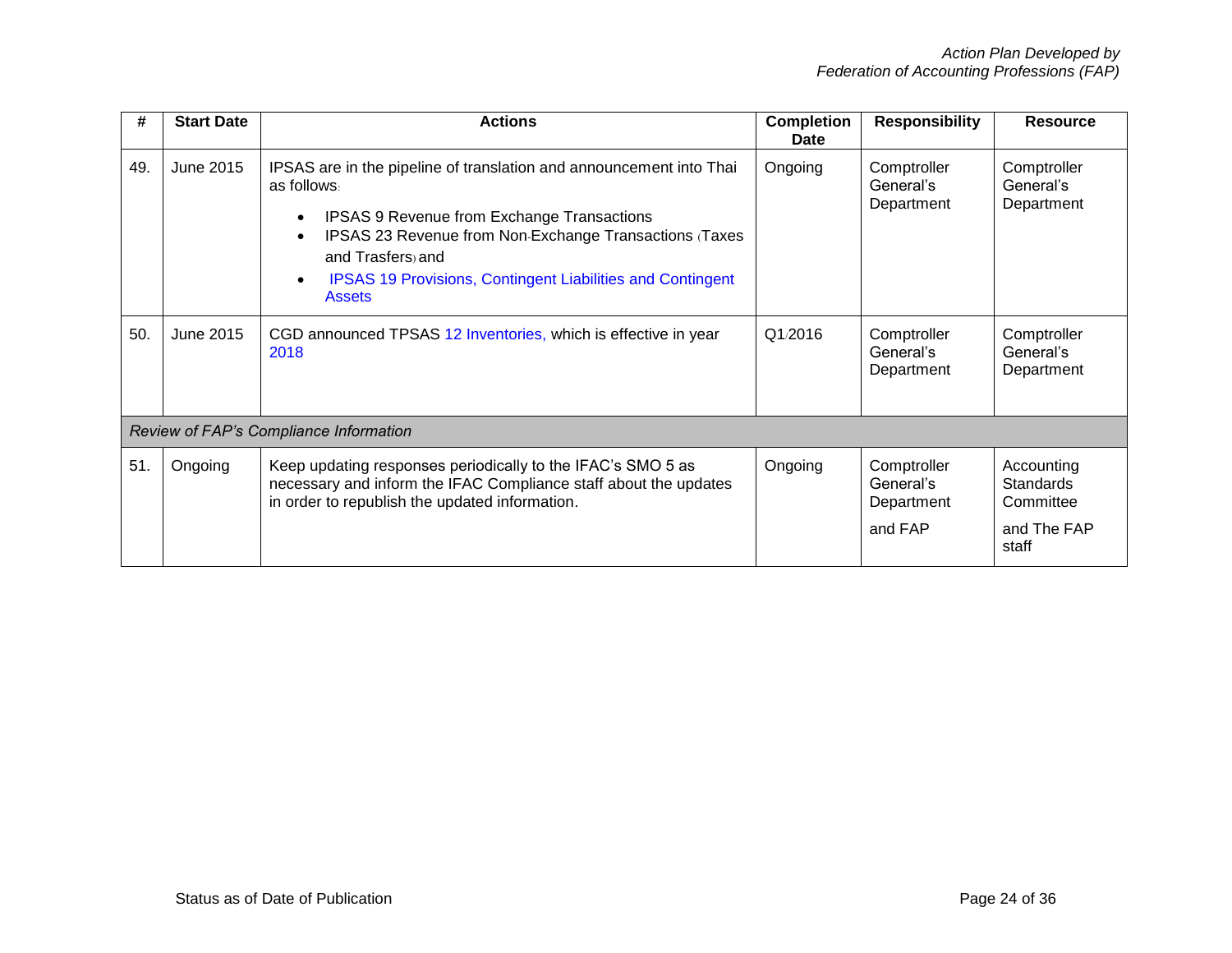## **Action Plan Subject:** SMO 6 and Investigation and Discipline (I&D) **Action Plan Objective:** Improving and strengthening I&D mechanisms in line with SMO 6

| # | <b>Start Date</b>                                                                                                                                                                                                                                                                                                                                                                                                                                                                                                                              | <b>Actions</b>                                                                                                                                                            | <b>Completion</b><br>Date | <b>Responsibility</b> | <b>Resource</b> |  |  |  |  |
|---|------------------------------------------------------------------------------------------------------------------------------------------------------------------------------------------------------------------------------------------------------------------------------------------------------------------------------------------------------------------------------------------------------------------------------------------------------------------------------------------------------------------------------------------------|---------------------------------------------------------------------------------------------------------------------------------------------------------------------------|---------------------------|-----------------------|-----------------|--|--|--|--|
|   | <b>Background</b>                                                                                                                                                                                                                                                                                                                                                                                                                                                                                                                              |                                                                                                                                                                           |                           |                       |                 |  |  |  |  |
|   | The FAP's Committee on Professional Ethics has the responsibility to investigate and discipline FAP members. <sup>3</sup> The Committee is comprised of<br>between 9 and 15 respected and suitably qualified individuals proposed by the FAP Council for the approval of the FAP annual general meeting.<br>Ethics Committee members cannot be involved in any other FAP committees or sub-committees. The Ethics Committee can demand<br>explanations, documents, and other evidence that will assist investigations of cases referred to it. |                                                                                                                                                                           |                           |                       |                 |  |  |  |  |
|   |                                                                                                                                                                                                                                                                                                                                                                                                                                                                                                                                                | Processes of the legal framework for I&D in Thailand by FAP are:                                                                                                          |                           |                       |                 |  |  |  |  |
|   |                                                                                                                                                                                                                                                                                                                                                                                                                                                                                                                                                | 1. Consider the allegations or matters that appear to the Ethics Committee.                                                                                               |                           |                       |                 |  |  |  |  |
|   |                                                                                                                                                                                                                                                                                                                                                                                                                                                                                                                                                | 2. Appoint a working group to collect information submitted to the Ethics Committee.                                                                                      |                           |                       |                 |  |  |  |  |
|   | concerned to give a statement.                                                                                                                                                                                                                                                                                                                                                                                                                                                                                                                 | 3. Appoint the Investigation Subcommittee to investigate each of the allegation or the matter in which the parties and / or the person                                    |                           |                       |                 |  |  |  |  |
|   |                                                                                                                                                                                                                                                                                                                                                                                                                                                                                                                                                | 4. Consider and diagnose the results of the investigation. And issued a penalty order. Or raise an accusation                                                             |                           |                       |                 |  |  |  |  |
|   |                                                                                                                                                                                                                                                                                                                                                                                                                                                                                                                                                | 5. Consider, revise and set guidelines for the conduct of ethical conduct of professional accountants. Be current and in line with<br>international accounting standards. |                           |                       |                 |  |  |  |  |
|   | The current law, Accounting Professional Act B.E. 2547 (2004), does not provide the Ethics Committee with the capacity to impose the full range<br>of penalties recommended by the IESBA. For example, it does not have the capacity to fine or to impose further training for infringements. In<br>determining its findings, the Ethics Committee operates as competent officials under the Penal Code and has the power to warn, put on probation,<br>suspend, and revoke a license or registration. <sup>4</sup>                            |                                                                                                                                                                           |                           |                       |                 |  |  |  |  |
|   | FAP's Committee on Professional Ethics has reviewed SMO6 regularly to ensure that all the activities were in line with SMO 6.                                                                                                                                                                                                                                                                                                                                                                                                                  |                                                                                                                                                                           |                           |                       |                 |  |  |  |  |
|   |                                                                                                                                                                                                                                                                                                                                                                                                                                                                                                                                                |                                                                                                                                                                           |                           |                       |                 |  |  |  |  |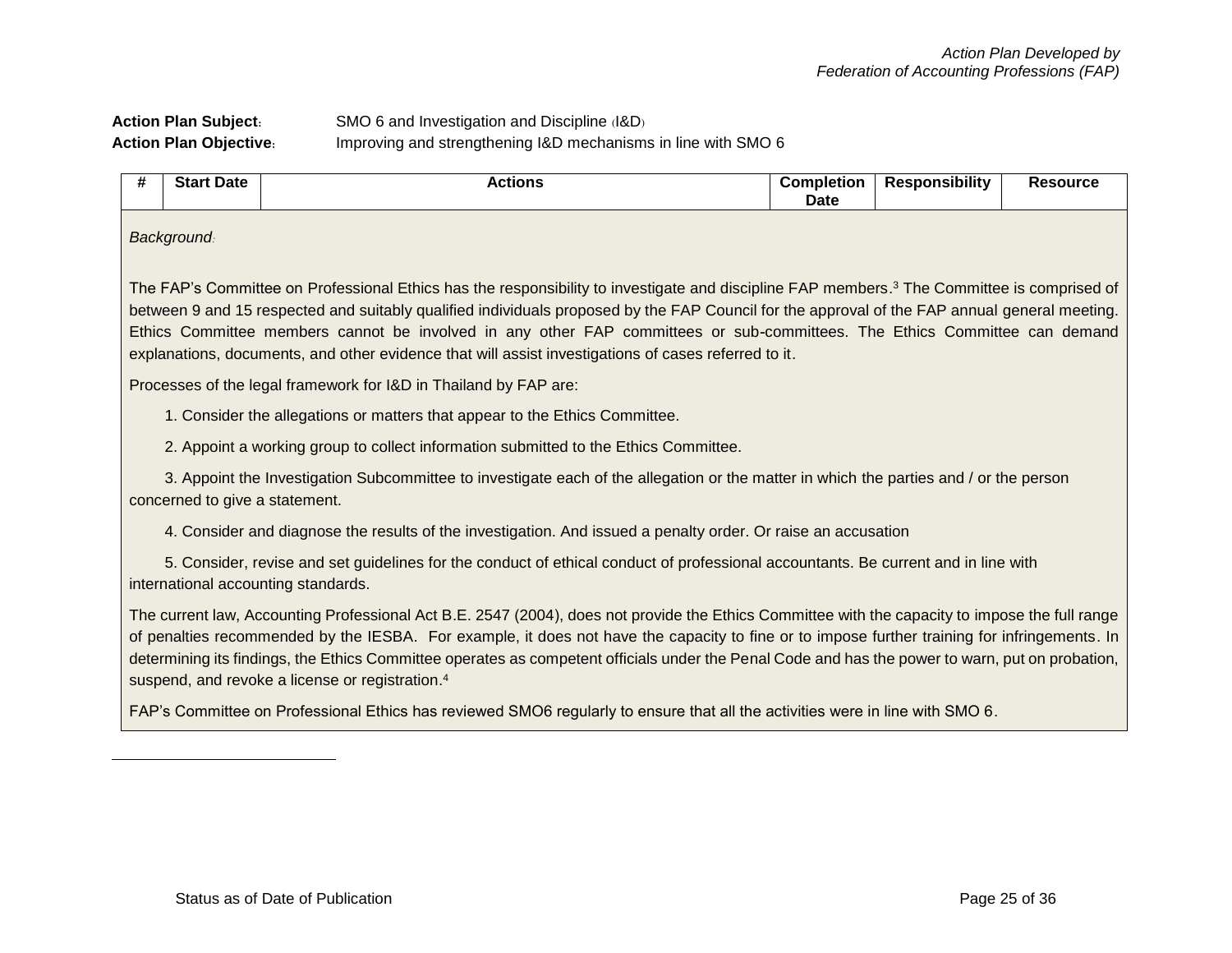| # | <b>Start Date</b>                                                                                                                                                                                                                                                                                                                                                                                                                                                                                               | <b>Actions</b>                                                                                                                                                                                                                                                                                                                                                                                    | <b>Completion</b><br><b>Date</b> | <b>Responsibility</b> | <b>Resource</b> |  |  |  |
|---|-----------------------------------------------------------------------------------------------------------------------------------------------------------------------------------------------------------------------------------------------------------------------------------------------------------------------------------------------------------------------------------------------------------------------------------------------------------------------------------------------------------------|---------------------------------------------------------------------------------------------------------------------------------------------------------------------------------------------------------------------------------------------------------------------------------------------------------------------------------------------------------------------------------------------------|----------------------------------|-----------------------|-----------------|--|--|--|
|   | The Professional Act, section 46: A professional accountant or a person registered with the Federation of Accounting Professions shall<br>comply with the Code of Accounting Profession Ethics, and perform his duties in accordance with the accounting standards, auditing standards,<br>and other related standards in accordance with this Act. A person under paragraph one who does not comply with the Code or standards<br>prescribed in accordance with this Act shall be deemed guilty of misconduct. |                                                                                                                                                                                                                                                                                                                                                                                                   |                                  |                       |                 |  |  |  |
|   | Appeals against disciplinary measures imposed by the Ethics Committee are possible and can be made to the Accounting Profession Supervision<br>Committee.                                                                                                                                                                                                                                                                                                                                                       |                                                                                                                                                                                                                                                                                                                                                                                                   |                                  |                       |                 |  |  |  |
|   |                                                                                                                                                                                                                                                                                                                                                                                                                                                                                                                 | <b>Accounting Professions Act, Section 53</b>                                                                                                                                                                                                                                                                                                                                                     |                                  |                       |                 |  |  |  |
|   |                                                                                                                                                                                                                                                                                                                                                                                                                                                                                                                 | When an allegation of misconduct against a practicing accountant or a person registered with the Federation of Accounting Professions is made,<br>or when that misconduct is known to the Committee on Professional Ethics, the Committee shall launch an investigation forthwith.                                                                                                                |                                  |                       |                 |  |  |  |
|   |                                                                                                                                                                                                                                                                                                                                                                                                                                                                                                                 | The right to allege under paragraph one shall cease upon the lapse of one year as from the date an aggrieved party or an alleger knew of the<br>misconduct and the alleged person, but the lapse shall not exceed three years after the occurrence of the alleged misconduct.                                                                                                                     |                                  |                       |                 |  |  |  |
|   |                                                                                                                                                                                                                                                                                                                                                                                                                                                                                                                 | The filing of an allegation, the investigation and the consideration of the alleged misconduct shall be in accordance with the regulations of the<br>Federation of Accounting Professions.                                                                                                                                                                                                        |                                  |                       |                 |  |  |  |
|   |                                                                                                                                                                                                                                                                                                                                                                                                                                                                                                                 | The Committee on Professional Ethics may appoint a sub-committee to execute the investigation on its behalf. Such sub-committee shall consist<br>of at least one member of the Committee on Professional Ethics and other members derived from persons having the qualifications and having<br>no prohibited characteristics under Section 50 (1), (3) and (4) in the number as deemed necessary. |                                  |                       |                 |  |  |  |
|   | investigation.                                                                                                                                                                                                                                                                                                                                                                                                                                                                                                  | The Committee on Professional Ethics and its sub-committee shall have the powers to summon interested parties to give statements, or facts, or<br>written explanations, or to submit accounts, lists of documents or any evidence, for use in the examination or consideration for the purpose of the                                                                                             |                                  |                       |                 |  |  |  |
|   | <b>Professional Ethics.</b>                                                                                                                                                                                                                                                                                                                                                                                                                                                                                     | When its investigation has been completed, the sub-committee shall submit its investigation report along with its opinions to the Committee on                                                                                                                                                                                                                                                    |                                  |                       |                 |  |  |  |
|   |                                                                                                                                                                                                                                                                                                                                                                                                                                                                                                                 | Withdrawal of the allegation filed or lodged shall not abort the process and operation under this Act.                                                                                                                                                                                                                                                                                            |                                  |                       |                 |  |  |  |
|   |                                                                                                                                                                                                                                                                                                                                                                                                                                                                                                                 | <sup>2</sup> Accounting Professions Act, Section 49                                                                                                                                                                                                                                                                                                                                               |                                  |                       |                 |  |  |  |
|   |                                                                                                                                                                                                                                                                                                                                                                                                                                                                                                                 | Penalties for ethical misconduct are as follows:                                                                                                                                                                                                                                                                                                                                                  |                                  |                       |                 |  |  |  |
|   | (1) Written warning;                                                                                                                                                                                                                                                                                                                                                                                                                                                                                            |                                                                                                                                                                                                                                                                                                                                                                                                   |                                  |                       |                 |  |  |  |
|   | (2) Putting on probation;                                                                                                                                                                                                                                                                                                                                                                                                                                                                                       |                                                                                                                                                                                                                                                                                                                                                                                                   |                                  |                       |                 |  |  |  |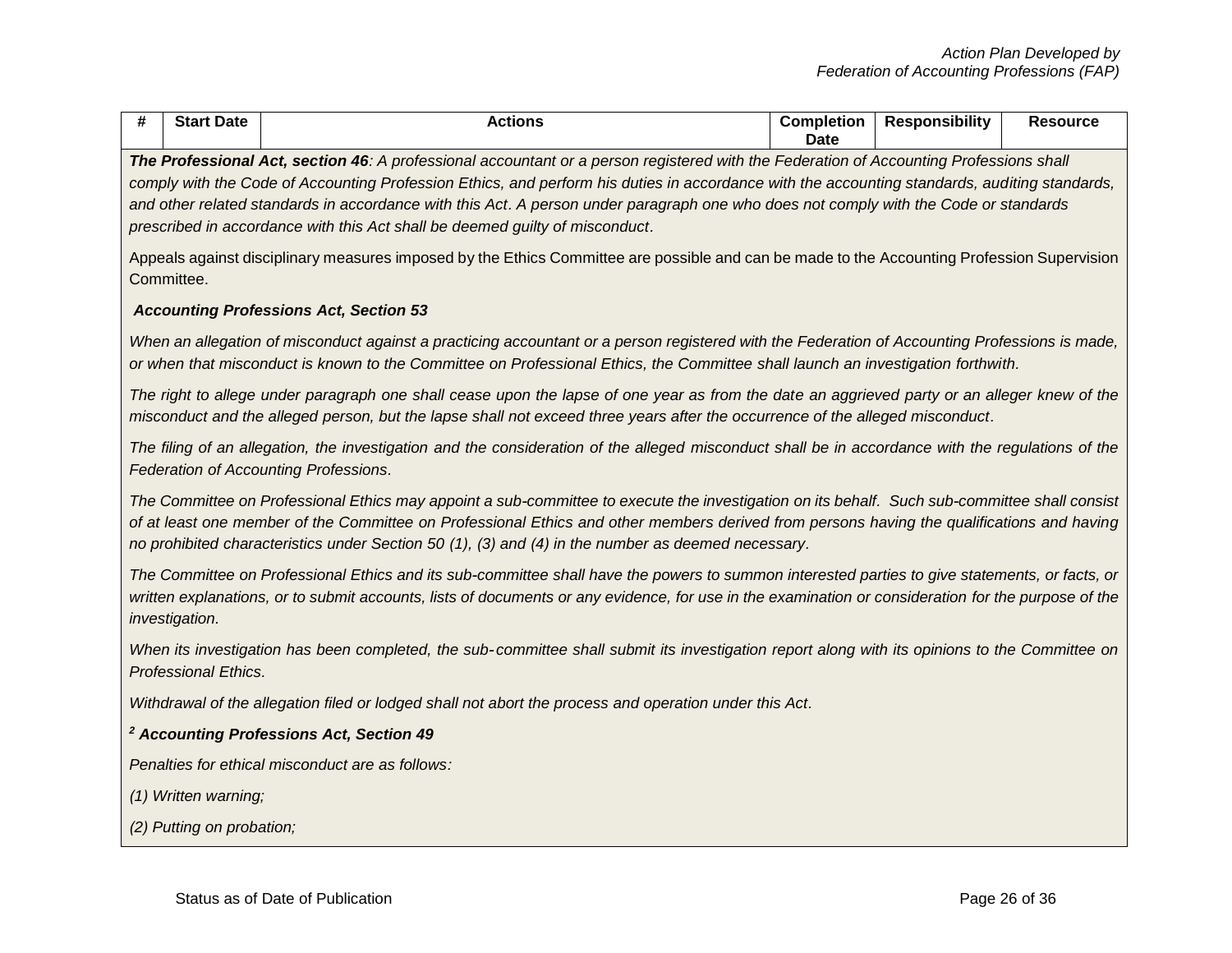| #   | <b>Start Date</b>                                                                                                                                                                                                                                                                                                                                                                                                                                                                                                                                                                                                                               | <b>Actions</b>                                                                                                                                                                                   | <b>Completion</b><br><b>Date</b> | <b>Responsibility</b>                                        | <b>Resource</b>                                                |  |  |
|-----|-------------------------------------------------------------------------------------------------------------------------------------------------------------------------------------------------------------------------------------------------------------------------------------------------------------------------------------------------------------------------------------------------------------------------------------------------------------------------------------------------------------------------------------------------------------------------------------------------------------------------------------------------|--------------------------------------------------------------------------------------------------------------------------------------------------------------------------------------------------|----------------------------------|--------------------------------------------------------------|----------------------------------------------------------------|--|--|
|     |                                                                                                                                                                                                                                                                                                                                                                                                                                                                                                                                                                                                                                                 | (3) Suspension of a license and of registration or prohibition from practice in the area of accounting professions where the misconduct was<br>found within the period not exceeding three years |                                  |                                                              |                                                                |  |  |
|     |                                                                                                                                                                                                                                                                                                                                                                                                                                                                                                                                                                                                                                                 | (4) Revocation of a license and of registration, or withdrawal of membership in the Federation of Accounting Professions.                                                                        |                                  |                                                              |                                                                |  |  |
|     | FAP plans to recruit more skilled staff at all levels (such as practitioners, specialists in law) to establish a sound structure to perform and operate<br>disciplinary mechanisms. The plan is to increase the number of staff step by step, starting from 2015 with around 25 officials and putting in place<br>up to 35 by the year 2017.                                                                                                                                                                                                                                                                                                    |                                                                                                                                                                                                  |                                  |                                                              |                                                                |  |  |
|     |                                                                                                                                                                                                                                                                                                                                                                                                                                                                                                                                                                                                                                                 | The Professional Ethics Committee imposed penalties for 78 professional accountants there are 62 CPAs and 16 accountants, who were found<br>guilty of misconduct (As of December 30, 2016).      |                                  |                                                              |                                                                |  |  |
|     | For 2016 (Jan-Dec):                                                                                                                                                                                                                                                                                                                                                                                                                                                                                                                                                                                                                             |                                                                                                                                                                                                  |                                  |                                                              |                                                                |  |  |
|     | There are 20 allegations of misconducts that are on consideration before submitted to the Ethics Committee for investigations.<br>There are 2 allegationsthat are in the process of appointing sub-committees for further investigations for the Ethics Committee.<br>There are 12 allegationsthat are during in the process of the investigation.<br>Completed investigations;<br>7 orders of investigation resolutions.<br>$\circ$<br>(1) CPA 5 orders<br>(2) Accountants: 2 orders<br>15 orders of dismissal allegations resolutions<br>$\circ$<br>(1) CPA: 7 orders<br>(2) Accountants: 5 orders<br>(3) Others (non-accountants) : 3 orders |                                                                                                                                                                                                  |                                  |                                                              |                                                                |  |  |
|     | <b>Investigation and Discipline</b>                                                                                                                                                                                                                                                                                                                                                                                                                                                                                                                                                                                                             |                                                                                                                                                                                                  |                                  |                                                              |                                                                |  |  |
| 52. | 2010                                                                                                                                                                                                                                                                                                                                                                                                                                                                                                                                                                                                                                            | Issue regulations of I&D and announce the modified regulations in the<br>Royal Gazette (Nos.19, 21).                                                                                             | 2011<br>Completed                | Approved by<br>the FAP annual<br>meeting                     | The Ethics<br>Committee staff<br>and the FAP<br>relevant teams |  |  |
| 53. | 2011                                                                                                                                                                                                                                                                                                                                                                                                                                                                                                                                                                                                                                            | Review regulations of I&D on a yearly basis to identify areas for<br>improvement and make them more practical.                                                                                   | Ongoing                          | The Ethics<br>Committee, the<br>relevant sub-<br>committees, | The Ethics<br>Committee staff                                  |  |  |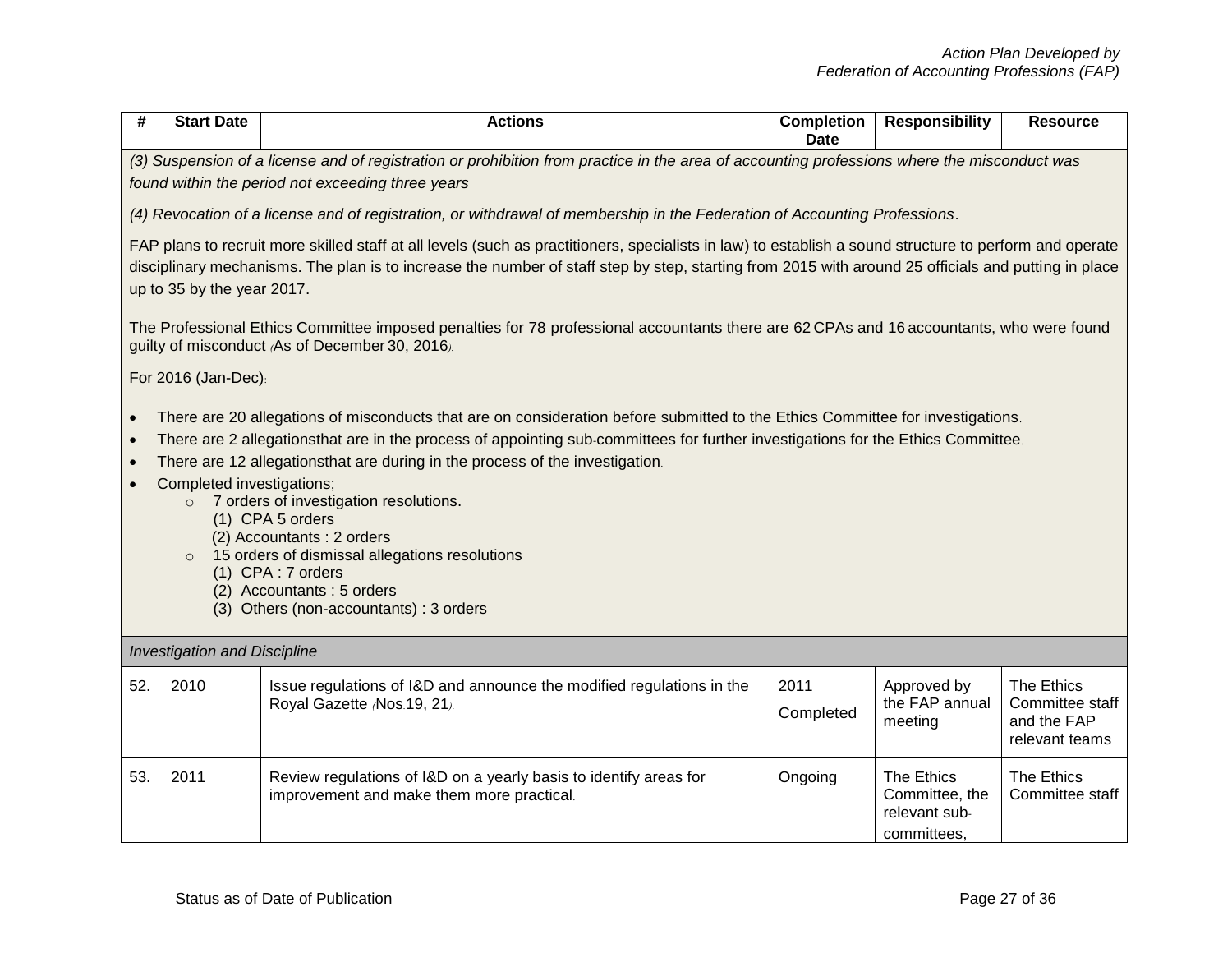| #   | <b>Start Date</b>                      | <b>Actions</b>                                                                                                                                                                    | <b>Completion</b><br><b>Date</b> | <b>Responsibility</b>                    | <b>Resource</b>               |
|-----|----------------------------------------|-----------------------------------------------------------------------------------------------------------------------------------------------------------------------------------|----------------------------------|------------------------------------------|-------------------------------|
|     |                                        |                                                                                                                                                                                   |                                  | and the general<br>meeting of<br>members |                               |
| 54. | 2011                                   | Conduct a general review of the I&D system to ensure it is operating<br>effectively.                                                                                              | Ongoing                          | The Ethics<br>Committee                  | The Ethics<br>Committee staff |
|     | <b>Maintaining Ongoing Processes</b>   |                                                                                                                                                                                   |                                  |                                          |                               |
| 55. | Ongoing                                | Use best endeavors to make sure that the I&D mechanisms continue to<br>tackle all SMO 6 requirements.                                                                             | Ongoing                          | <b>The Ethics</b><br>Committee           | The Ethics<br>Committee staff |
|     | <b>Outcome and Report</b>              |                                                                                                                                                                                   |                                  |                                          |                               |
| 56. | 2008                                   | Investigate members & CPAs for misconduct, including breaches of<br>professional standards and regulations.                                                                       | Ongoing                          | The Ethics<br>Committee                  | The Ethics<br>Committee staff |
| 57. | 2012                                   | Report the outcome of the Ethics Committee's operation on quarterly<br>basis.                                                                                                     | Ongoing                          | The Ethics<br>Committee                  | The Ethics<br>Committee staff |
|     | <b>Grant and Establishing</b>          |                                                                                                                                                                                   |                                  |                                          |                               |
| 58. | 2012                                   | Seek approval on yearly financial assistance (government budget<br>subsidy) via the Ministry of Commerce.                                                                         | Ongoing                          | The Ethics<br>Committee                  | The Ethics<br>Committee staff |
| 59. | 2012                                   | Establish the Office of the Ethics Committee.                                                                                                                                     | Completed                        | <b>The Ethics</b><br>Committee           | The Ethics<br>Committee staff |
|     | Review of FAP's Compliance Information |                                                                                                                                                                                   |                                  |                                          |                               |
| 60. | Ongoing                                | Keep updating responses periodically to the IFAC's SMO 6 as<br>necessary and inform the IFAC Compliance staff about the updates in<br>order to republish the updated information. | Ongoing                          | <b>The Ethics</b><br>Committee           | The Ethics<br>Committee staff |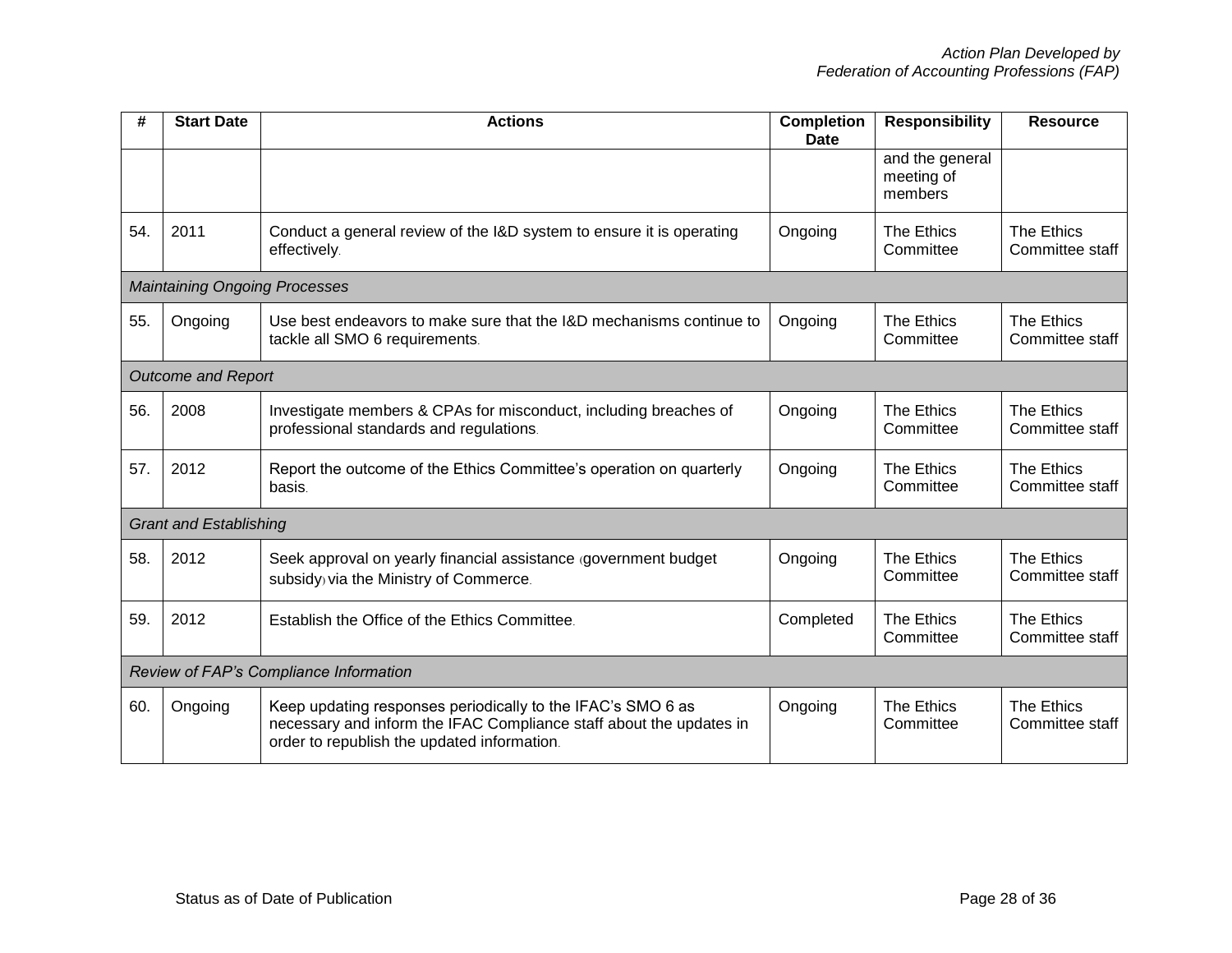|     | <b>Requirements</b>                                                                                                                 | Y | $\mathbf N$ | <b>Partially</b> | <b>Comments</b>                                                   |
|-----|-------------------------------------------------------------------------------------------------------------------------------------|---|-------------|------------------|-------------------------------------------------------------------|
| 1.  | Scope of the system<br>A system of investigation, discipline and appeals exists for                                                 | Y |             |                  |                                                                   |
|     | the accountancy profession. The system is operational.                                                                              |   |             |                  |                                                                   |
| 2.  | Information about the types of misconduct which may bring<br>about investigative actions is publicly available.                     | Y |             |                  |                                                                   |
|     | <b>Initiation of Proceedings</b>                                                                                                    | Y |             |                  |                                                                   |
| 3.  | Both a "complaints-based" and an "information-based"<br>approach are adopted.                                                       |   |             |                  |                                                                   |
| 4.  | Link with the results of QA reviews has been established.                                                                           |   | N           |                  | There are no QA reviews by now but having<br>planned to establish |
|     | <b>Investigative process</b>                                                                                                        | Y |             |                  |                                                                   |
| 5.  | A committee or similar body exists for performing<br>investigations.                                                                |   |             |                  |                                                                   |
| 6.  | Members of a committee are independent of the subject of<br>the investigation and other related parties.                            | Y |             |                  |                                                                   |
|     | <b>Disciplinary process</b>                                                                                                         | Y |             |                  |                                                                   |
| 7.  | A separate disciplinary committee/entity exists to make<br>disciplinary decisions on referrals from the investigation<br>committee. |   |             |                  |                                                                   |
| 8.  | Members of the committee/entity include professional<br>accountants as well as non-accountants.                                     | Y |             |                  |                                                                   |
| 9.  | The tribunal exhibits independence of the subject of the<br>investigation and other related parties.                                | Υ |             |                  |                                                                   |
|     | <b>Sanctions</b>                                                                                                                    | Y |             |                  |                                                                   |
| 10. | The disciplinary system allows imposing an extensive range                                                                          |   |             |                  |                                                                   |
|     | of penalties. It is particularly important to include (a) loss of                                                                   |   |             |                  |                                                                   |

## This table is provided to assess alignment of the I&D system against the requirements of SMO 6.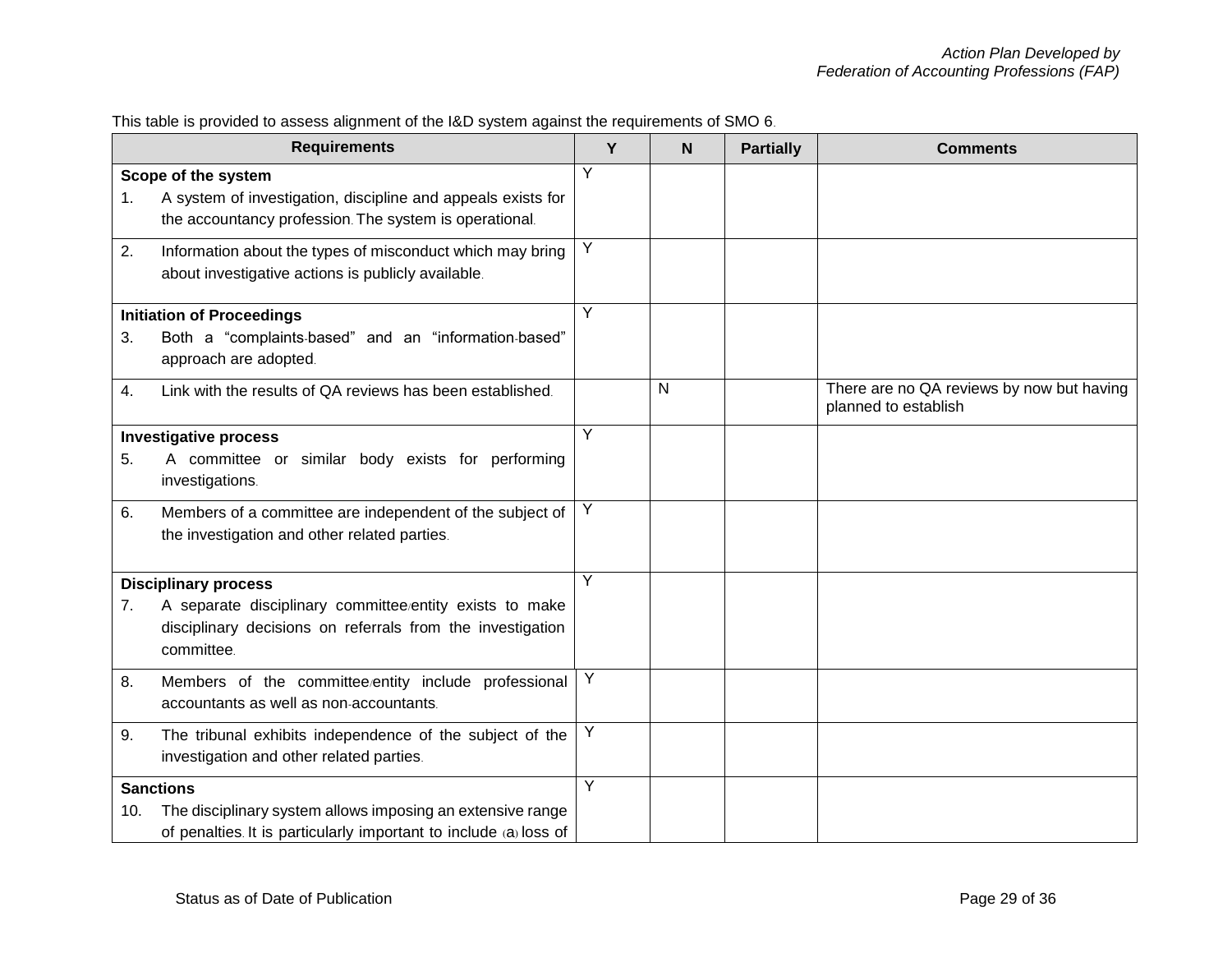|     | professional designation; (b) restriction and removal of<br>practicing rights; and (c) exclusion from membership.                                                                    |   |  |  |
|-----|--------------------------------------------------------------------------------------------------------------------------------------------------------------------------------------|---|--|--|
|     | Rights of representation and appeal<br>11. A third appeals body exists which is separate from both the<br>disciplinary committee and investigative committee.                        | Y |  |  |
| 12. | <b>Administrative Processes</b><br>Timeframe targets for disposal of all cases are set.                                                                                              | Υ |  |  |
| 13. | Tracking mechanisms to monitor progress in investigation<br>and discipline and related procedures are established.                                                                   | Y |  |  |
| 14. | Records of investigations and disciplinary processes are<br>established.                                                                                                             | Υ |  |  |
| 15. | <b>Public Interest Considerations</b><br>Activities are supported to ensure that the public is aware<br>that an investigative and disciplinary system exists in the<br>jurisdiction. | Y |  |  |
| 16. | A process for the independent review of complaints on<br>which there was no follow-up is established.                                                                                | Y |  |  |
| 17. | The results of the investigative and disciplinary proceedings<br>are made available to the public.                                                                                   | Y |  |  |
| 18. | <b>Liaison with Outside Bodies</b><br>There is an appropriate process for liaison with outside<br>bodies on possible involvement in serious crimes and<br>offences.                  | Υ |  |  |
| 19. | Regular review of implementation and effectiveness<br>Regular review of implementation and effectiveness of the<br>system are performed and corrective actions are<br>implemented.   | Y |  |  |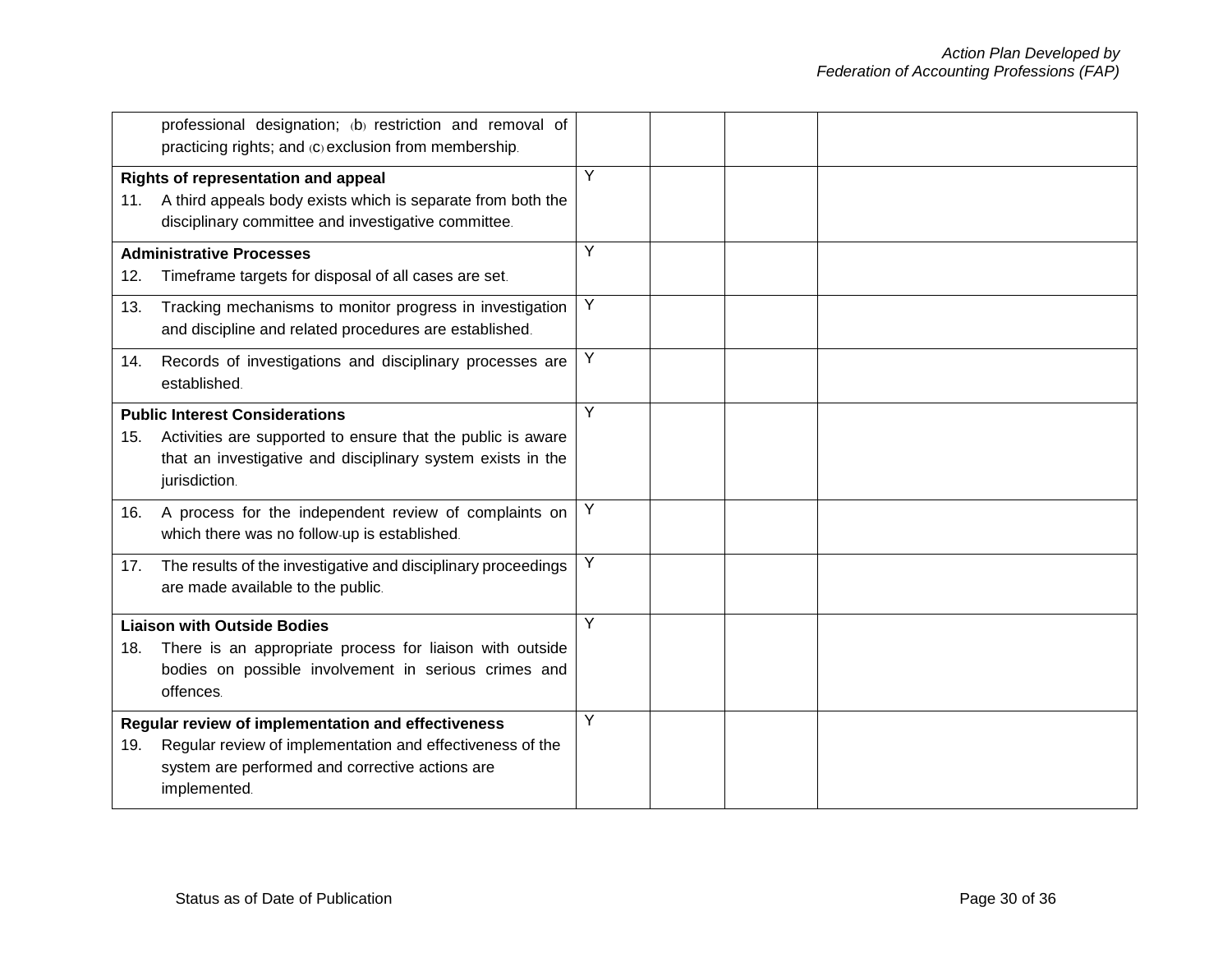#### **Action Plan Subject: SMO 7** and International Financial Reporting Standards (IFRSs) **Action Plan Objective:** Convergence with and Implementation of IFRS

|                                  | <b>Start Date</b>                                                                                                                                  | <b>Actions</b>                                                                                                                           | <b>Completion</b><br><b>Date</b> | <b>Responsibility</b> | <b>Resource</b> |  |  |  |  |
|----------------------------------|----------------------------------------------------------------------------------------------------------------------------------------------------|------------------------------------------------------------------------------------------------------------------------------------------|----------------------------------|-----------------------|-----------------|--|--|--|--|
| <b>Back</b><br>groun<br>$\alpha$ |                                                                                                                                                    |                                                                                                                                          |                                  |                       |                 |  |  |  |  |
|                                  | In Thai jurisdiction, the Thai Accounting Standards-Setting Committee (TASSC) has direct responsibility for setting and promoting the adoption and |                                                                                                                                          |                                  |                       |                 |  |  |  |  |
|                                  |                                                                                                                                                    | implementation of (1) International Financial Reporting Standards (IFRSs) for non - Small and Medium Enterprises (Non-SMEs) and for SMEs |                                  |                       |                 |  |  |  |  |

developed and published by the International Accounting Standards Board (IASB) and (2) the interpretations of IFRSs developed by the IFRS Interpretation Committee. This is due to the fact that the Accounting Profession Act B.E. 2547 (2004) assigns responsibility for setting accounting standards in Thailand to the Thai Accounting Standards-Setting Committee (TASSC), which is appointed by the Federation of Accounting Professions(FAP). The committee sets Thai Financial Reporting Standards (TFRSs) for both Publicly Accountable Entities (PAEs) and Non-Publicly Accountable Entities (NPAEs).

TASSC is comprises 17 members drawn from a variety of backgrounds, with three being accounting academics, four representatives of major auditing firms, one being representative of medium auditing firm, one being representative of State Enterprise Policy Office, and another six ex officio representatives of regulators consisting of the Revenue Department, the Department of Business Development, the Office of the Auditor General of Thailand, the Office of Insurance Commission, the Thai Securities and Exchange Commission and the Bank of Thailand.

The latest full version of TFRSs was prepared in accordance with the International Financial Reporting Standards (IFRSs) bound volume 2016 except for IFRSs relating to financial instruments, and was announced in the Royal Gazette in 2016 to be effective date on 1 January 2017. FAP also issued Thai Financial Reporting Standards for Non-Publicly Accountable Entities (TFRS for NPAEs), which were announced in the Royal Gazette in 2011. All publicly listed and regulated companies are required to comply with the full version of TFRSs while others may elect to comply with TFRS for NPAEs.

At present, Thailand is in the process of convergence of Thai Accounting Standard (TAS)/TFRS with IFRS and the IFRS for SMEs. The process for the Committee involves a focus on the following aspects:

 Thai Accounting Standard (TAS)/TFRS, Interpretation, Guideline are being updated in accordance with IFRS Bound volume 2016, implementation on 1 January 2017 exception for IFRSs relating to financial instrumentswhich TFRS will be effective date delay 1 year from IFRS's effective date.

**Continued Convergence Process and Implementation.**<br> **(A)** *Adoption and implementation* and implementation. Highlight on  $\mathcal{F}_{\mathbf{S}}$  are disseminate and obtain opinions about the TAS, TSIC, T $\mathcal{F}_{\mathbf{S}}$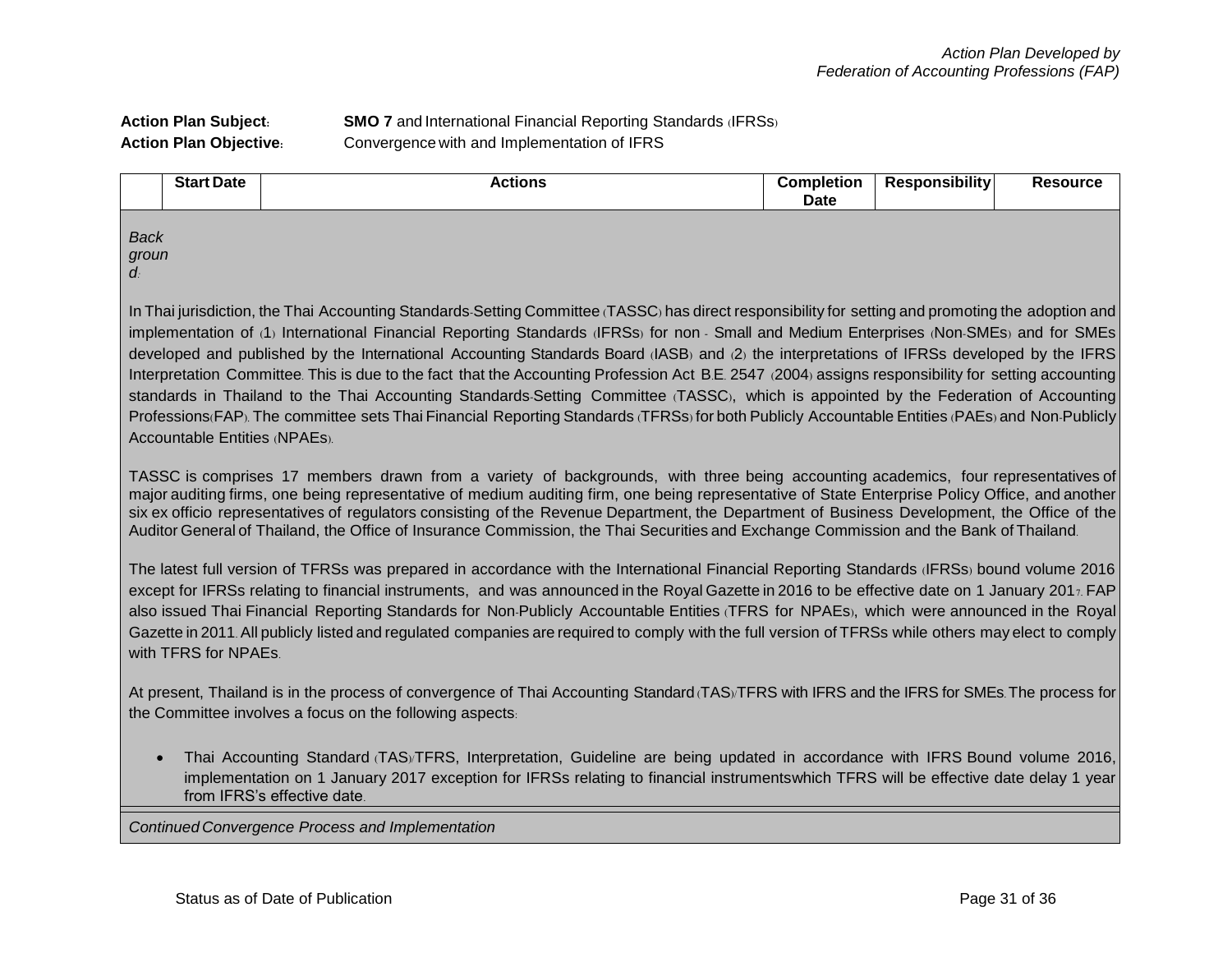|     | <b>Start Date</b> | <b>Actions</b>                                                                                                                 | <b>Completion</b><br><b>Date</b> | <b>Responsibility</b>                                     | <b>Resource</b>             |
|-----|-------------------|--------------------------------------------------------------------------------------------------------------------------------|----------------------------------|-----------------------------------------------------------|-----------------------------|
| 59. | Ongoing           | Review the International Financial Reporting Standards (IFRSs) and                                                             | December                         | <b>TASS</b>                                               | <b>TASSC</b>                |
|     |                   | updated Thai Accounting Standard (TAS)/TFRS in accordance with<br>IFRS Bound Volume 2016 which are effective date on 1 January | 2016<br>Completed                | C FAP                                                     | <b>FAP</b>                  |
| 60. | Ongoing           | Public exposure of proposed standards by holding public hearing<br>December                                                    | <b>TASS</b>                      | <b>TASSC</b>                                              |                             |
|     |                   | seminars to disseminate and obtain opinions about the TFRSs drafts<br>from public.                                             | 2016<br>Completed                | C FAP                                                     | The FAP staff<br>and Listed |
|     |                   | (Public hearing seminars regarding TFRS revised 2016 had been held<br>throughout the year 2016).                               |                                  |                                                           | Companies<br>Association    |
| 61. | Ongoing           | Begin convergence with IFRSs once feedback from the public has                                                                 | December                         | <b>TASS</b>                                               | <b>TAS</b>                  |
|     |                   | been obtained and establish a convergence process to eliminate or<br>minimize differences between IFRSs and TFRSs.             | 2016                             | C FAP                                                     | <b>SC</b>                   |
|     |                   |                                                                                                                                | Completed                        |                                                           | <b>FAP</b>                  |
| 62. | Ongoing           | Deliberate the comments received and revise the TFRSs<br>drafts accordingly.                                                   | December<br>2016                 | <b>TASS</b>                                               | <b>TAS</b>                  |
|     |                   |                                                                                                                                |                                  | C FAP                                                     | <b>SC</b>                   |
|     |                   |                                                                                                                                | Completed                        |                                                           | FAP                         |
| 63. | Ongoing           | Revise the drafts if there are issues arisen following review by a                                                             | December                         | <b>TASS</b>                                               | <b>TAS</b>                  |
|     |                   | specialist sub-committee.                                                                                                      | 2016                             | C FAP                                                     | <b>SC</b>                   |
|     |                   |                                                                                                                                | Completed                        |                                                           | FAP                         |
| 64. | Ongoing           | Propose updated version of the drafts to the FAP Committee for                                                                 | December                         | <b>TASS</b>                                               | <b>TAS</b>                  |
|     |                   | approval.                                                                                                                      | 2016                             | C FAP                                                     | SC                          |
|     |                   |                                                                                                                                | Completed                        |                                                           | <b>FAP</b>                  |
| 65. | Ongoing           | Submit the final drafts to the Oversight Committee for final approval.                                                         | November<br>2016                 | <b>TASSC</b>                                              | The FAP staff               |
|     |                   |                                                                                                                                | Completed                        | and the                                                   |                             |
|     |                   |                                                                                                                                |                                  | FAP's<br>Board of                                         |                             |
| 66. | Ongoing           | Issue the approved TFRSs.                                                                                                      | November<br>2016<br>Completed    | The<br>Accounting<br>Oversight<br>Common <sub>ittoo</sub> | The FAP staff               |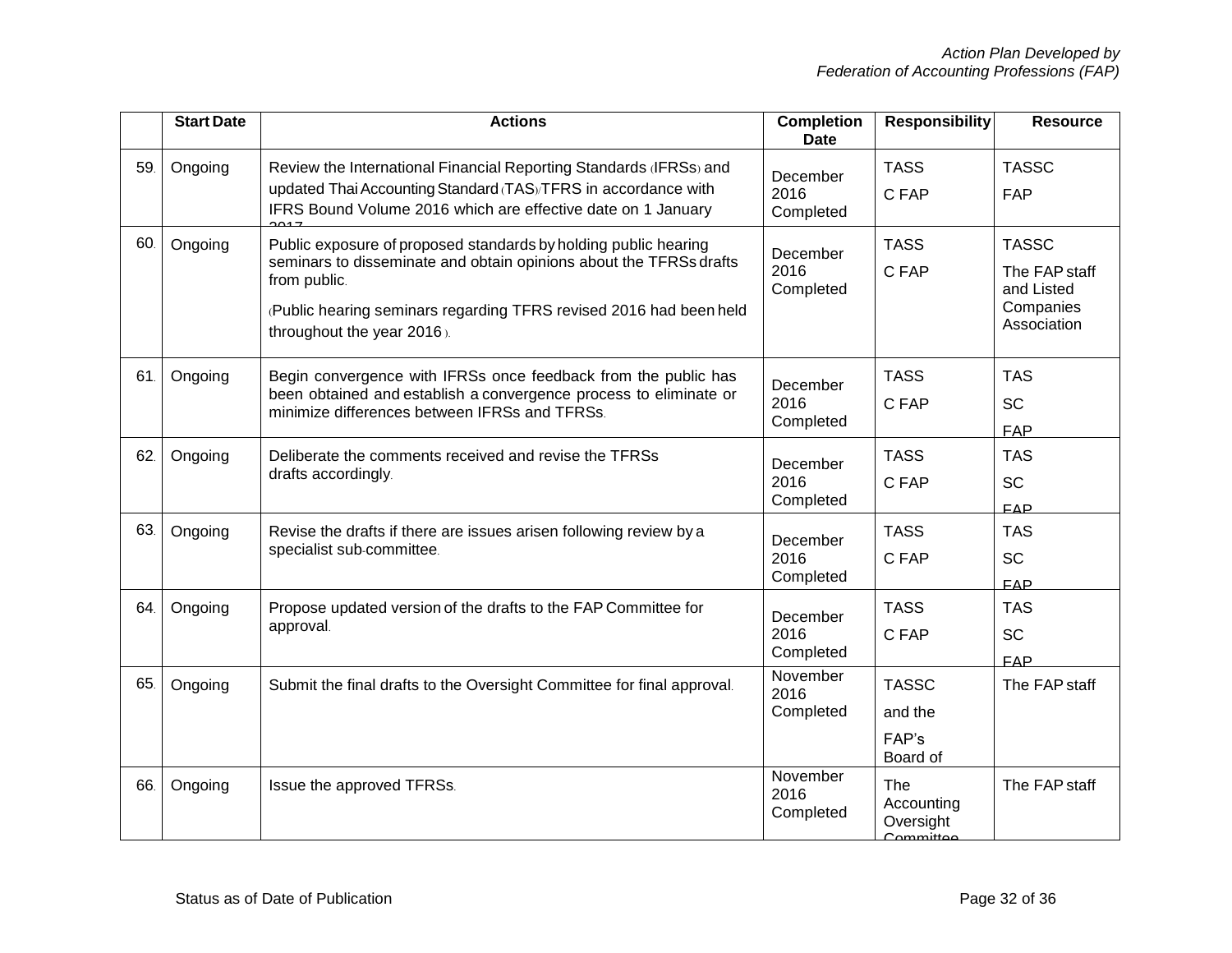|     | <b>Start Date</b>                       | <b>Actions</b>                                                                                                                                                                                                                                                                                                                                                                                                                                                                               | <b>Completion</b><br><b>Date</b> | <b>Responsibility</b>      | <b>Resource</b>            |  |  |
|-----|-----------------------------------------|----------------------------------------------------------------------------------------------------------------------------------------------------------------------------------------------------------------------------------------------------------------------------------------------------------------------------------------------------------------------------------------------------------------------------------------------------------------------------------------------|----------------------------------|----------------------------|----------------------------|--|--|
| 67. | Ongoing                                 | Publish the TFRSs in the Royal Gazette.                                                                                                                                                                                                                                                                                                                                                                                                                                                      | Novemberr<br>2016<br>Completed   | <b>TASSC</b><br><b>FAP</b> | The FAP staff              |  |  |
| 68. | Ongoing                                 | Review the effects of IFRSs on SMEs and set the draft TFRS for<br>SMEs and revise fundamental and conceptual of TFRS for NPAEs<br>in conformity and appropriate with the national environment. The<br>progress of these efforts is in the process of review the effects. The<br>TASSC determined public hearing from all stakeholders i.e. small-<br>medium entities, accounting firms and auditors and CPD training<br>course for TFRS for SMEs to make understanding for this<br>standards | Tentative on<br>November<br>2020 | <b>TASSC</b><br>FAP        | The FAP staff              |  |  |
| 69. | August<br>2008                          | Hire more full time staffs to work closely on the IFRSs revision and<br>development.                                                                                                                                                                                                                                                                                                                                                                                                         | Ongoing                          | <b>TASSC</b><br><b>FAP</b> | The FAP staff              |  |  |
|     |                                         | (b) Implementation of Thai Financial Reporting Standards (TFRSs)                                                                                                                                                                                                                                                                                                                                                                                                                             |                                  |                            |                            |  |  |
|     |                                         | Building Awareness of the adopted standards.                                                                                                                                                                                                                                                                                                                                                                                                                                                 |                                  |                            |                            |  |  |
| 70. | Ongoing                                 | Notify professionals and related parties of the new, proposed and<br>revised<br>IFRSs to increase their awareness of IASB's activities.                                                                                                                                                                                                                                                                                                                                                      | Ongoing                          | <b>TASSC</b><br><b>FAP</b> | <b>TASSC</b><br><b>FAP</b> |  |  |
| 71. | Ongoing                                 | Review the impact of the remaining standards on listed companies.                                                                                                                                                                                                                                                                                                                                                                                                                            | Ongoing                          | <b>TASSC</b><br><b>FAP</b> | <b>TASSC</b><br>FAP        |  |  |
|     | Provide Relevant Education and Training |                                                                                                                                                                                                                                                                                                                                                                                                                                                                                              |                                  |                            |                            |  |  |
| 72. | Ongoing                                 | Conduct training or seminars on regular basis to ensure that<br>professional accountants, stakeholders, regulators, academic<br>institutions, and public are well-provided with relevant and timely<br>training on new or revised TFRSs which incorporates IFRSs and IFRS                                                                                                                                                                                                                    | Ongoing                          | <b>TASSC</b><br><b>FAP</b> | <b>TASSC</b><br>FAP        |  |  |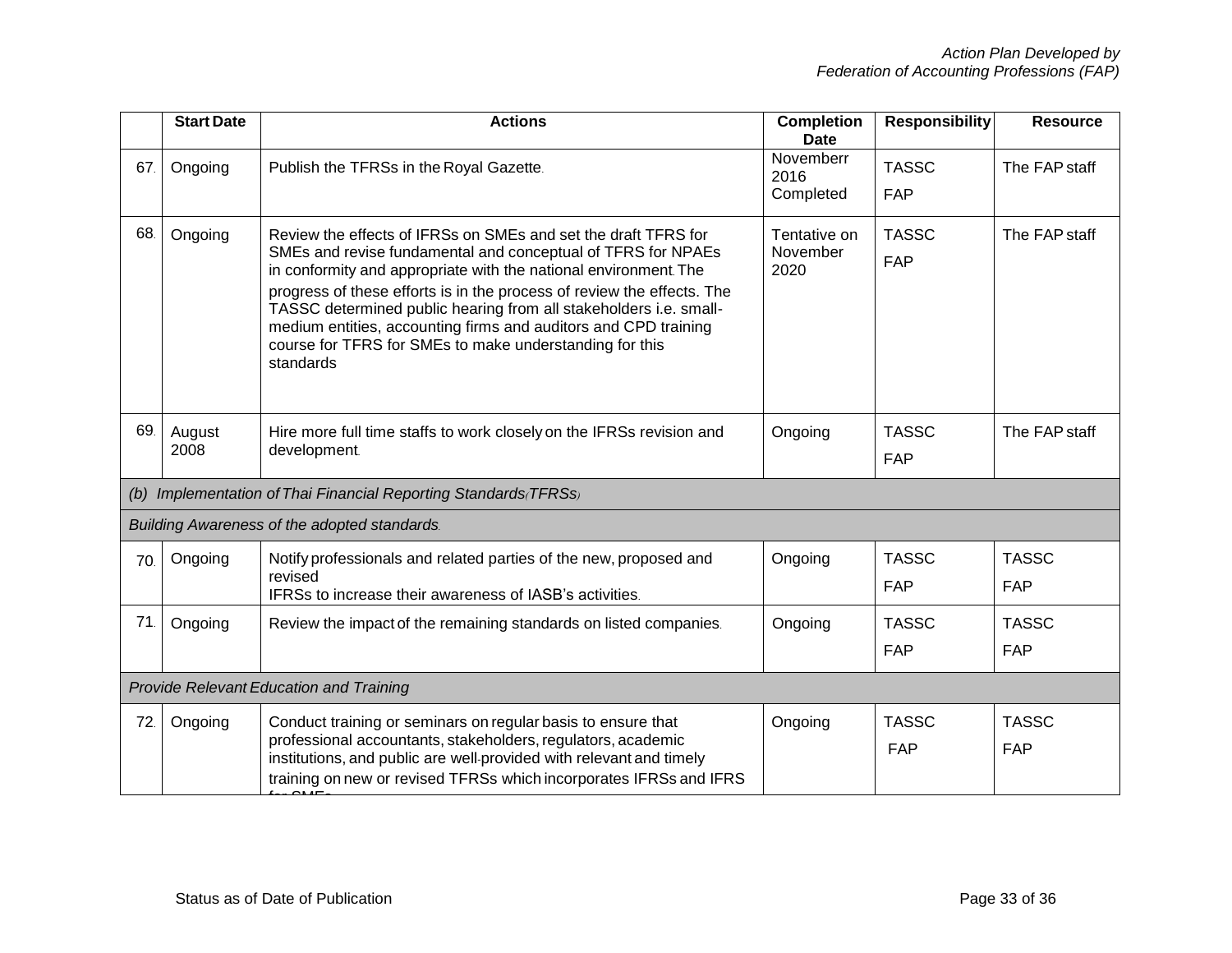|     | <b>Start Date</b> | <b>Actions</b>                                                                                                                                                                                                                                                                                                                                                                        | <b>Completion</b><br><b>Date</b> | <b>Responsibility</b>      | <b>Resource</b>            |
|-----|-------------------|---------------------------------------------------------------------------------------------------------------------------------------------------------------------------------------------------------------------------------------------------------------------------------------------------------------------------------------------------------------------------------------|----------------------------------|----------------------------|----------------------------|
| 73. | Ongoing           | Conduct training workshop "Train for the trainer" for accounting<br>lecturers to build the understanding on TFRSs.                                                                                                                                                                                                                                                                    | Ongoing                          | <b>TASSC</b><br><b>FAP</b> | <b>TASSC</b><br><b>FAP</b> |
| 74. | Ongoing           | Conduct specific training or seminars to promote the understanding<br>on TFRSs for each industry.                                                                                                                                                                                                                                                                                     | Ongoing                          | <b>TASSC</b><br><b>FAP</b> | <b>TASSC</b><br><b>FAP</b> |
|     |                   | Develop or Disseminating Implementation Guidance                                                                                                                                                                                                                                                                                                                                      |                                  |                            |                            |
| 75. | Ongoing           | Prepare TFRS implementation guidance in Thai to provide summary of<br>TFRSs and illustrative examples suitable for Thai environment.                                                                                                                                                                                                                                                  | <b>June 2017</b><br>completed    | <b>TASSC</b><br><b>FAP</b> | <b>TASSC</b><br><b>FAP</b> |
|     |                   | Promote Proper Understanding and Use of TFRSs in Practice                                                                                                                                                                                                                                                                                                                             |                                  |                            |                            |
| 76. | Ongoing           | Review the effects of full IFRSs on listed companies.<br>TASSC review the effects of each TFRS which will be the first-time<br>application before the announcement of TFRS.<br>The TASSC has sub-committee of technical accounting standards to<br>ongoing prepare handbooks for reading and understanding TFRS which<br>are prepared after 6 months from the effective date of TFRS. | Ongoing                          | <b>TASSC</b><br><b>FAP</b> | <b>TASSC</b><br><b>FAP</b> |
| 77. | Ongoing           | Set transition period for a move towards full adoption of IFRSs.                                                                                                                                                                                                                                                                                                                      | Tentative on<br>January<br>2019  | <b>TASSC</b><br><b>FAP</b> | <b>TASSC</b><br><b>FAP</b> |
| 78. | Ongoing           | Encourage all SET companies to implement TFRSs<br>prepared in accordance with IFRSs as early as possible.                                                                                                                                                                                                                                                                             | Ongoing                          | <b>TASSC</b><br><b>FAP</b> | <b>TASSC</b><br><b>FAP</b> |
| 79. | Ongoing           | Review the effect on the implementation of TFRSs and<br>determine solutions to settle the problems.                                                                                                                                                                                                                                                                                   | Ongoing                          | <b>TASSC</b><br><b>FAP</b> | <b>TASSC</b><br><b>FAP</b> |
|     |                   | Encourage responsible parties to consider the use of IFRS for SMEs                                                                                                                                                                                                                                                                                                                    |                                  |                            |                            |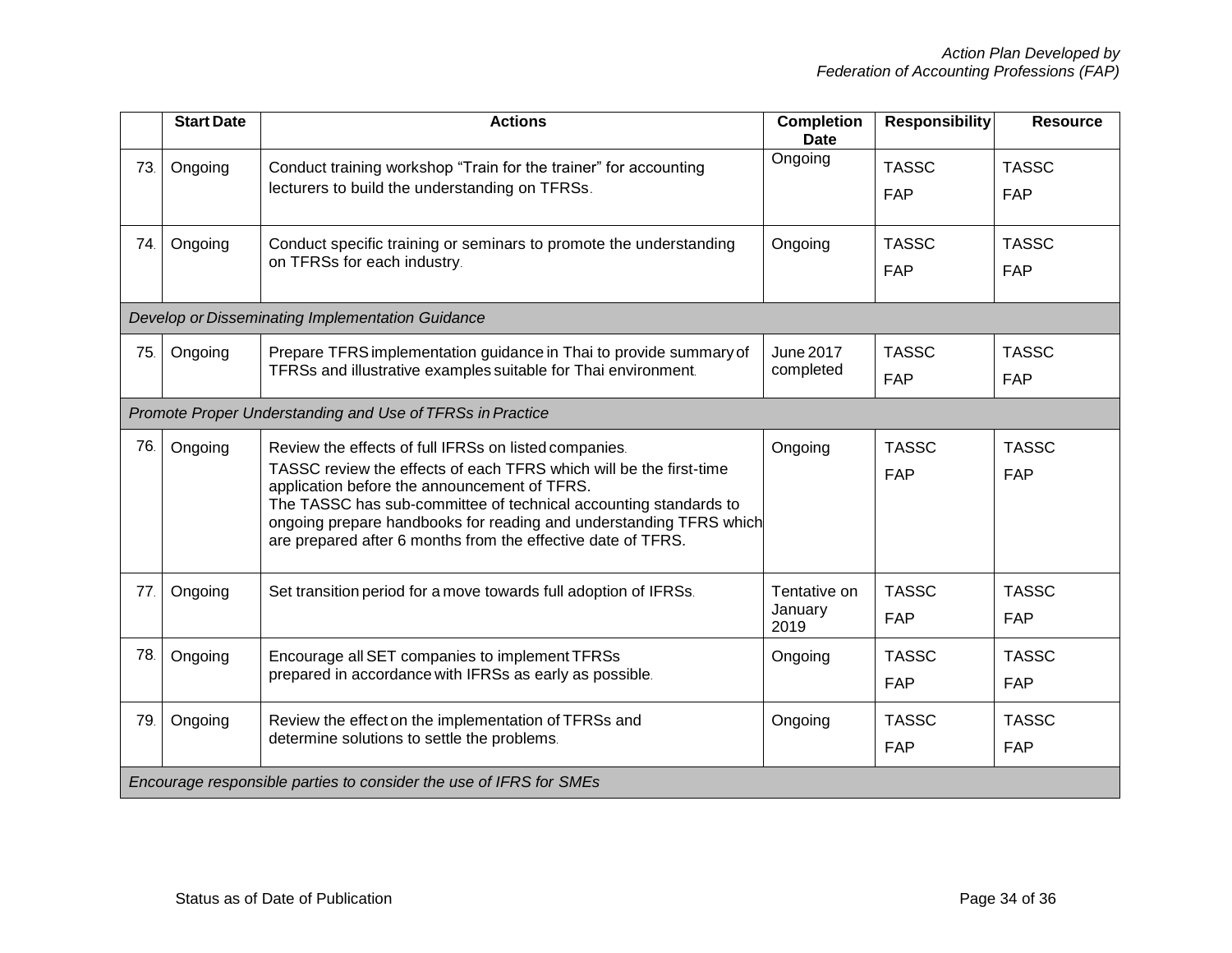|     | <b>Start Date</b>                | <b>Actions</b>                                                                                                                                                                                                                                              | <b>Completion</b><br><b>Date</b> | <b>Responsibility</b>      | <b>Resource</b>            |  |  |
|-----|----------------------------------|-------------------------------------------------------------------------------------------------------------------------------------------------------------------------------------------------------------------------------------------------------------|----------------------------------|----------------------------|----------------------------|--|--|
| 80. | Ongoing                          | Notify professionals and related parties of the adoption and the<br>implementation of TFRS for SMEs prepared in accordance with<br>IFRS for SMEs in the very near future.                                                                                   | Ongoing                          | <b>TASSC</b><br><b>FAP</b> | <b>TASSC</b><br><b>FAP</b> |  |  |
| 81. | 2008                             | Study the effect of the adoption of TFRS for SMEs SMEs and revise<br>fundamental and conceptual of TFRS for NPAEs in conformity and<br>appropriate with the national environment on Thai business to develop<br>proper implementation for Thai environment. | Tentative on<br>November<br>2020 | <b>TASSC</b><br><b>FAP</b> | The FAP staff              |  |  |
| 82. | Ongoing                          | Define the definition of SMEs which compatible with TFRS for SMEs or<br>TFRS for NPAEs to clarify and avoid the problems on practice.                                                                                                                       | Tentative on<br>November<br>2020 | <b>TASSC</b><br><b>FAP</b> | <b>TASSC</b><br><b>FAP</b> |  |  |
|     |                                  | Establish and Maintain the Translation Process of IFRSs and Other Pronouncements Issued by the IASB                                                                                                                                                         |                                  |                            |                            |  |  |
| 83. | Ongoing                          | Study and analyze IFRSs in detail, translate the standards into Thai,<br>and consider the issues raised.                                                                                                                                                    | Ongoing                          | <b>TASSC</b>               | <b>TASSC</b>               |  |  |
| 84. | Ongoing                          | Establish a process to provide for the timely, accurate, and<br>complete translation of IFRSs.<br>Work with the IFRS Foundation once being granted official<br>permission to translate IFRSs into Thai.                                                     | Ongoing                          | <b>TASSC</b><br><b>FAP</b> | <b>TASSC</b><br><b>FAP</b> |  |  |
|     | Comment on IASB exposure drafts. |                                                                                                                                                                                                                                                             |                                  |                            |                            |  |  |
| 85. | Ongoing                          | Provide comments on IASB exposure draft in time.                                                                                                                                                                                                            | Ongoing                          | <b>TASSC</b><br><b>FAP</b> | <b>TASSC</b><br><b>FAP</b> |  |  |
|     |                                  | Review of FAP's Compliance Information                                                                                                                                                                                                                      |                                  |                            |                            |  |  |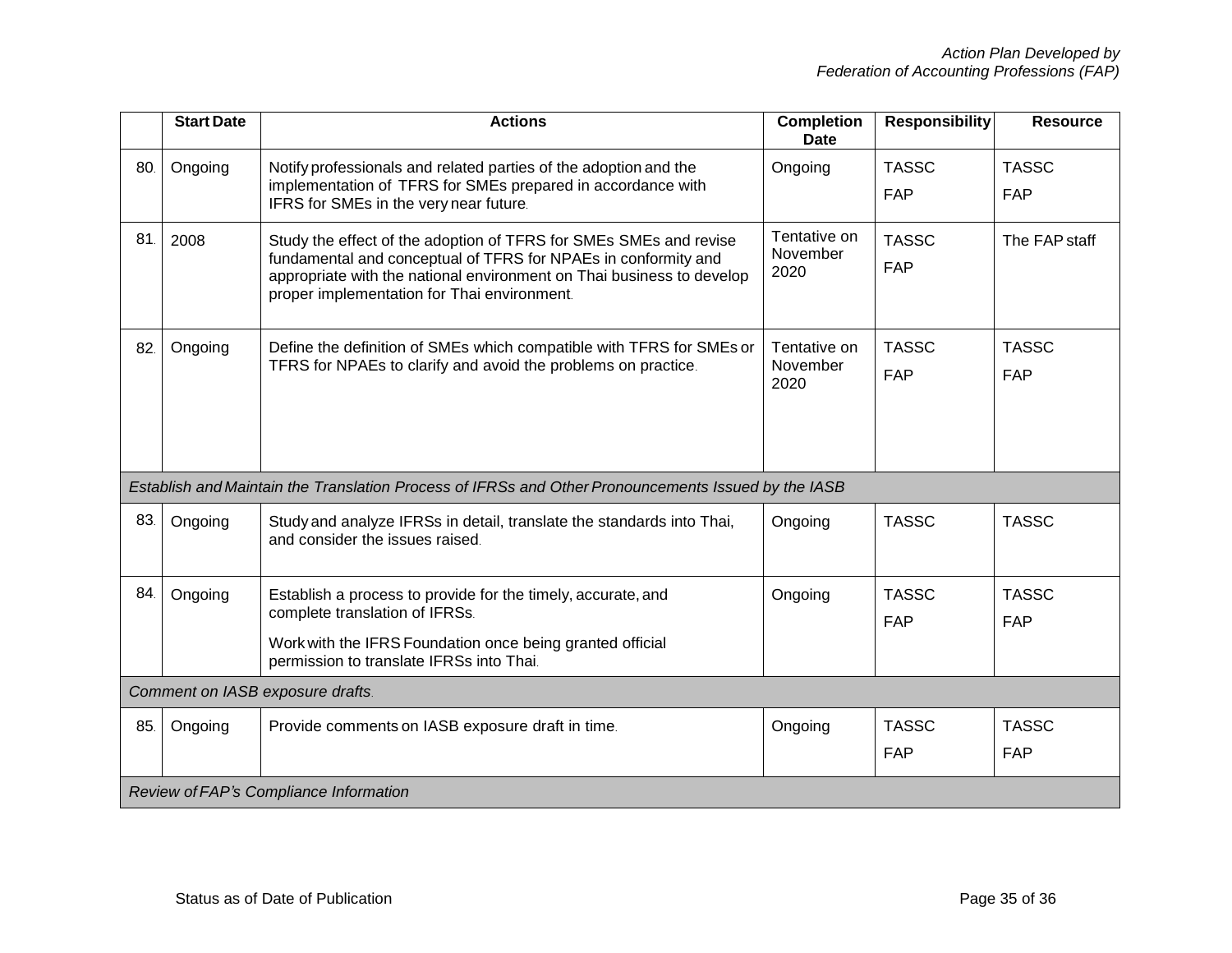|     | <b>Start Date</b> | <b>Actions</b>                                                                                                                                                                    | <b>Completion</b><br><b>Date</b> | <b>Responsibility</b>      | <b>Resource</b>            |
|-----|-------------------|-----------------------------------------------------------------------------------------------------------------------------------------------------------------------------------|----------------------------------|----------------------------|----------------------------|
| 86. | Ongoing           | Use best endeavors to ensure that the convergence and implementation Ongoing<br>οf<br>IFRSs are in line with all SMO 7 requirements.                                              |                                  | <b>TASSC</b><br><b>FAP</b> | <b>TASSC</b><br><b>FAP</b> |
| 87  | Ongoing           | Keep updating responses periodically to the IFAC's SMO 7 as<br>necessary and inform the IFAC Compliance staff about the updates<br>in order to republish the updated information. | Ongoing                          | <b>TASSC</b><br>FAP        | <b>TASSC</b><br><b>FAP</b> |